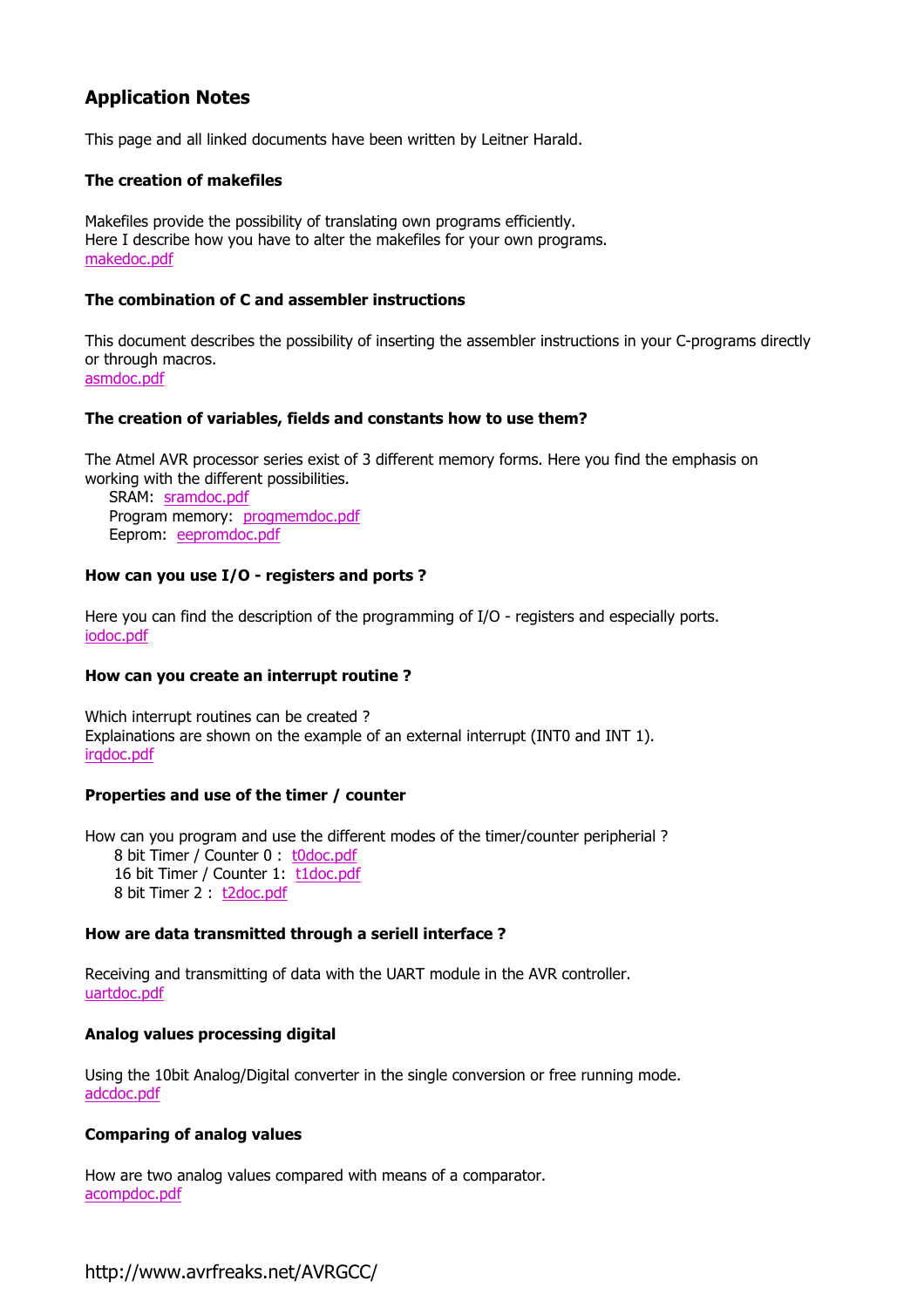# **How to adapt a makefile for your programms:**

In order to create an executable program (ownprog.rom) from a source file (ownprog.c) one ought to have some instructions. They need to be repeated after each change of program. To avoid this there is a more efficient possibility. The instructions are summarized and stored in a so called makefile. In order to carry out this *makefile* you need to have the program *make*, which has already been integrated in this compiler area. The *makefile* and the source file should be in the same directory.

The *makefile* is carried out step by step through calling up the instruction make and so one gets the wanted program. The *makefile* needs two include files (*make1,make2*) as well. Both files contain parts of the whole makefile, which don´t have to be changed for the use for the most part. Both files you can find in the directory (\$avr)/include.

For further information look up the program *make* and its helpfile.

### **The structure of a possible makefile:**

# This part includes the *make1* file of the include directory # include \$(AVR)/include/make1

#Put the name of the controller you have used here.#  $MCU = \frac{at90}{88535}$ 

#At this place you can insert a new name for the program but you should better keep the original name.# TRG = ownprog

#These are names of your programs which should be translated.# SRC = owninc1.c owninc2.c ownprog.c

#Put additional assembler source files here#  $ASRC =$ 

#Additional libraries and object files to link#  $LB =$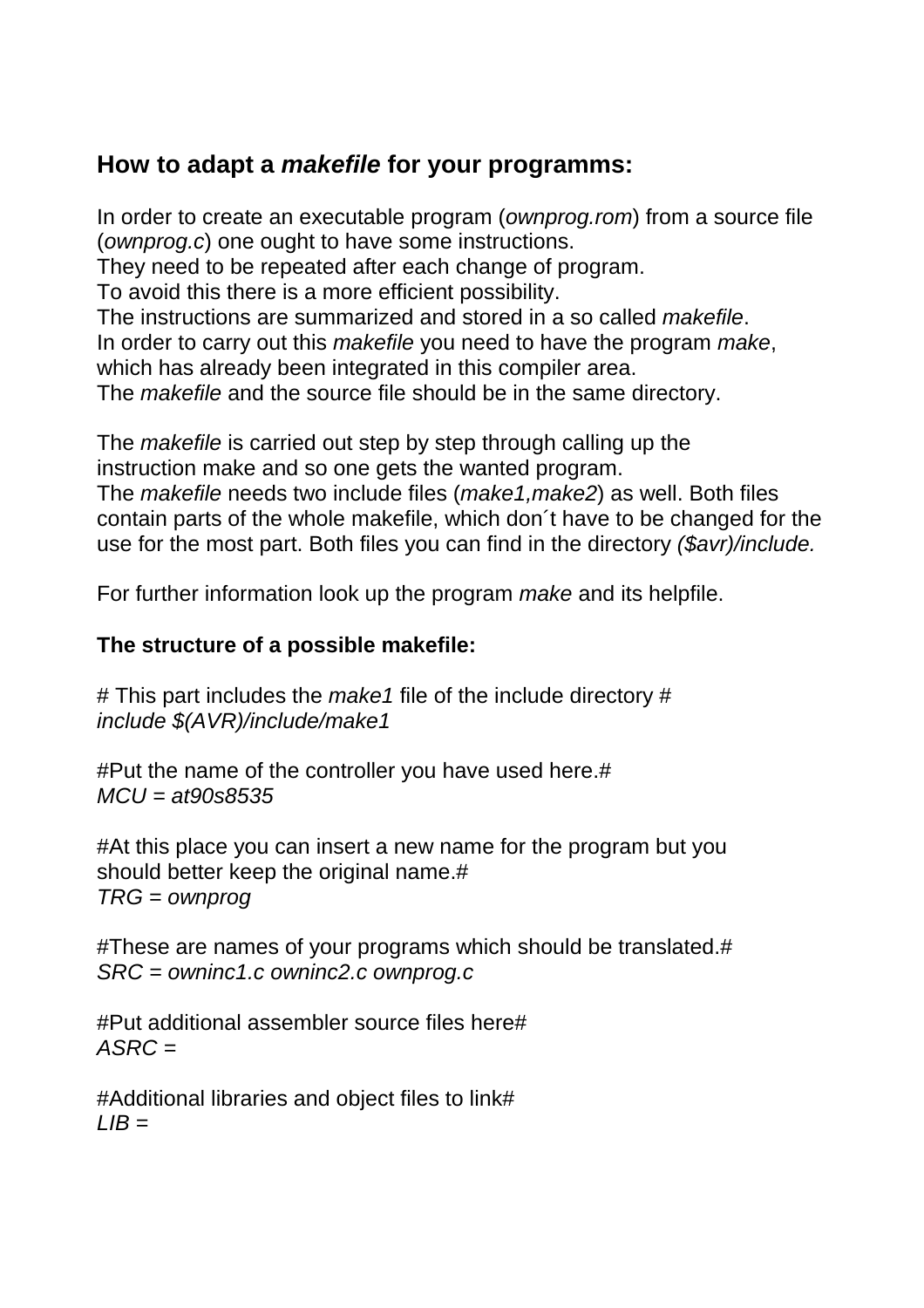#Additional includes to compile#  $INC =$ 

#Compiler flags# CPFLAGS =-g -O3 -Wall -Wstrict-prototypes -Wa,-hlms=\$(<:.c=.lst)

#Assembler flags#  $ASFLAGS = -gstabs$ 

#Linker flags#  $LDFLAGS =$ 

#Here the makefile includes the *make2* file - which don´t need to be changed.# include \$(AVR)/include/make2

#Dependencies: The program *make* knows with its dependencies which parts of the program have to be translated or not. If owninc1 is changed, only the program itself and the program which includes owninc1, is translated. owninc2 is not translated again because there is no dependency to owninc1.#

ownprog.o :ownprog.c owninc1.h owninc2.h owninc1.o :owninc1.c owninc1.h owninc2.o :owninc2.c owninc2.h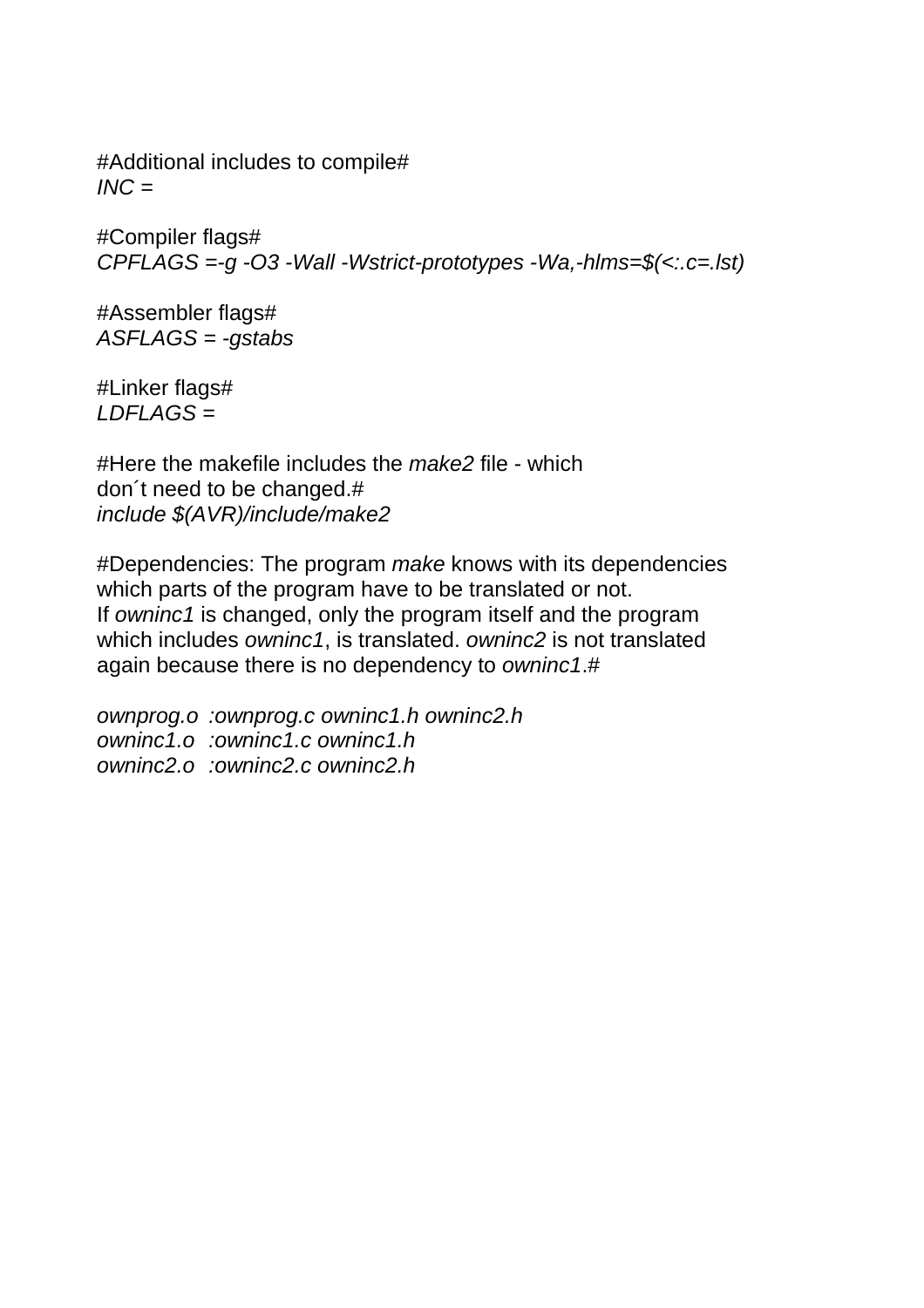# **How to integrate assembler instruction:**

Sometimes you need functions for programming that cannot be carried out through a C instruction or it seems easier to write a few assembler instructions. There are two possibilities to add an assembler code into the C sourcefile.

The first possibility is to write the assembler instructions directly into the sourcecode and the second one is to write macros.

Macros are always used in case you need the implemented function more often. The macros are always directly added at the place where they are called. Suitable assembler instructions you need for

programming you can take out of the instructional sentence of the AVR processor series. The keyword asm must be together with the

instructions so that the compiler realises that assembler instructions are given.

You can put multiple assembler instructions together in a single asm template, separated wither with " $\ln$ " or with semicolons.

Further labels can be defined that can be called up through jump instructions.

It's not possible to jump from one *asm* to another *asm* area.

After the input of the instructions, which are put in inverted commas, you can specify the characteristics of the used input variables, output variables or registers.

A colon separates the assembler template from the first output operand and another separates the last output operand from the first input operand.

If there are no output operands but there are input operands, you must place two consecutive colons that surround the place where the output operands would go.

In addition to that the qualities of the operands can be determined through constrains. Constrains can say whether an operand may be a register, and which kinds of register; whether the operand can be a memory reference, and which kinds of address; wheter the operand may be an immediate constant, an which possible values it may have. Constrains can also require two operands to match.  $($  $=$  $t$ " $)$ To make sure the instruction operates on the correct data type you need to use a typecast in the asm statements.

(for example:  $: "r"$  ((uint8\_t)(val)))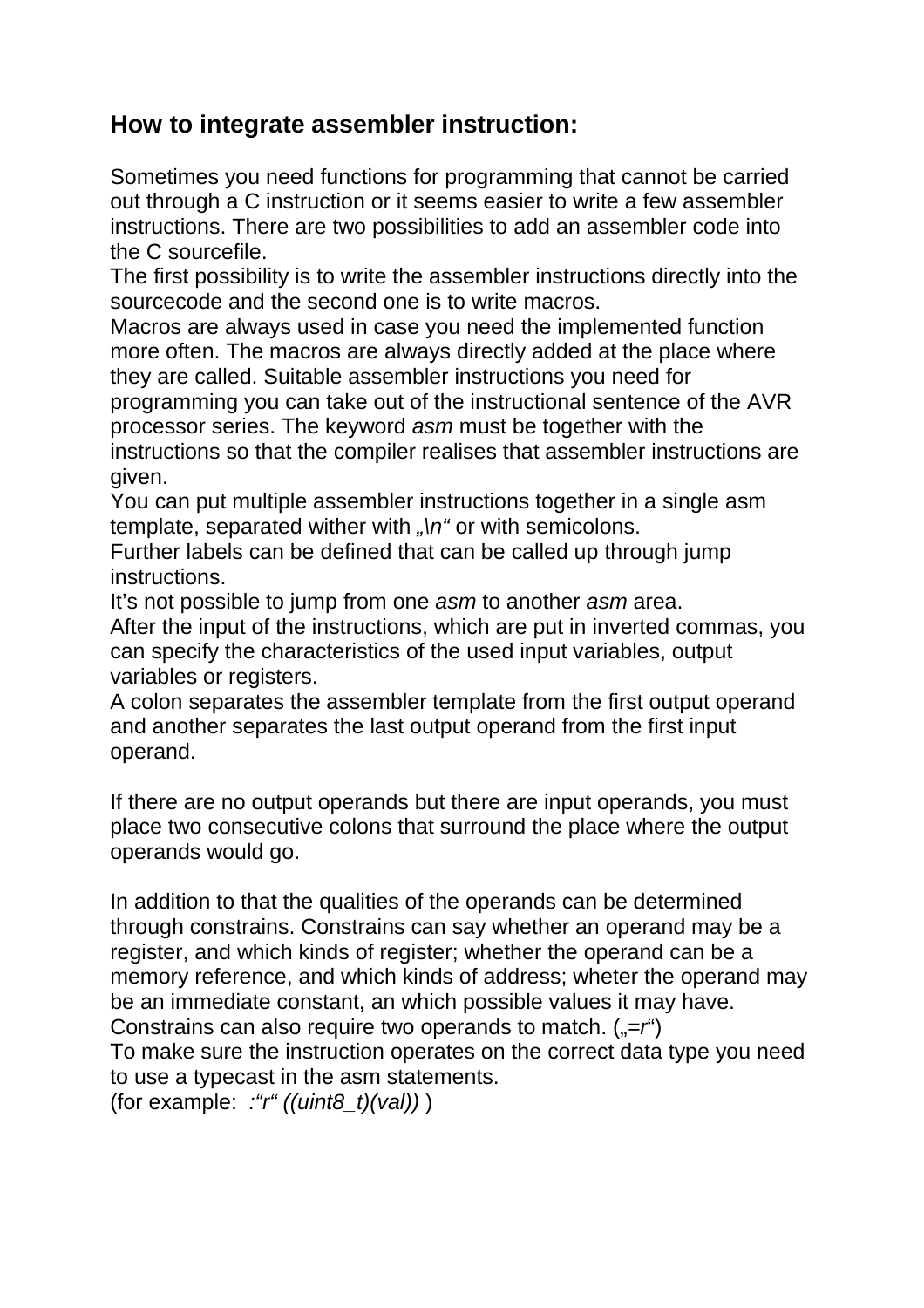## **Constrains:**

The ordinary output operands must be of the state "write-only".

Often used constrains:

 $\mathbf{r}$ " The value is handed through a general register.

 $\mathbf{u}$ " An immediate integer operand (0-255) is allowed. This includes symbolic constants whose values will be known only at assembly time.

 $\mathcal{J}$ "  $\mathcal{J}$ " is defined to stand for the range of values 0 to 63.

 $Z^{\prime}$  The transfered value is loaded into the z-register (low byte  $\rightarrow$  R30, high byte R31)

 $\mathbf{y}^{\mu}$  The transfered value is loaded into the y-register (low byte  $\rightarrow$  R28, high byte R29)

 $x^2$  The transfered value is loaded into the x-register (low byte  $\rightarrow$  R26, high byte R27)

For the output parameters you have to put  $a =$  in front of the constrain parameter.

Also, if your instruction does have a side effect on a variable that otherwise appears not to change, the old value of the variable may be re-used later if it happens to be found in a register. You can prevent an asm instruction from being deleted, moved significantly or combined by writing the keyword volatile after the asm command.If you write an asm instruction with no output the compiler knows that the instruction has side effects and will not delete them. If you write a header file write \_\_asm\_\_ instead of asm.

# **Filling in the assembler instructions directly:**

Construction:

...

... asm volatile ("operator operand; operator operand...." : input variables : output variables : used registers)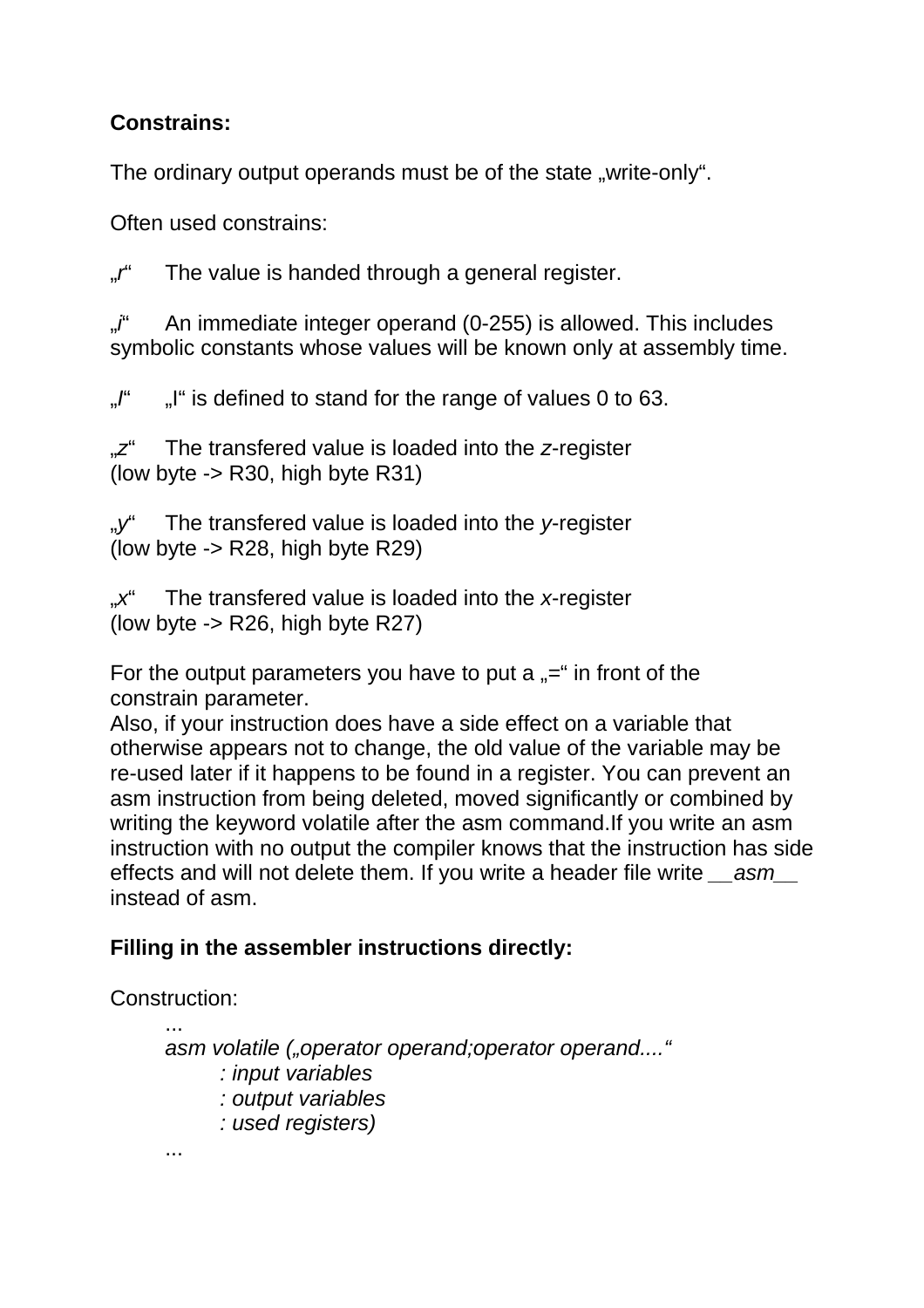example:

```
/* a simple program to show the usage of assembler code in
     your c- programs
     8/00 Leitner Harald */
#include<io.h>
uint8 t val1, val2;
int main(void)
{<br>outp(0xff,DDRB);
                      \prime^* use all pins on PortB for output \prime\primeval1 = 3;val2 = 4;asm volatile
("LDS R30,val1; /* start of the asm part*/
     LDS R31,val2;
     ADD R30,R31;
     RJMP do; \frac{1}{2} /* definition of jump labels */
     LDI R30,0xFF;
     do:STS val1,R30;"
     ::);
outp(~val1,PORTB); /* write result of val1+val2 to Port */
for (;;)\{}
      }
```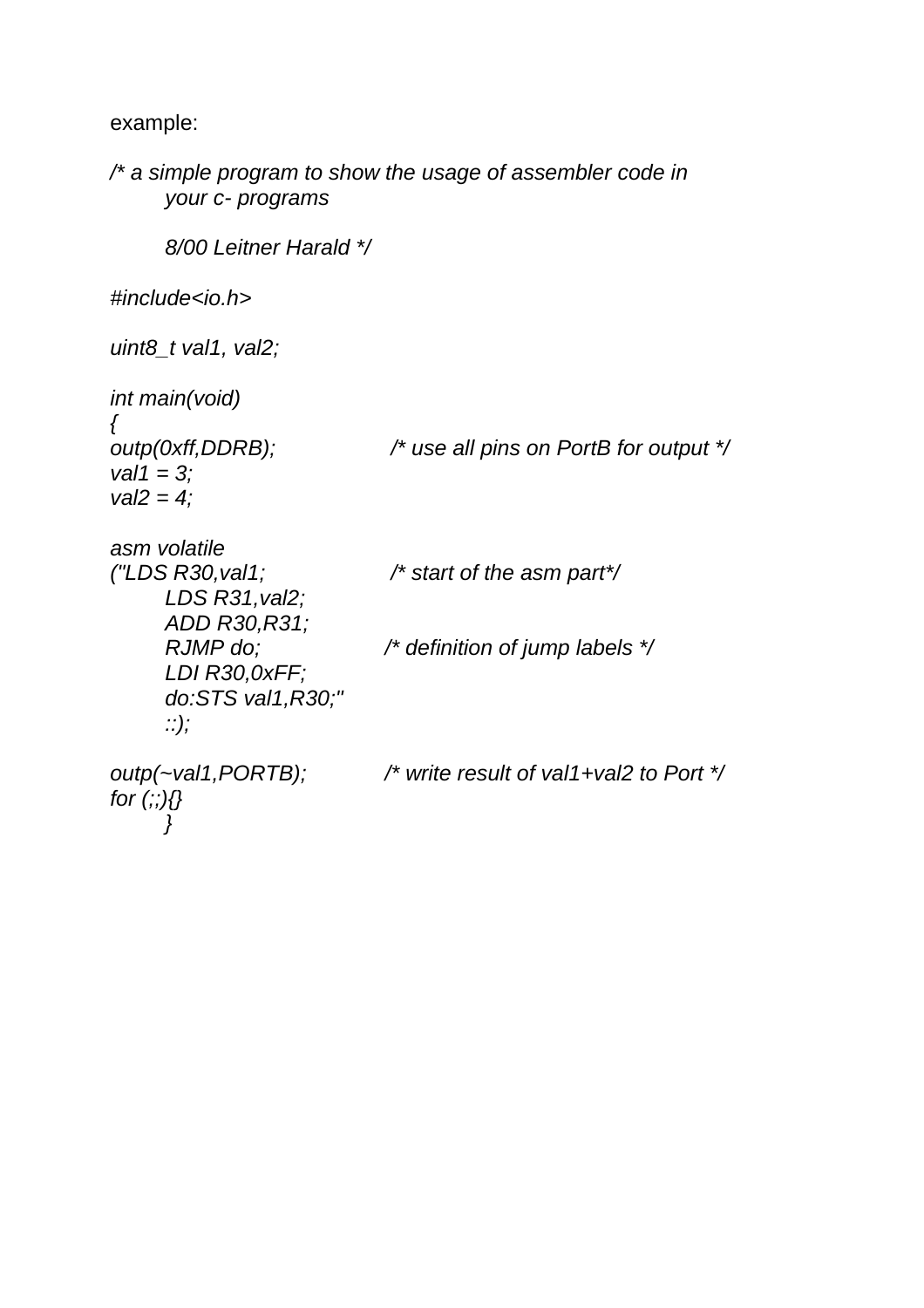### **Insert the assembler instructions through macros:**

The structure is similar to the normal insertion of assembler instructions. Through the creation of such macros and the integration under C you can easily make complex instructions.

Construction:

```
# define macroname(variablelist) \
      ({ variables declaration list \
      asm \left(, operator operand \right)operator operand"\
            : output parameters\
            : input parameters\
            : used registers)\ })
```
The essential difference is that no fixed variables are indicated but placeholder who refer to the variables.

These placeholders could also stand for bigger types of variables. For

example:

```
1Byte :
#define xyz (val) (\
        asm volatile (
        ., mov r30, %0^{\circ} \,
        : \frac{1}{2} no output \frac{1}{2}: "r" (val)\mathcal{N})
```
The placeholder %0 stands for the variable val.

```
2Byte:
#define xyz (address) (\
       asm volatile (
       ., mov r30, %A1 \
       mov r30, %B1" \
       : \frac{1}{2} no output \frac{*}{\sqrt{2}}: "r" (address)\lambda)
```
address is a 16 bit value which is seperated through %A1 and %B1 to a low and high byte.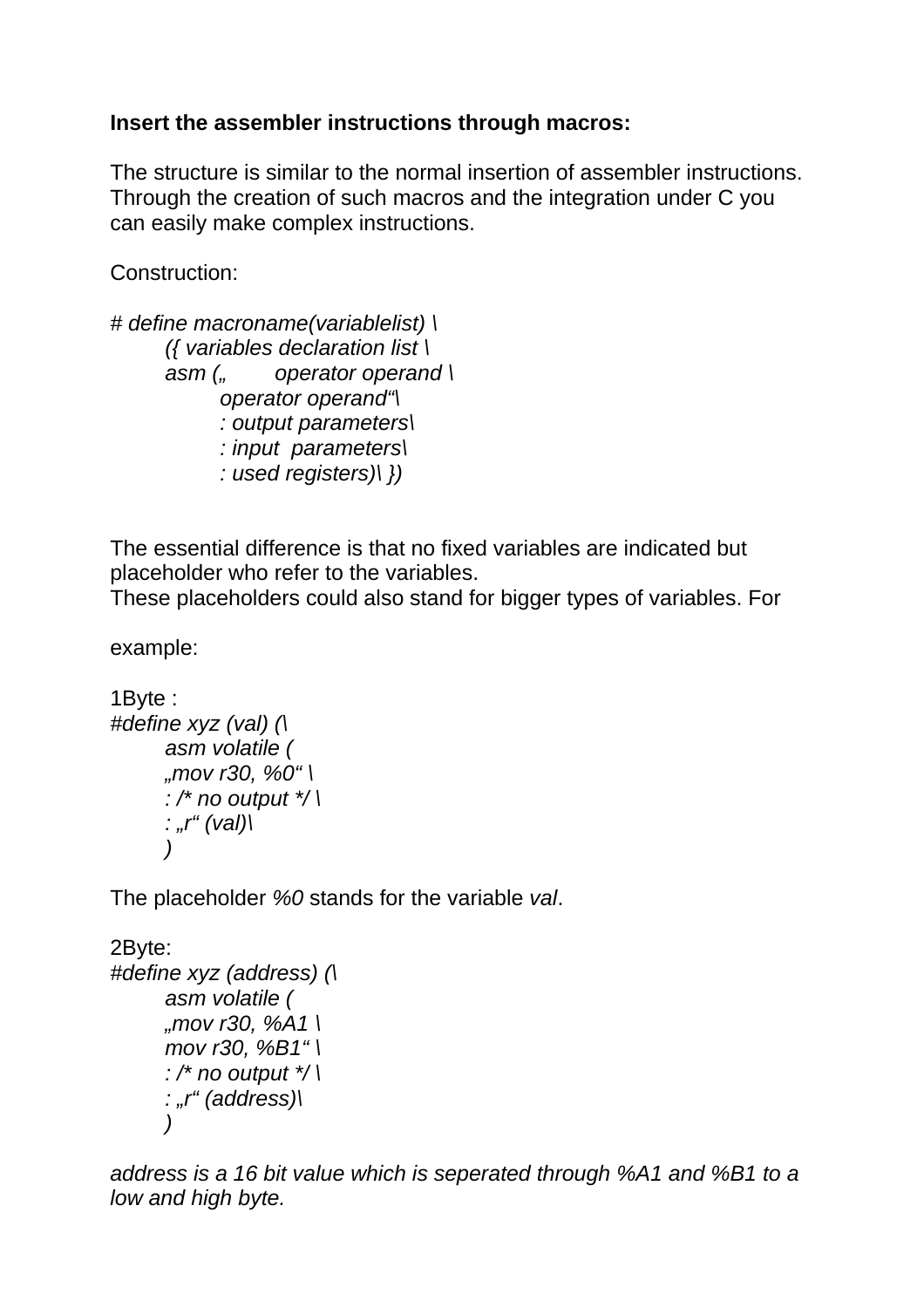Example:

/\* simple program to show the usage of assembler code in your c-programs and how to define and run macros

```
8/00 Leitner Harald*/
#define outport(val, port)\
     asm volatile (\
                 "out %1, %0"\
                 : /* no outputs */ \
                 : "r" ((uint8_t)(val)),\
                   "I" ((uint8_t)(port))\
     )
#define DDRB 0x17
#define PORTB 0x18
typedef unsigned char uint8_t;
uint8_t val1;
uint<sub>8</sub> t val<sub>2</sub>;
int main(void)
{ /* call output macro and */
outport(0xff,DDRB); /* use all pins on PortB for output */
val1 = 2;val2 = 4;
asm volatile (
            "LDS R30,val1;
     LDS R31,val2;
           ADD R30,R31;
      STS val2, R30":: );
outport(~val2,PORTB); /* call output macro and write result to PortB
(Leds) */
for \overline{f}; \overline{f}}
}
```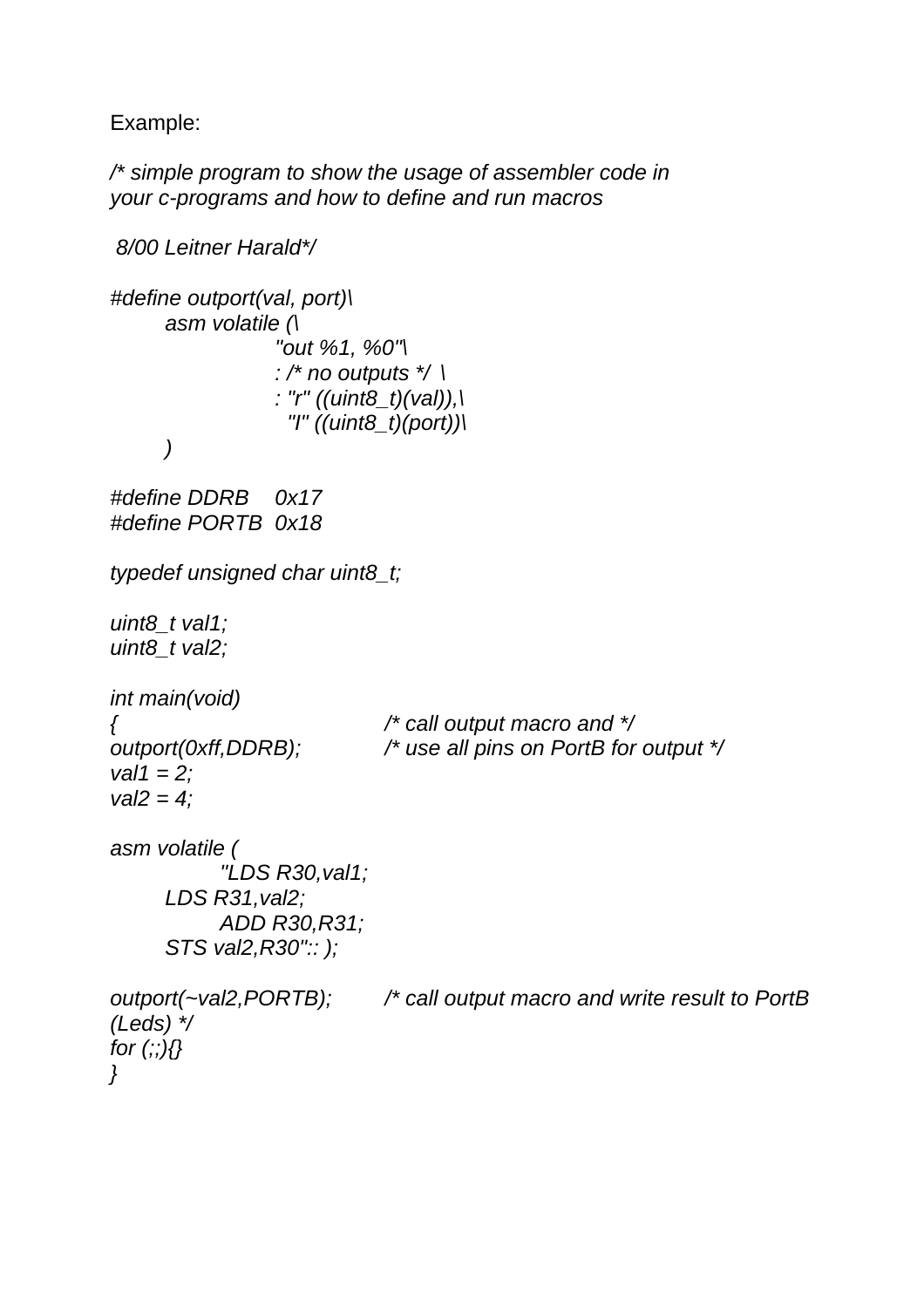The macro outport has two input parameters val and port. The placeholder %0 stands for the variable val and %1 for port.

For the input parameters the type of both is mentioned  $((uint8_t))$ . The field you can mention optionally for the used registers is not used.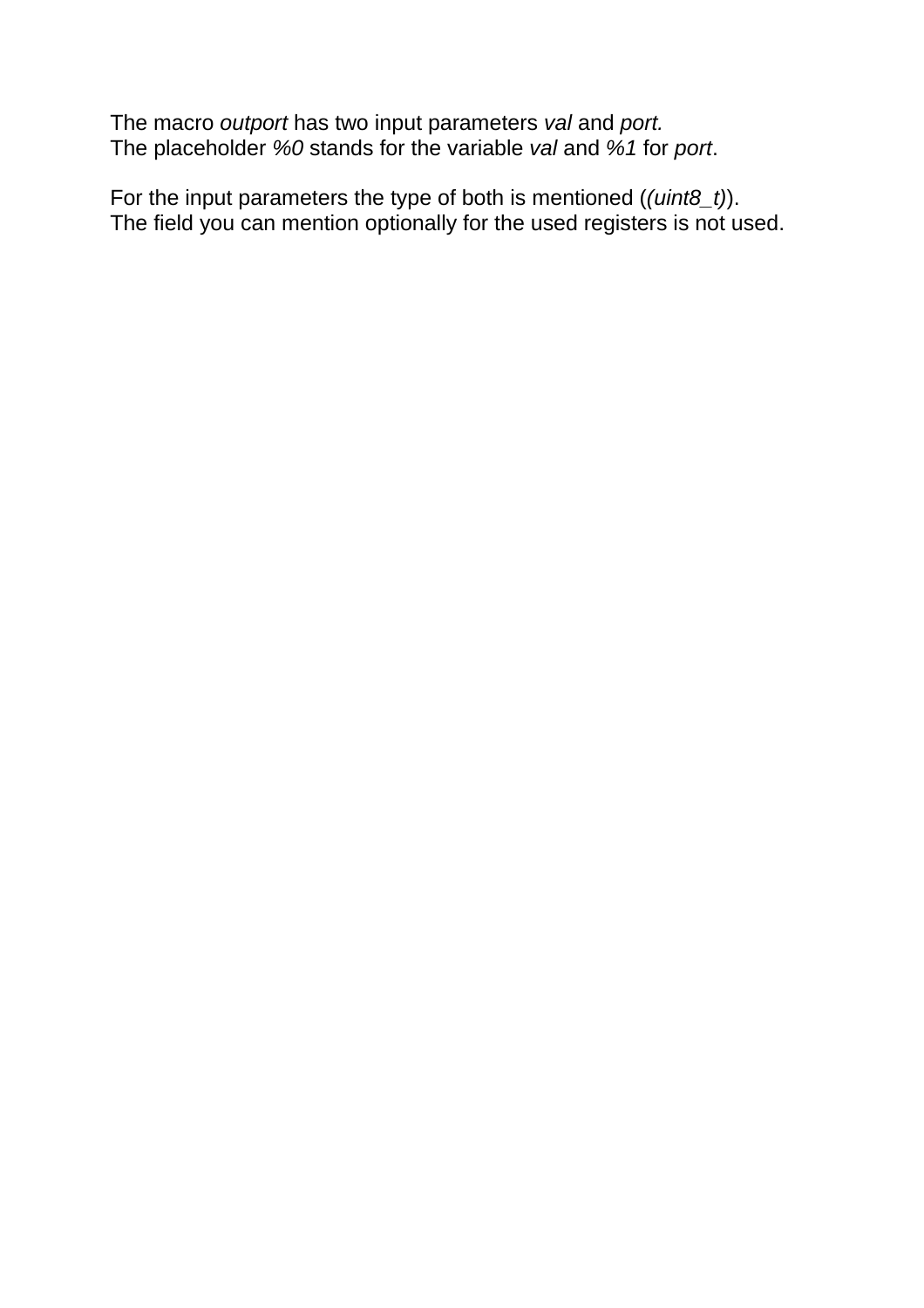# **Variables in the SRAM:**

Variables that are defined in the program without any attributes are placed by the compiler into the SRAM of the controller.

This memory is directly integrated, not with I/O registers.

The advantage of this is that the reading and writing is faster than in other memory forms and you don't need other approaching functions.

Frequently used integer data types are summarized in the include file <inttypes.h>.

As soon as the file  $\langle \cos n \rangle$  is included, the data types of  $\langle \sin n \rangle$  are automatically included as well.

Constantes are filed trough giving the keyword const. This variables are of the state ..read only" and cannot be altered.

Pre-defined variables in the include file  $\leq$  inttypes.h $\geq$ :

| name of the         | length         | value range      |
|---------------------|----------------|------------------|
| data typ            | in byte        |                  |
| $Int8$ t            |                | -128 to 127      |
| Uint <sub>8</sub> t |                | 0 to 255         |
| $Int16$ t           | 2              | -32768 to 32767  |
| Uint16 t            | $\overline{2}$ | 0 to 65535       |
| $Int32$ t           | 4              | -2147483648 to   |
|                     |                | 2147483647       |
| Uint32 t            | 4              | 0 to 4294967295  |
| $Int64$ t           | 8              | $-9.22*1018$ to  |
|                     |                | 9.22*10^18       |
| Uint64 t            |                | 0 to 1.844*10^19 |
|                     |                |                  |

### **Definition:**

#### **Creation of a variable in the SRAM:**

Uint  $8$  val = 8;

Through this instruction a new variable val in the SRAM is filed and initialized with value 8. The variable reserves a one byte value.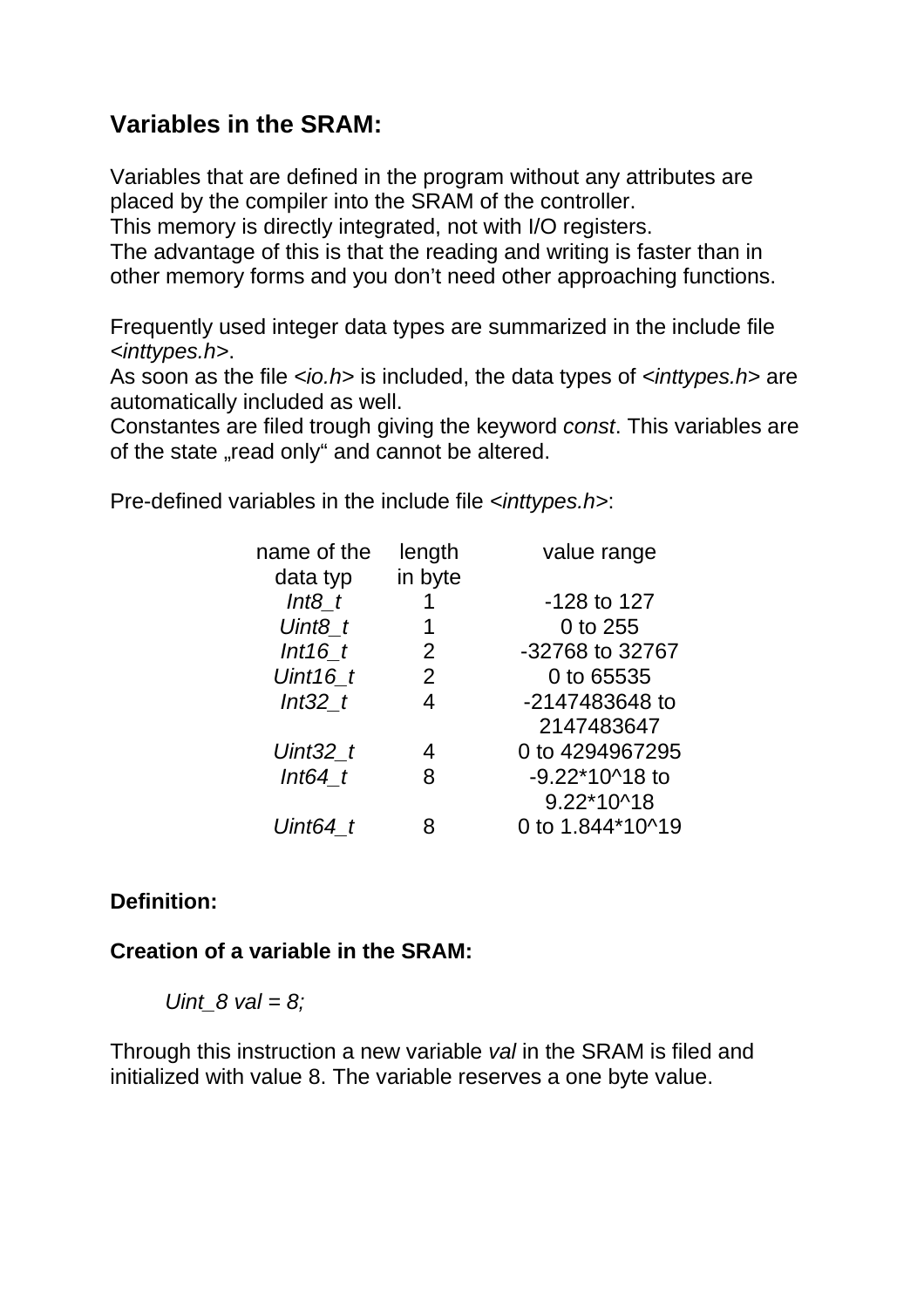## **Alteration of the variable in the SRAM:**

 $Val = 10$ ;

Because of that the value that is on the given address that is mentioned through val is altered.

## **Creation of a constante in the SRAM:**

Const uint8  $t$  october = 10;

Through this instruction a constante in SRAM is filed that is of the value 10. The name of this constante is october and can only be read but not written, because of that an alteration in the value is not possible.

## **The filing of register variables:**

Register uint8\_t alwaysused =  $10$ ;

Through this instruction variables are created that are assigned to a register. This is especially useful for variables that are used frequently.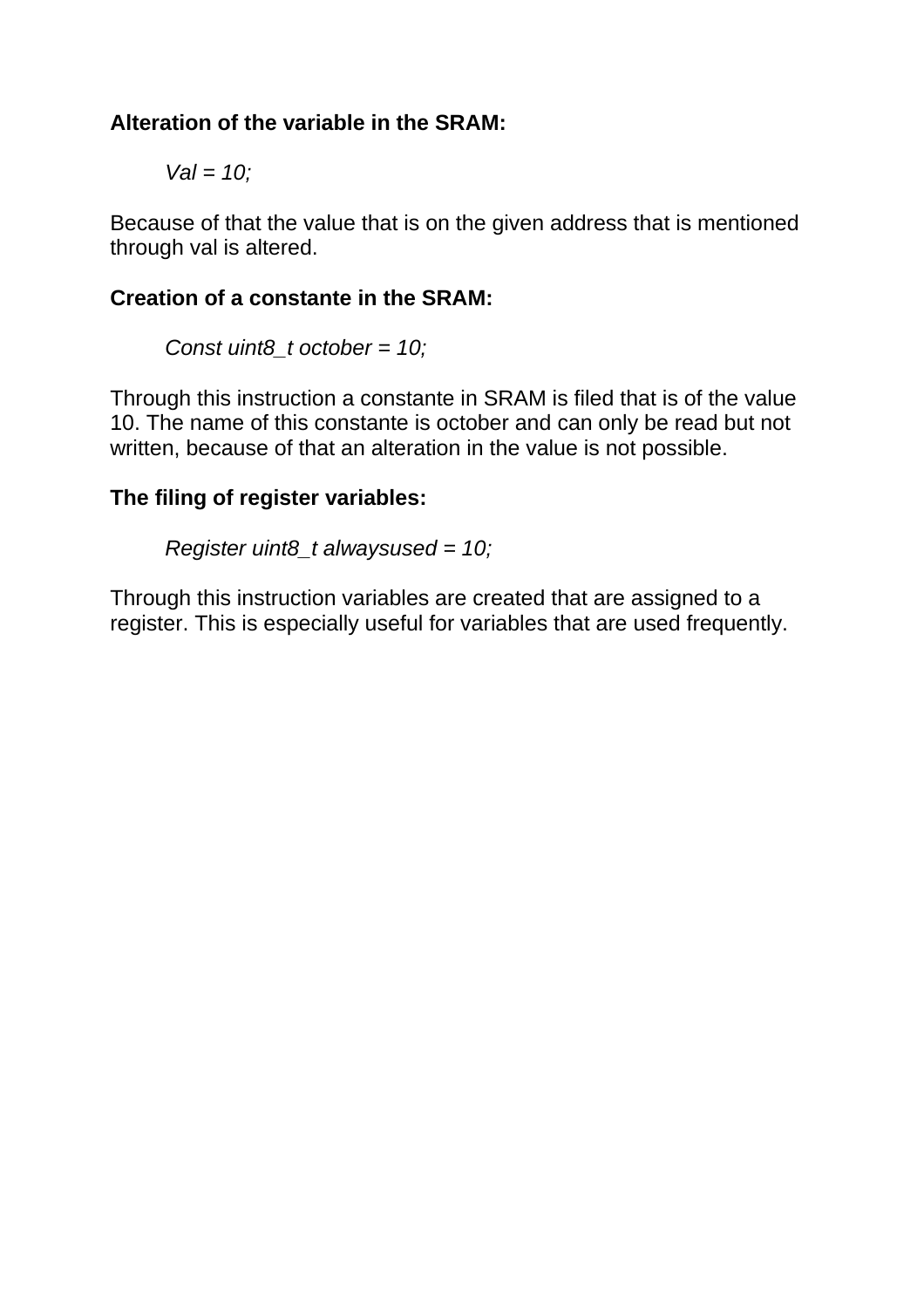# **Variables in the program memory:**

The memory of data in the program memory is very useful because the data are filed from the beginning and don't have to be created first. A possible application is the filing of the different sentences which have to be shown on a lcd display, in the program memory because they don't have to be altered.

You could file the constants in the SRAM as well, but as however the program memory is larger than the SRAM and as the data don't have to be altered the memory in the program memory is a better alternative. When you download the program, the defined constantes are filed as a part of the program.

The creation of these data is through the keyword *\_\_attribute* ((progmem)). In order to avoid mentioning the keyword after the creation of a data record, suitable data types have already been designed in the include file <progmem.h>.

This file also includes all access procedures that are necessary for the reading of the data.

### **8 bit data typ:**

prog\_char

### **Singular value:**

### **The creation of a constante in the program memory:**

prog\_char  $LINE = \{1\}$ ;

Here value 1 is filed in the program memory. LINE obtains the address of where the value is situated.

### **The reading of the constants:**

char res =  $PRG$  RDB(&LINE)

Through the address of LINE the value can be read and memorized in the variable res that is situated in the SRAM.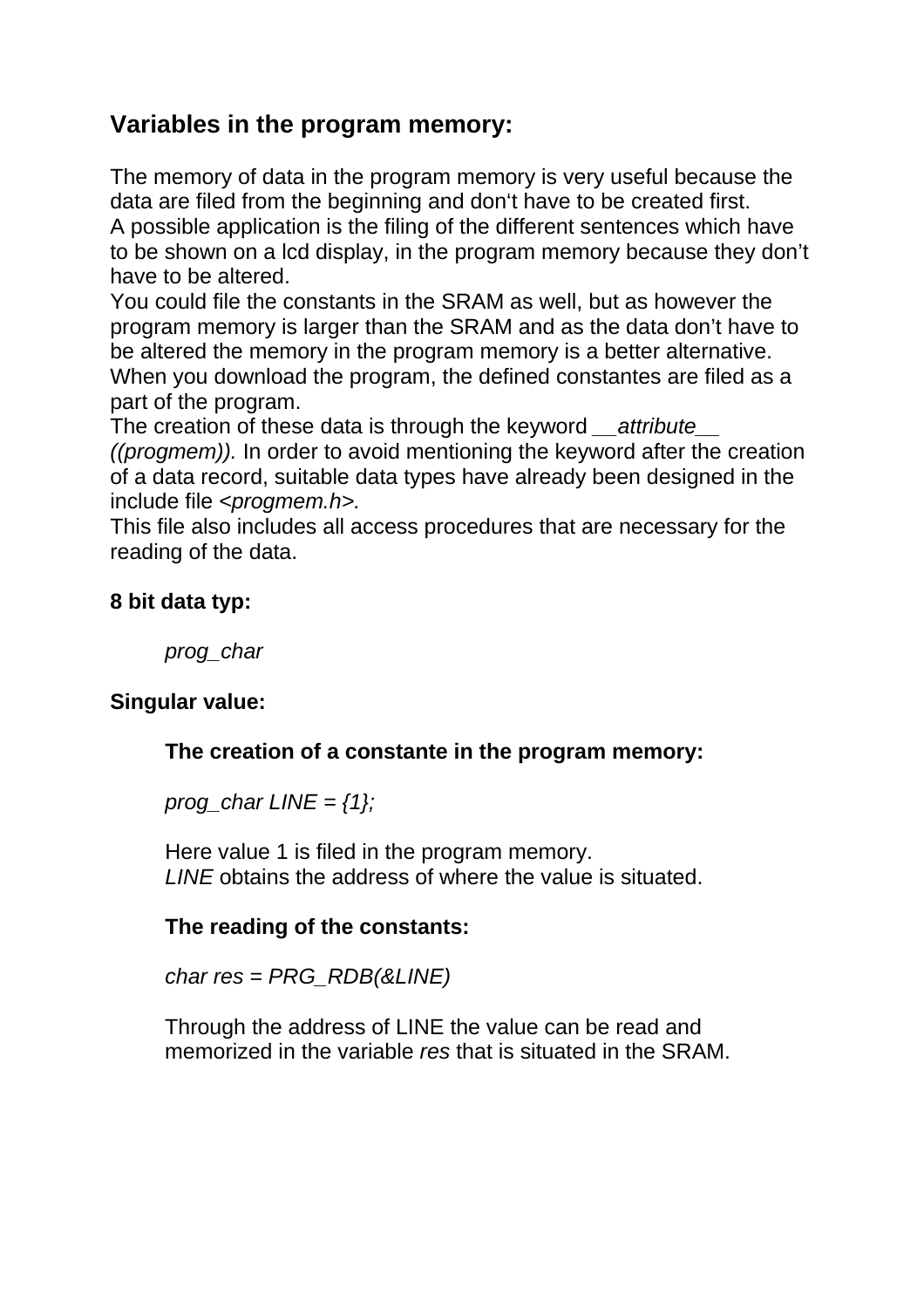**Array:**

## **The creation of an array in the program memory:**

prog\_char TEN[10] =  $\{0, 1, 2, 3, 4, 5, 6, 7, 8, 9\}$ ;

Here you have the possibility of defining an open array.  $(proq \text{ char TEN} = \{0, 1, 2, 3, 4, 5, 6, 7, 8, 9\})$ 

## **Reading of the value TEN[5]:**

char res =  $PRG$  RDB(&value[5])

With this instruction the value of TEN in position 5 is memorized into the variable res.

16bit data typ: prog\_int 32bit data typ: prog\_long 64bit data typ: prog\_long\_long

The applications of the 16 bit(2Byte), 32 bit(4Byte), 64 bit(8Byte) data types correspond with those of the 8 bit data type. The only difference is that these types reserve more memory.

### **Further applications:**

The filing of a character string in the program memory.

### **Version1:**

• **The creation of a character string:**

Char  $*$ LINE1 = PSTR(. The first line of my LCD display");

This definition files the sentence in the program memory and leads the pointer back, that points to the first sign of the character string.

## • **The reading of a sign of the character string:**

Char lastchar =  $PRG$  RDB (LINE1+42);

The variable (in the RAM) lastchar now contains the  $42^{\text{th}}$  letter of the character string LINE1.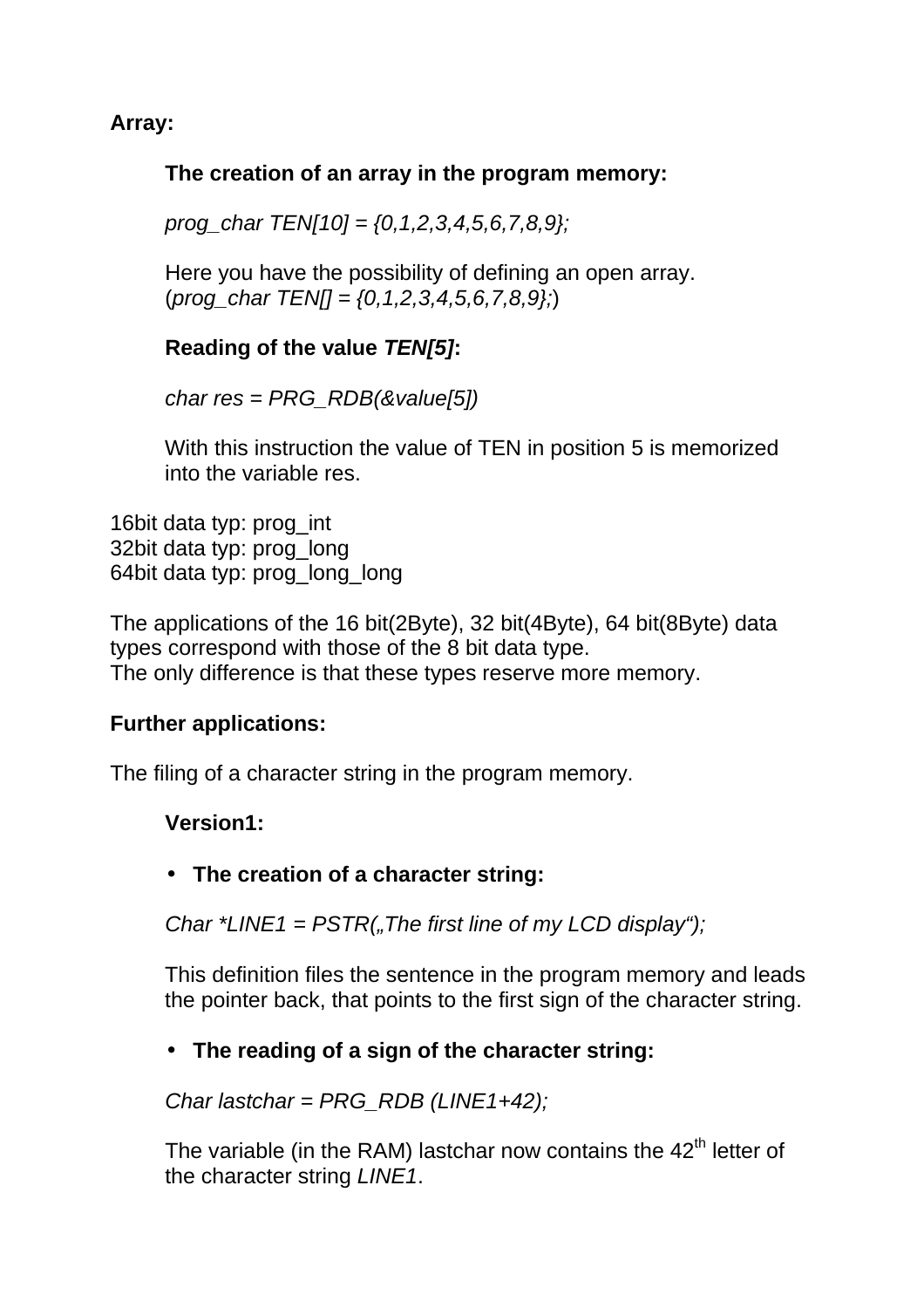## **Version2:**

## • **The creation of a character string:**

Char LINE2 $\begin{bmatrix} 1 & 2 \\ 0 & 2 \end{bmatrix}$  attribute  $((\text{programem})) = \text{...}$ this is an other version";

With this definition a field is created in which the sentence  $x$ this is an other version" is filed.

## • **The reading of a sign of the character string:**

Char firstchar = PRG\_RDB (&[LINE2[0]);

The variable firstchar (in the SRAM) now contains the first letter of the character string LINE2.

## **Special operation of approach in** *<progmem.h>***:**

# **uint PRG\_RDB(uint16\_t addr);**

This function contains as an input the address where you can find the value in the program memory and as a return the value itself.

# **PSTR(s);**

PSTR files a string in the program memory and provides a starting address.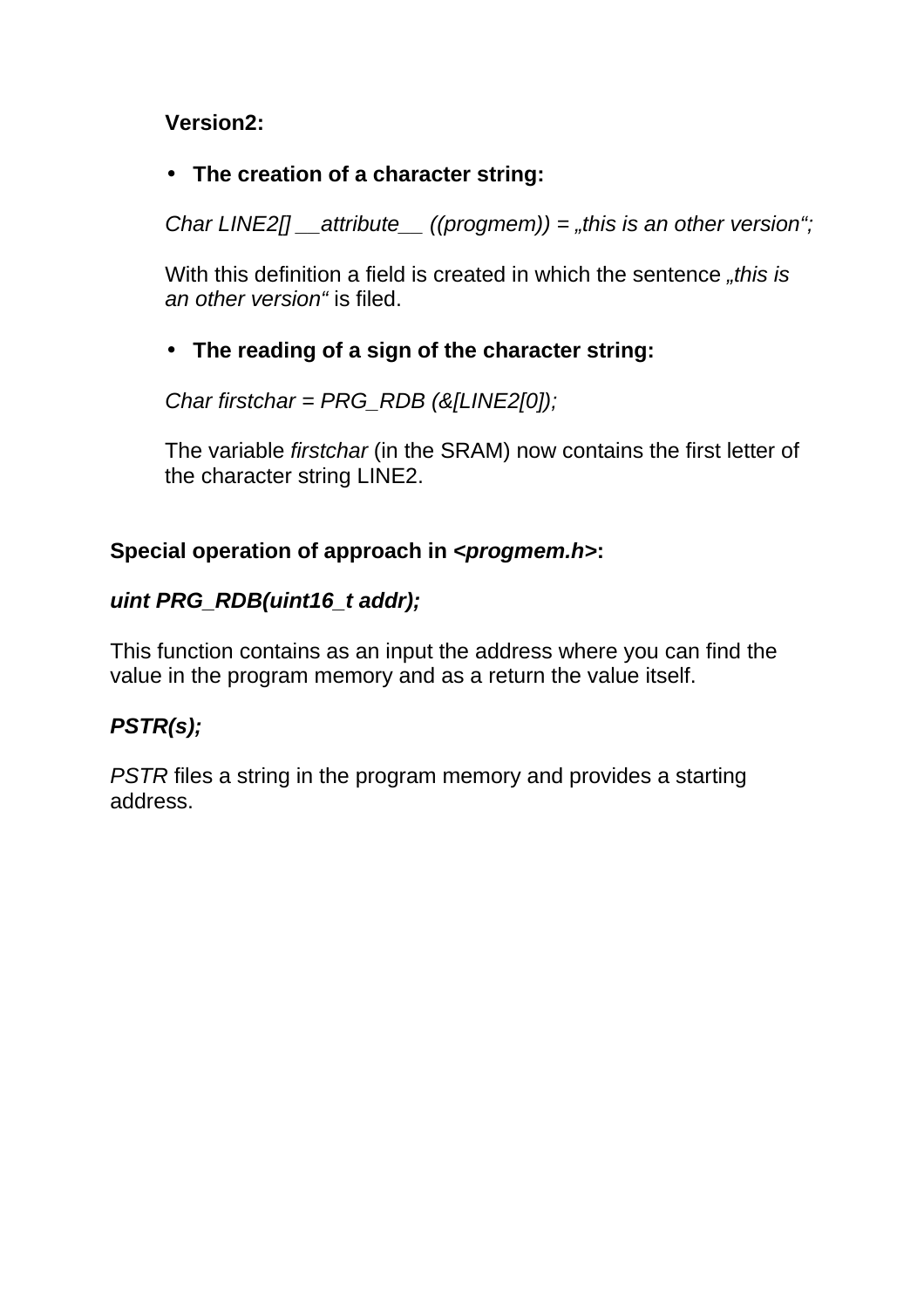# **Variables in the eeprom (electrical erasable programmable read only memory):**

In contrast to the simple definition of variables in SRAM for the usage of the eeprom which is integrated through I/O registers you need special access procedures.

This procedures can be found in the include file <eeprom.h>.

#### **Procedures:**

#### **eeprom\_wb (unsigned int addr, unsigned char val);**

This procedure allows to write the value val to a defined address addr.

#### **unsigned char eeprom\_rb (unsigned int addr);**

With the eeprom\_rb you can read a value (one byte) out of the eeprom address addr and this is directly handed over in the form

value = eeprom  $rb$  (addr);

#### **unsigned int eeprom\_rw (unsigned int addr);**

With the eeprom tw you can read a 16bit value (two byte) out of the eeprom address addr and this is directly handed over in the form

value = eeprom\_rw (addr);

### **eeprom\_read\_block (void \*buf, unsigned int addr, size\_t n);**

With this procedure *n* values are read out of the address addr and written into the SRAM. The starting address in SRAM is transmitted with the \*buf.

#### **int eeprom\_is\_ready (void);**

This function returns one if the eeprom is ready and zero if the eeprom is busy.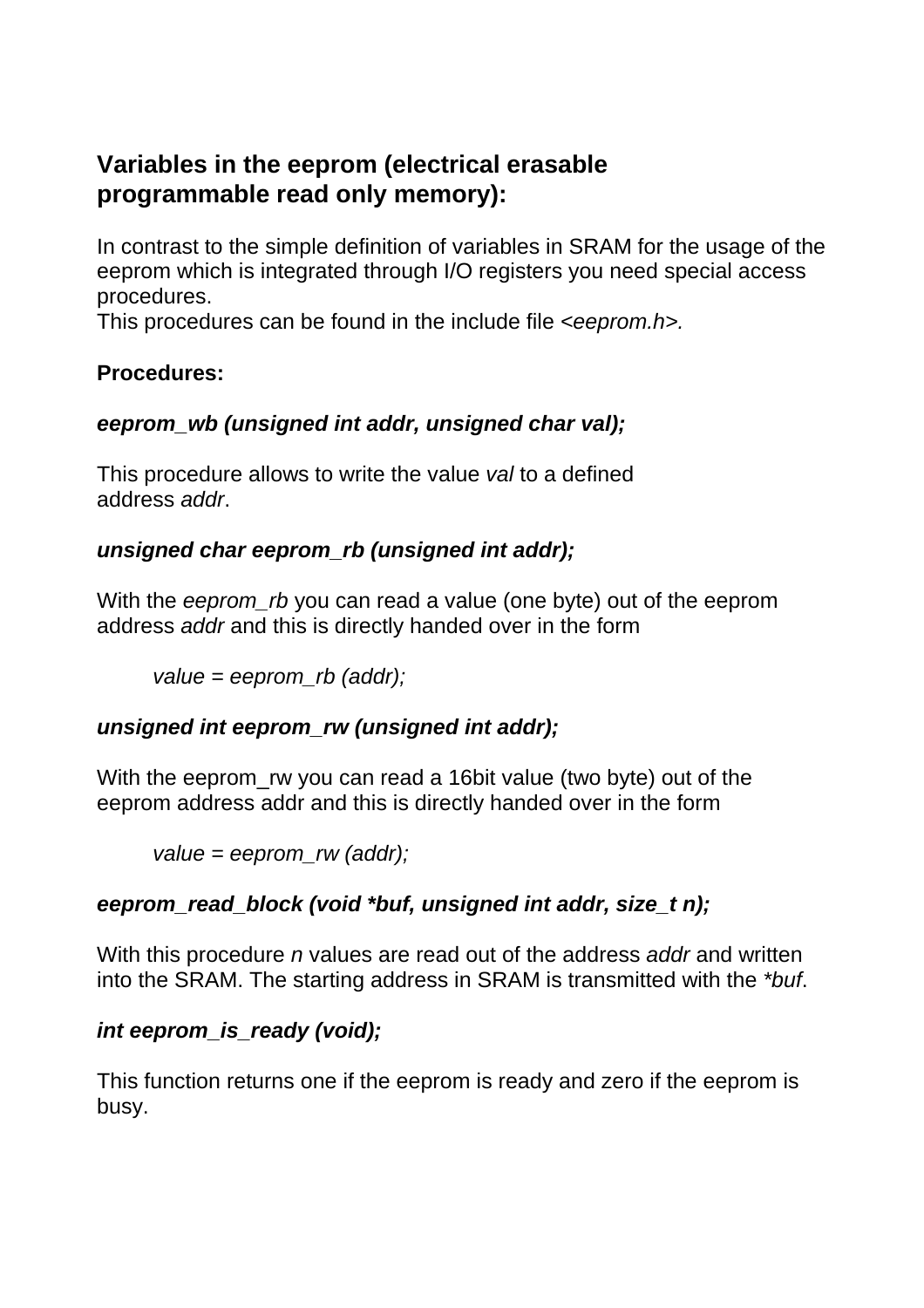#### **The use of the procedures:**

### • **First kind of use:**

It is possible to memorize a value directly on the eeprom. One only has to name an address and a value.You will soon lose back of things, if you draw up various values of this kind because you have to manage the addresses to the variables.

example:

```
/* This program stores the value $AA
on the eeprom at the address $0.
Then the value at address $0 is read
and written to PORTB
10/00
Leitner Harald*/
\#include \ltio.h >#include <eeprom.h>
int main(void)
\{uint8_t val1 = 0xAA, val2;
eeprom_wb(0x00, val1); /* file val1 at eeprom */
val2 = eeprom_rb(0x00); \rightarrow /* read eeprom at address $0 \prime/
outp(0xff,DDRB);
outp(val2, PORTB); \qquad /* show val2 on PORTB */
for (:) \{}
```
Here the value of the varaible val1 is memorized on the address 0 of the eeprom. Afterwards the value, you can find on address 0, is read and memorized in variable val2.

This value is shown by the leds.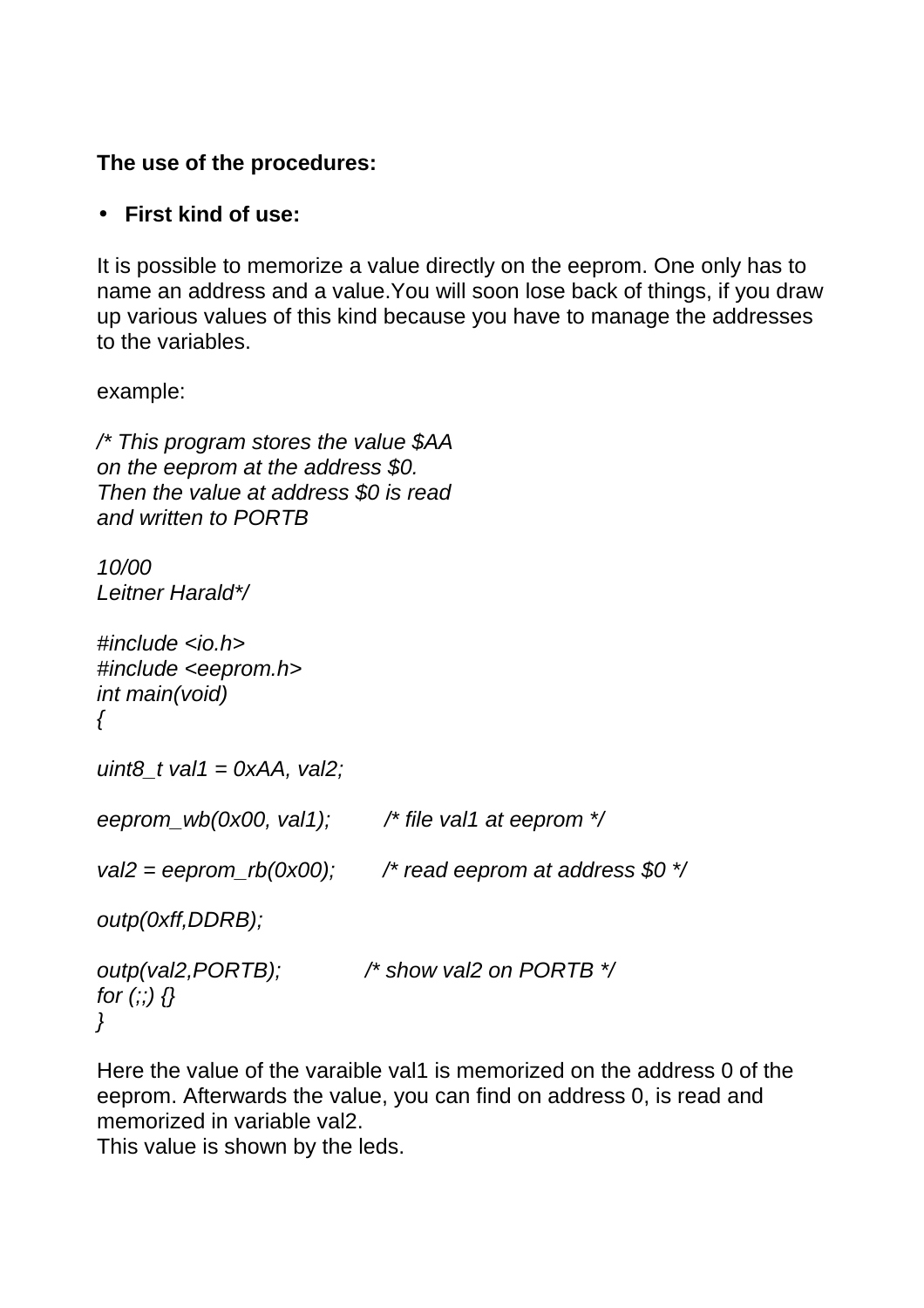#### • **Second kind of use:**

An assembler programmer is familiar with the first way, but it should be easier to handle in a higher language.

Therefore there exists a more useful variation. A variable whose address is located in the surroundings of the eeprom is defined. Because of that you don't need an explicit address, you can take the one of the variable. The variable can be defined as follows:

example:

/\* This program writes the value \$AA in the variable val1 that is defined on the eeprom. Afterwards the variable val1 is read and written to PORTB

```
10/00 Leitner Harald*/
```
 $\#$ include <io.h> #include <eeprom.h>

```
int main(void)
\left\{ \right.
```

```
/* That's the way to define a eeprom variable */
static uint8_t val1 __attribute ((section(".eeprom")));
```
uint<sub>8</sub> t val<sub>2</sub>;

outp(0xFF,DDRB);

eeprom\_wb ((uint8\_t)&val1, 0xAA); /\* writing the val1 \*/

```
val2 = eeprom_rb((uint8_t)&val1); /* reading of val1 */
```
outp(val2,PORTB);

for  $($ ;;)  $\{$ } }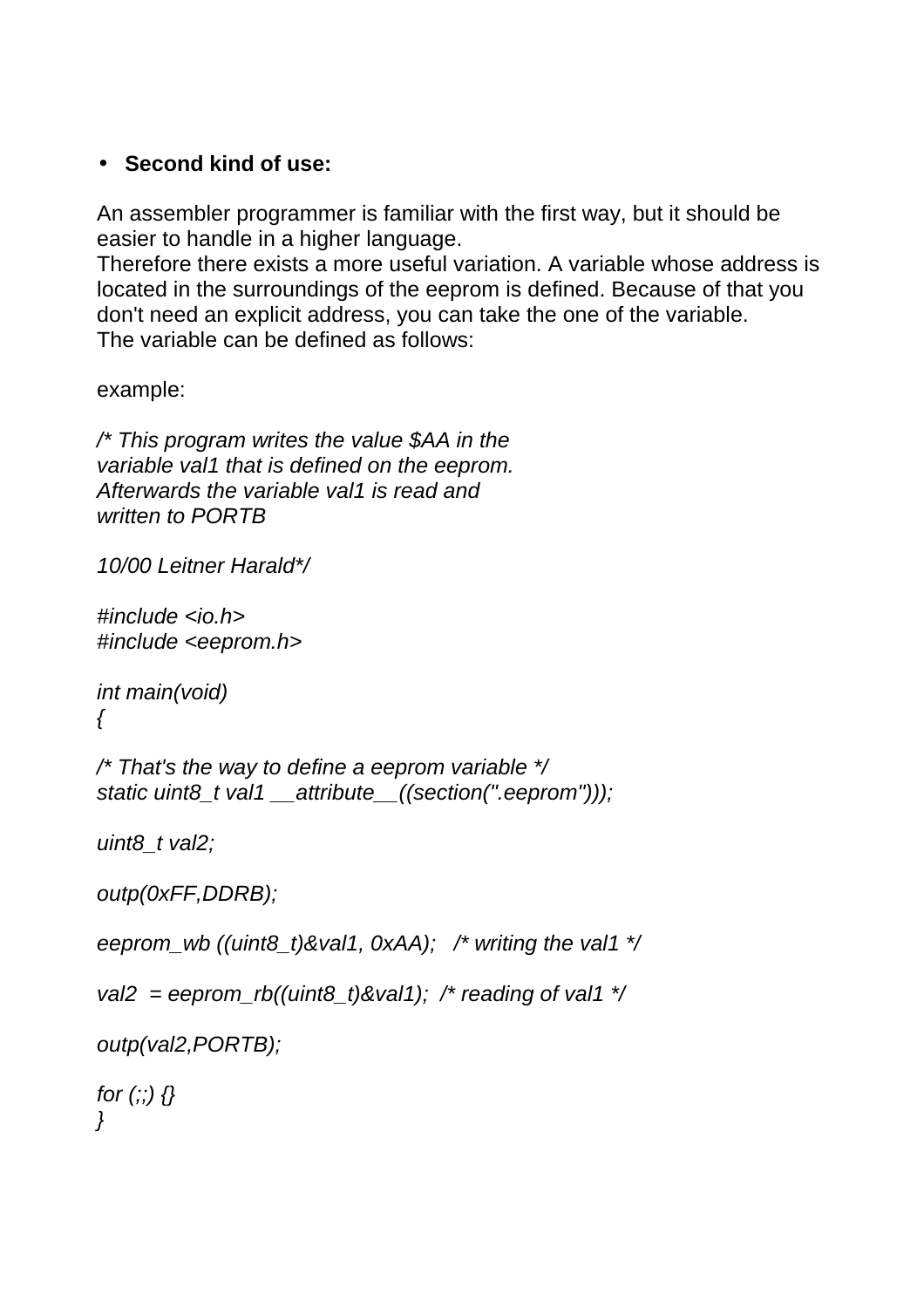This example carries out the same function like the example of the first way of use, but the address is mentioned through variable val which is defined in the eeprom.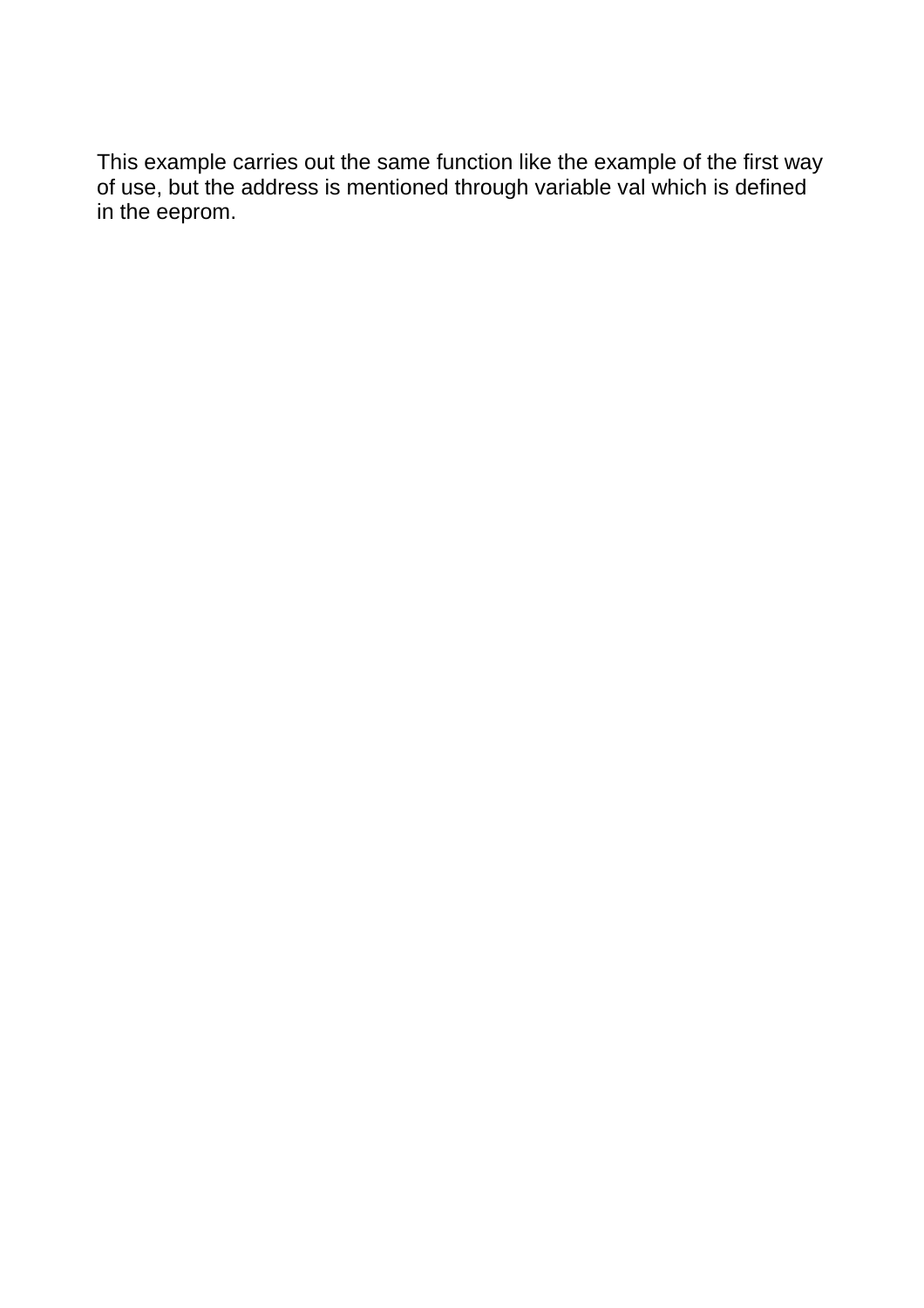#### **There is also the possibility to put an array in the eeprom and read again:**

example:

/\* This program creates an array on the eeprom and writes different values into the array. Afterwards the val[4] is read and written to PORTB

10/00 Leitner Harald\*/

 $\#$ include  $\lt$ io.h $>$ #include <eeprom.h>

```
int main(void)
```

```
\left\{ \right.\prime^* That's the way to define an array on the eeprom \prime\primestatic uint8_t val[5] __attribute ((section(".eeprom")));
```
uint<sub>8</sub> t val<sub>2</sub>;

outp(0xFF,DDRB);

```
eprom_wb ((uint8_t)&val[0], 0xAA); /* writing the val[0] */
eeprom_wb ((uint8_t)&val[1], 0xBB); /* writing the val[1] */
eeprom_wb ((uint8_t)&val[2], 0xCC); /* writing the val[2] */
eeprom_wb ((uint8_t)&val[3], 0xDD); /* writing the val[3] */
eeprom_wb ((uint8_t)&val[4], 0x00); /* writing the val[4] */
val2 = eeprom_rb((uint8_t)&val[4]); /* reading of val[4] */
```
outp(val2,PORTB);

for  $($ ;;)  $\{$ } }

In this example an array field is defined with 5 values. The fields of the arrays get values one after the other and afterwards the whole string is read. In that way the indicator is sent back to the value array as a result.

### **How to copy an array from the eeprom to the SRAM?**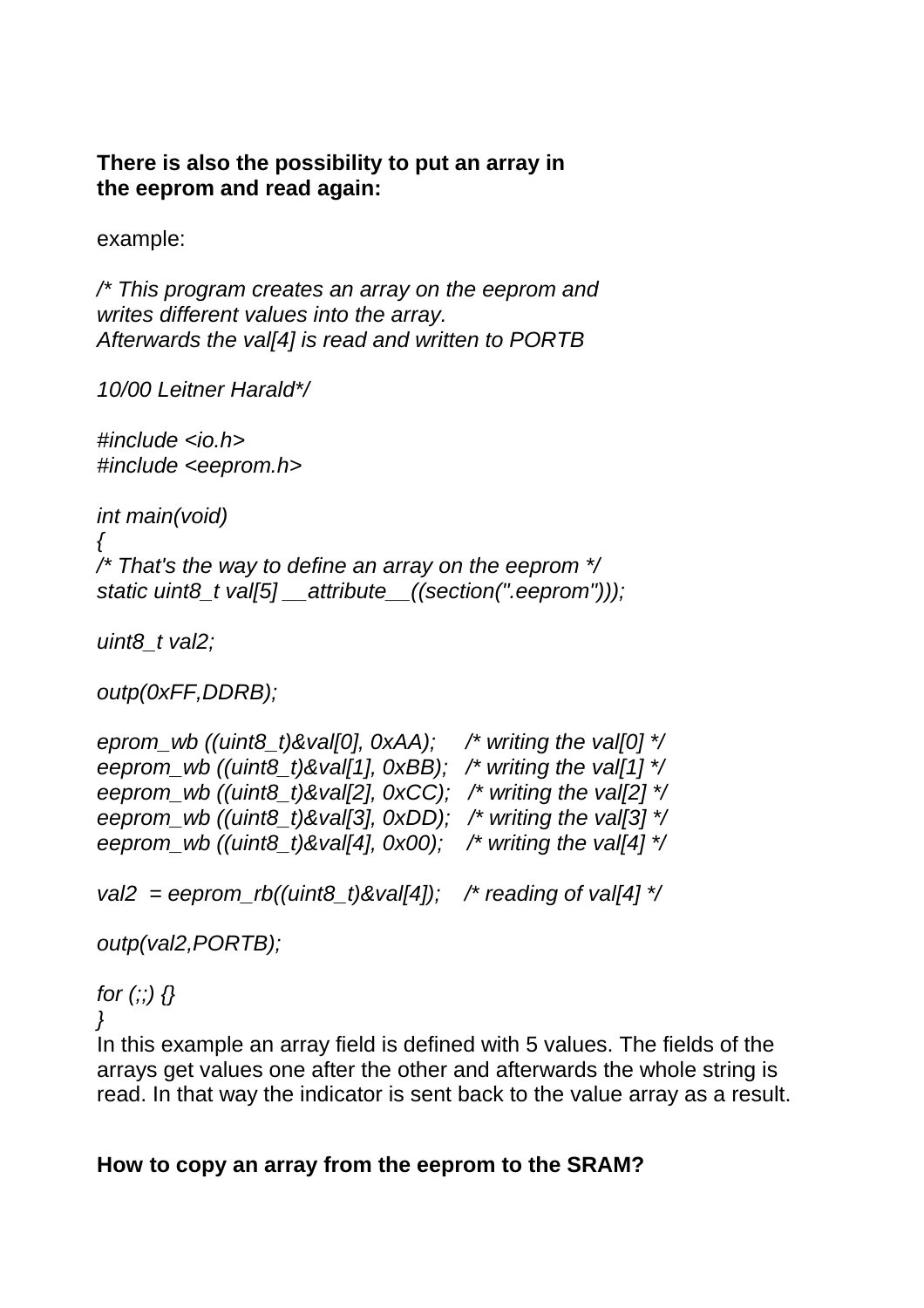Example:

/\* This program creates an array eepromval on the eeprom and writes different values into the array. Then the whole array is copied to the SRAM array sramval Afterwards the sramval[3] is read and written to PORTB.

10/00 Leitner Harald\*/

 $\#$ include  $\lt$ io.h $>$ #include <eeprom.h>

```
int main(void)
\{
```

```
\prime^* That's the way to define an array on the eeprom \prime\primestatic uint8 t eepromval[5] attribute ((section(".eeprom")));
```
uint8\_t ramval[5];

```
outp(0xFF,DDRB);
```

```
eeprom_wb ((uint8_t)&eepromval[0], 0x1); /* writing the eepromval[0] */
eeprom_wb ((uint8_t)&eepromval[1], 0x2); /* writing the eepromval[1] */
eeprom_wb ((uint8_t)&eepromval[2], 0x3); /* writing the eepromval[2] */
eeprom_wb ((uint8_t)&eepromval[3], 0x4); /* writing the eepromval[3] */
eeprom_wb ((uint8_t)&eepromval[4], 0x5); /* writing the eepromval[4] */
```
/\* copy eepromval to ramval - length is  $5 \frac{\gamma}{4}$ eeprom\_read\_block(&ramval,(uint8\_t)&eepromval,5);

```
outp(ramval[3],PORTB);
for (;;) \{}
}
```
With this function eeprom\_read\_block, whole blocks that are memorized in the eeprom can be memorized into the SRAM.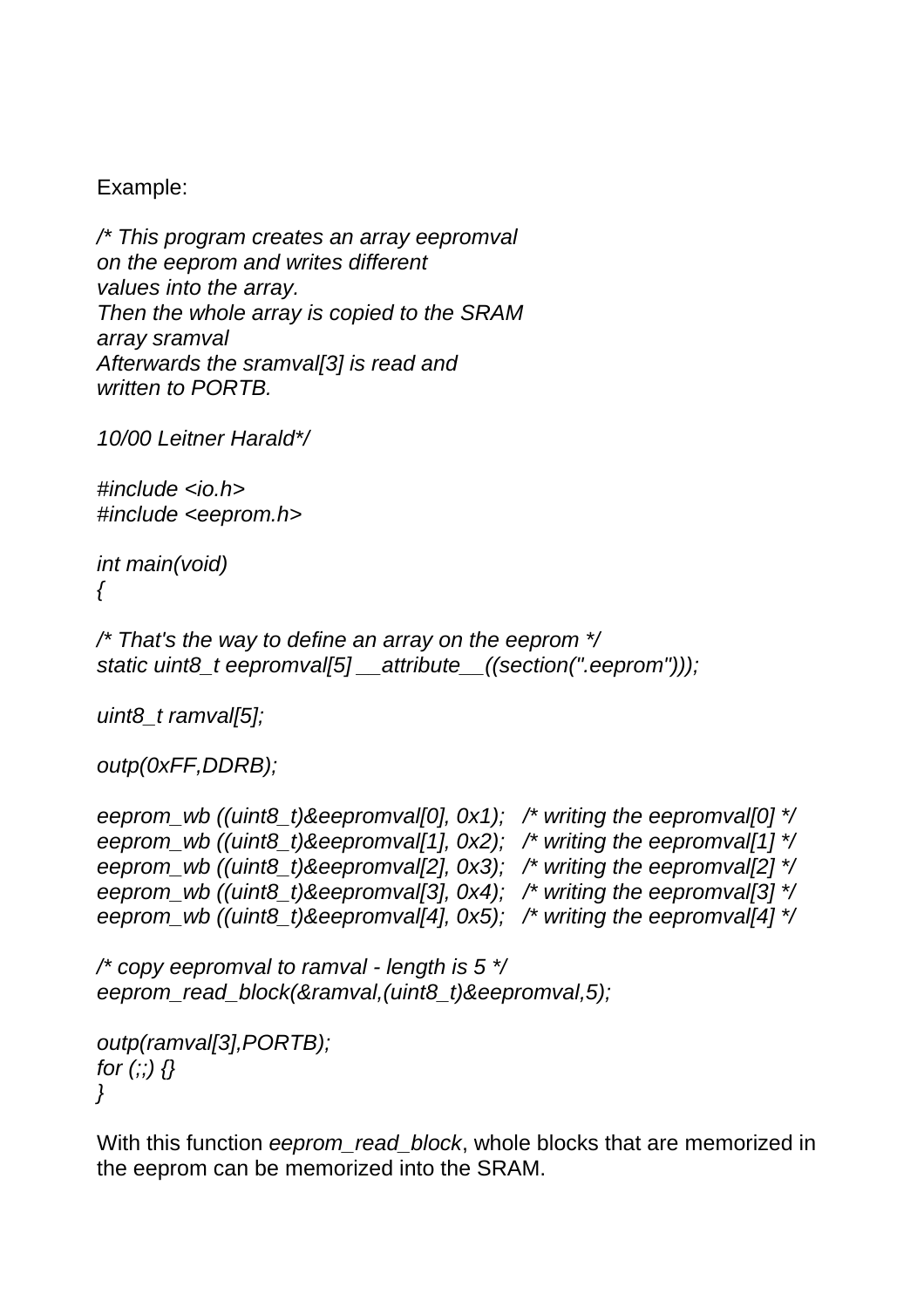For this you only need a starting address in the eeprom and the aim and the length of the blocks to copy.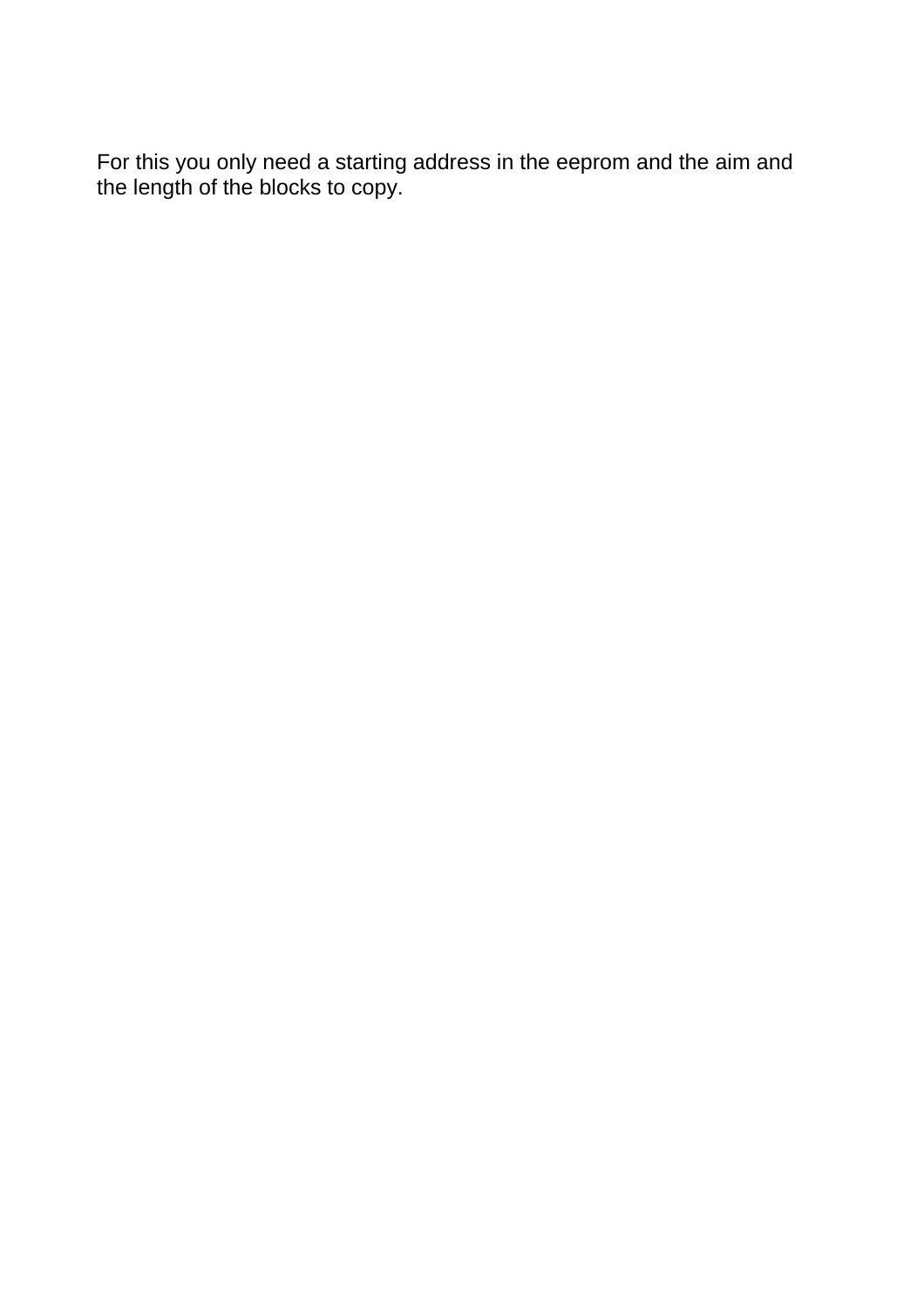# **Programming I/O registers and using Ports:**

# **1. How to use I/O registers:**

The peripherie that is used in AVR processor series is implemented through I/O registers. Because of that new values can not be fixed through simple allocations (impossible:  $PORTB = 0xFF$ ).

In order to work with these I/O registers you need special approaching operations, that are defined in the include file <iomacros.h> through assembler instructions.

Instead of  $\leq$  iomacros.h  $>$  the include file  $\leq$  io.h  $>$  should be included. These I/O registers are so called "special function registers" (SFR) and are pre-defined in the processor specific file (for the AT90S8535:  $<$ io8535.h>).

These registers are called through a fix address.

# • **BV(x):**

In the processor specific file (for example:  $\langle i \partial \delta 35. h \rangle$  the register bit names are defined through their bit number (0-7) in the correct register ( for instance: the constante  $PINAG$  is the  $6<sup>th</sup>$  bit of  $PORTA$  and is of the value 6)

One needs function  $BV(x)$  in order to come from the bit's location to the correct value with which the register has to be loaded.( so BV (PINA6) creates as a return value 64 2^6)

example:

char result =  $BV(PINA6)$ ;

result is now of the value 64

# • **void sbi (uint8\_t port, uint8\_t bit):**

With this instruction you can set particular bits in the given register. The other bits stay the same.

examples:

sbi (PORTB, 3); sbi (PORTB, PINA3);

Both functions set the  $3^{\text{rd}}$  bit of register PORTB.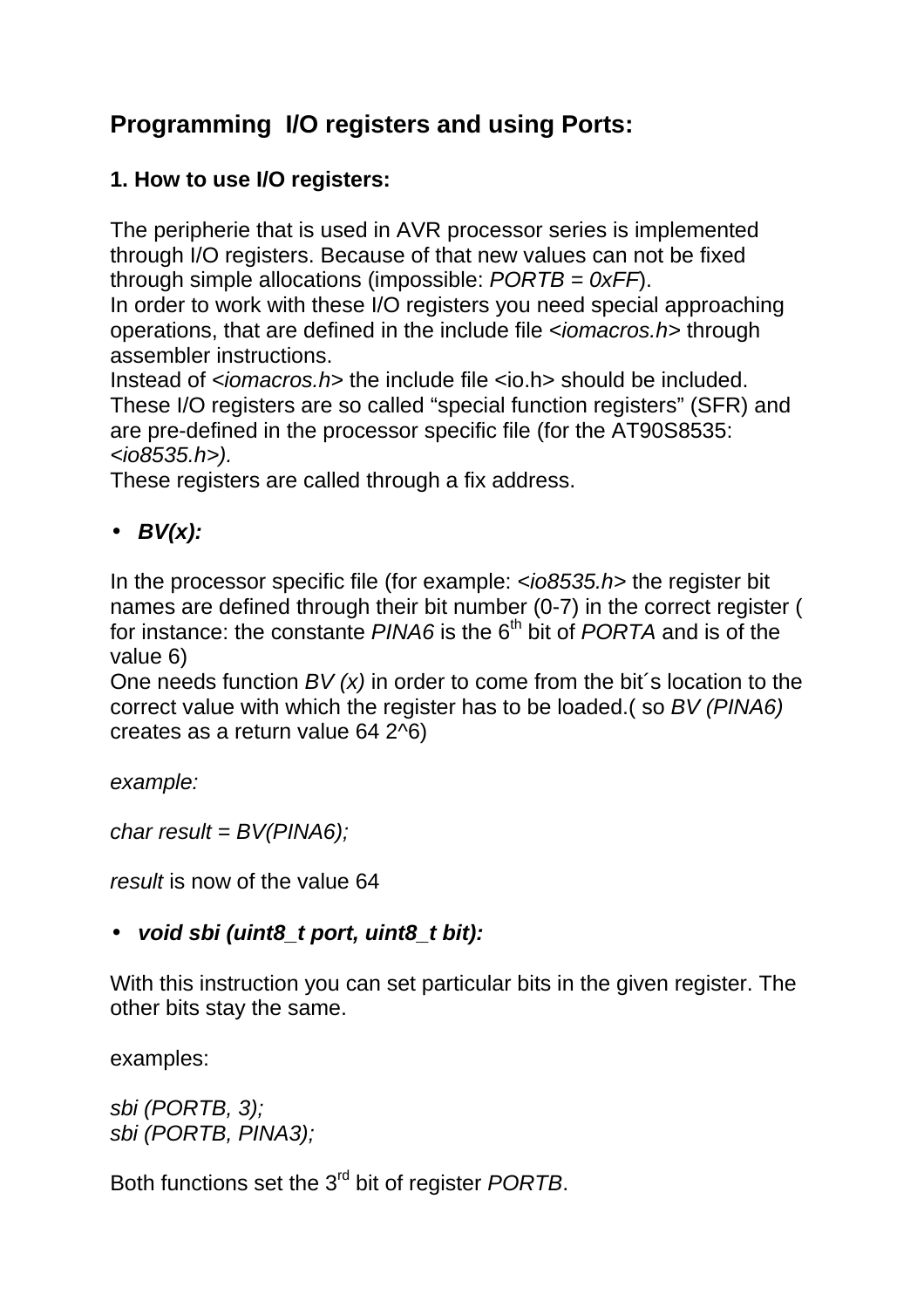• **void cbi (uint8\_t port, uint8\_t bit):**

With this instruction you can delete particular bits in the given register.

examples:

cbi (PORTB,3); cbi (PORTB, PINB3);

Both functions delete the  $3^{\text{rd}}$  bit of register PORTB.

# • **uint8\_t bit\_is\_set (uint8\_t port, uint8\_t bit);**

This function checks the bit at the place *bit* in the register *port*. In case the bit is set this function has as a result 1, otherwise 0. This function can be used as a check for loops or if statements.

example:

uint8\_t result = bit\_is\_set (PORTB, PINB3);

| $result = 1$ | if the $3^{rd}$ bit of PORTB is set |
|--------------|-------------------------------------|
| $result = 0$ | , otherwise.                        |

### • **uint8\_t bit\_is\_clear (uint8\_t port, uint8\_t bit);**

This function checks the bit at the place bit in the register port. In case the bit is not set this function has as a result 1, otherwise 0. This function can be used as a check for loops or if statements.

example:

uint8 t result = bit is clear (PORTB, PINB3);

| $result = 1$ | if the $3^{rd}$ bit of PORTB is not set |
|--------------|-----------------------------------------|
| $result = 0$ | .otherwise.                             |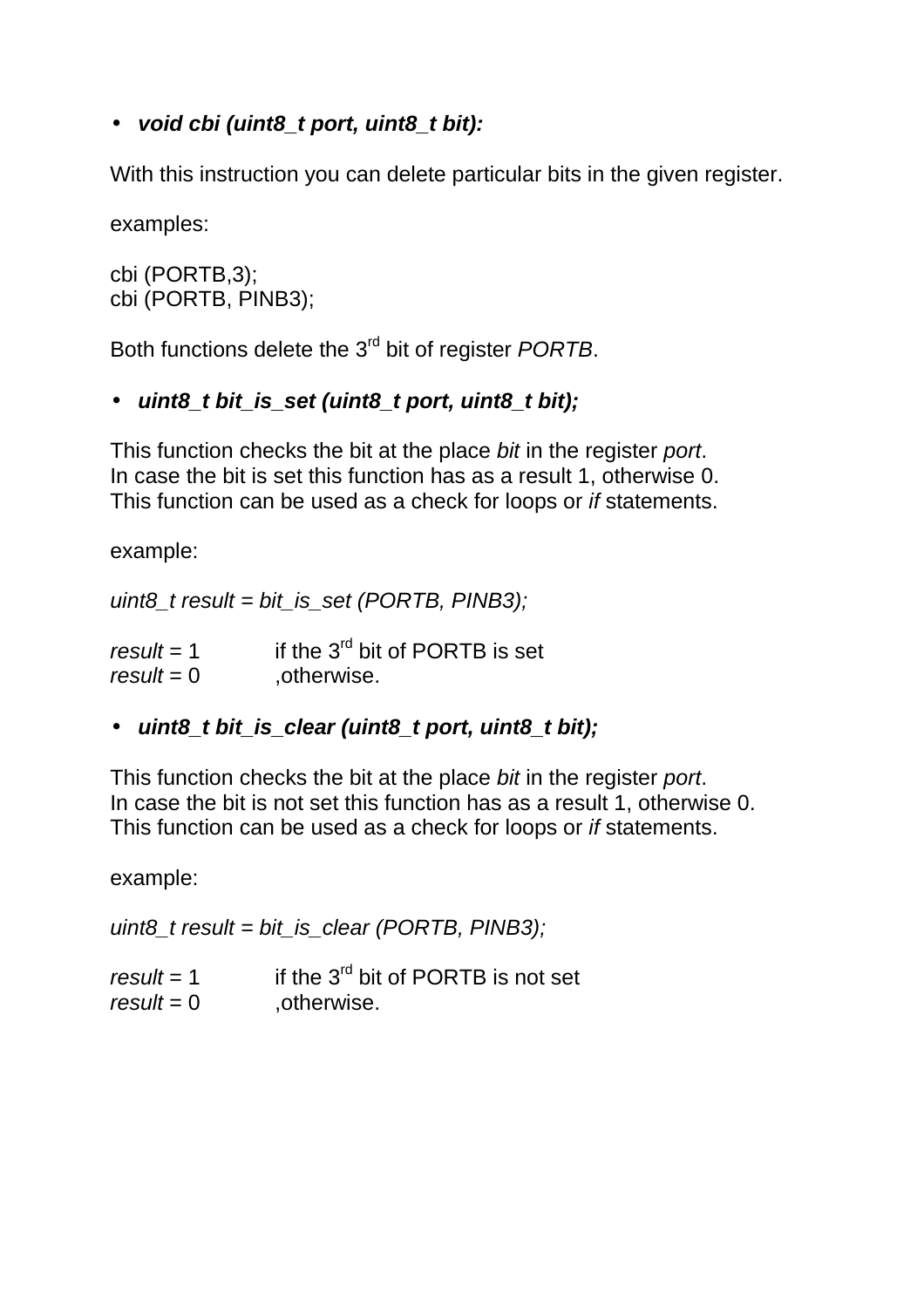#### • **uint8\_t inp (uint8\_t port):**

With this function you can read and return a 8 bit value out of the mentioned register.

example:

uint8  $t$  res = inp (SREG);

Read the statue register SREG and put the value in the variable res.

#### • **uint16\_t \_\_inw (uint8\_t port):**

With this function you can read a 16 bit value out of the mentioned 16 bit register and bring it back. These registers are ADC, ICR1, OCR1A, OCR1B, TCNT1 (for processor AT90S8535) and must be read in a special range in order to obtain a correct 16 bit value. With this function it is possible that an interrupt is carried out during the reading process.

example:

uint16  $t$  res = \_\_inw (TCNT1);

Read register TCNT1 and put the value into the variable res.

#### • **uint16\_t \_\_inw\_atomic (uint8\_t port):**

These functions work like *\_\_inw* but an interrupt is not possible. In this function *inw* atomic an assembler instruction ("cli") is integrated that deletes the I-bit (global interrupt enable) of the status register.

#### • **outp (uint8\_t val, uint8\_t port):**

With this function you can write the 8 bit value val into register port.

example:

outp(0xFF, PORTB);

This instruction writes the value \$FF into register PORTB.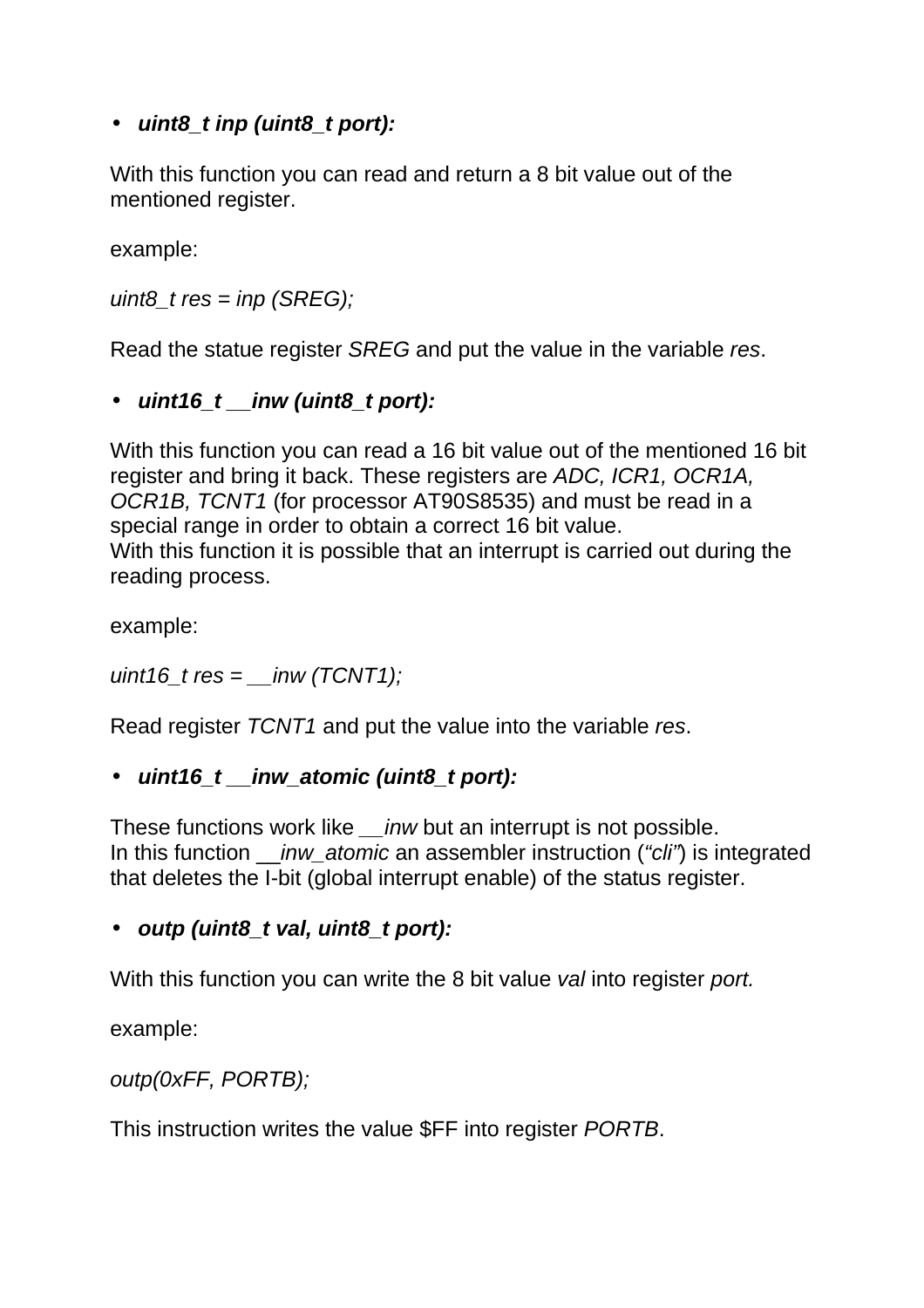### • **\_\_outw (uint16\_t val, uint8\_t port):**

With this function a 16 bit value can be written into the register port. This is for initialising of the following registers: ADC, ICR1, OCR1A, OCR1B, TCNT1 (for processor AT90S8535)

With this function it is possible that an interrupt is carried out during the writing process.

example:

\_\_outw (0xAAAA, OCR1A);

The 16 bit register OCR1A (output compare register A of timer 1) is initialised with value \$AAAA.

#### • **\_\_outw\_atomic (uint16\_t val, uint8\_t port):**

This function works like *outw* but an interrupt is not possible. In this function outw atomic an assembler instruction ("cli") is integrated that deletes the I-bit (global interrupt enable) in the status register.

### **2. How to use Ports:**

All AVR ports have true "read-modify-write" functionality when used as general digital I/O ports. This means that the direction of one port pin can be changed without unintentionally changing the direction of any other pin with the sbi (uint8 t port, uint8 t bit) and the cbi (uint8 t port, uint8 t bit)instructions.

Each ports consist of three registers.

registers:

### • **DDRX:**

This is the **D**ata **D**irection **R**egister of port **X** (instead of X use the right port character – for example DDRA is the register for Port A). If you set this register to \$FF the whole Port X is defined as output and if the register loaded with \$00 the whole Port X is defined as input. You can set or clear only some pins with the instructions sbi (uint8\_t port, uint8 t bit) and cbi (uint8 t port, uint8 t bit).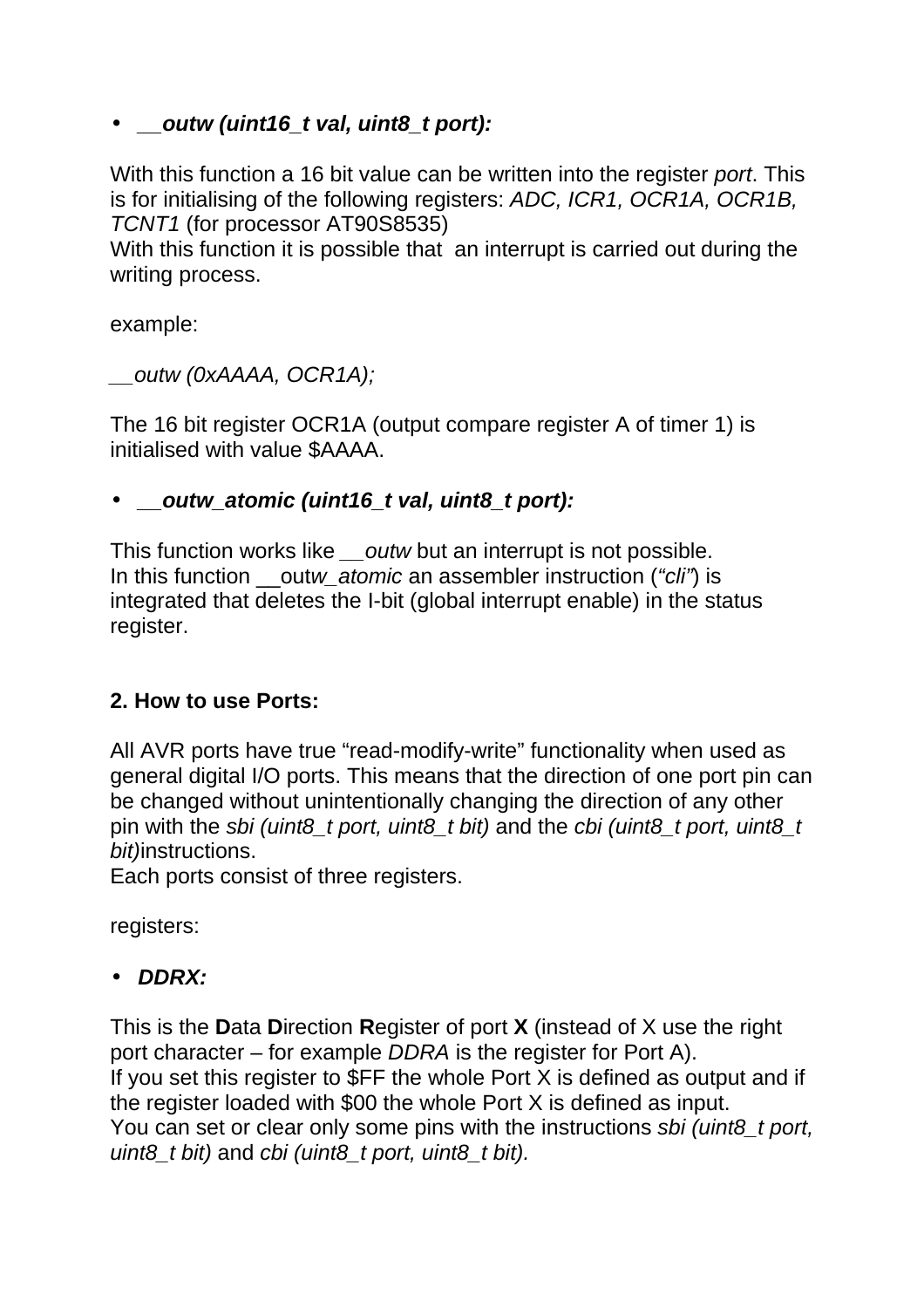example:

outp (0xF0, DDRB);

This instruction sets pin 0-3 of PORTB as input and pin 4-7 as output.

## • **PORTX:**

This is the data register of PORTX (X stands for A, B, C or D). If you want to put data to the port or read data from the port you have to use this register.

example:

outp (0xAA, PORTB);

This instruction loads the data register of PORTB with the value \$AA. In this case PORTB is used as output, so you have to initialize PORTB as output (\$FF -> DDRB).

char res = inp  $(PORTB)$ ;

This instruction loads the value of the data register of PORTB into the variable res. In this case PORTB is used as input, so you have to initialize PORTB as input (\$00 -> DDRB).

### • **PINX:**

PINX (X stands for A, B, C or D) is the input pin address of PORTX and is no register. When reading PORTX the PORTX data latch is read, and when reading PINX, the logical values present on the pins are read. The PORTX input pins are of the state "read only", while the data register (PORTX) and the data direction register (DDRX) are of the state "read/write".

example:

outp(0x00,DDRA);  $res = inp(PINA);$ 

With this instructions you can read the physical value of PORTA.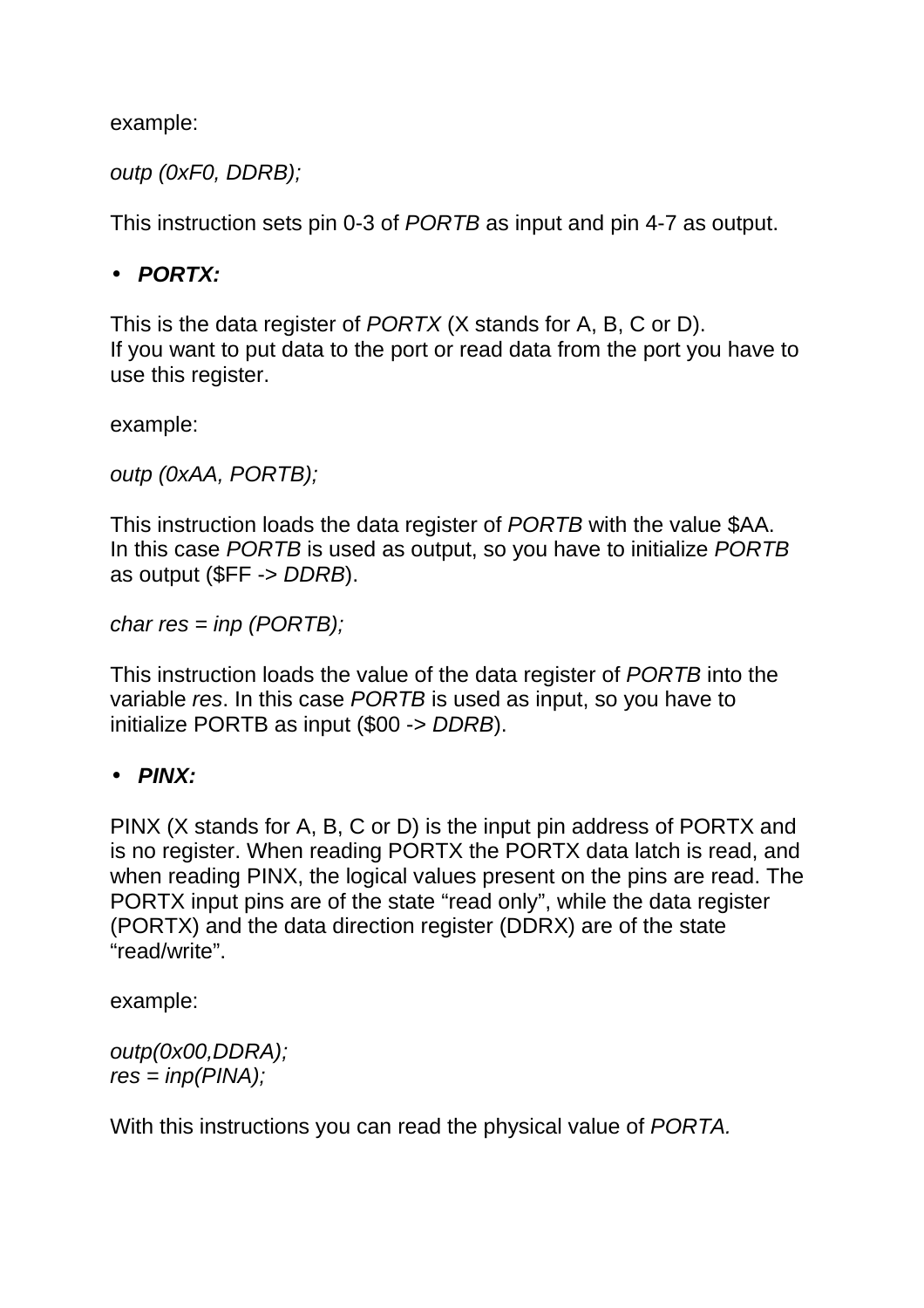#### • **Alternate functions:**

Most of the ports have alternate functions.

Here several pins are used as an entry for the peripherie that is situated in the processor.

These entries of the processor are allocated differently in the Atmel AVR series.

example:

AT90S8535: pin 0 of PORTB -> external counter input for timer/counter T0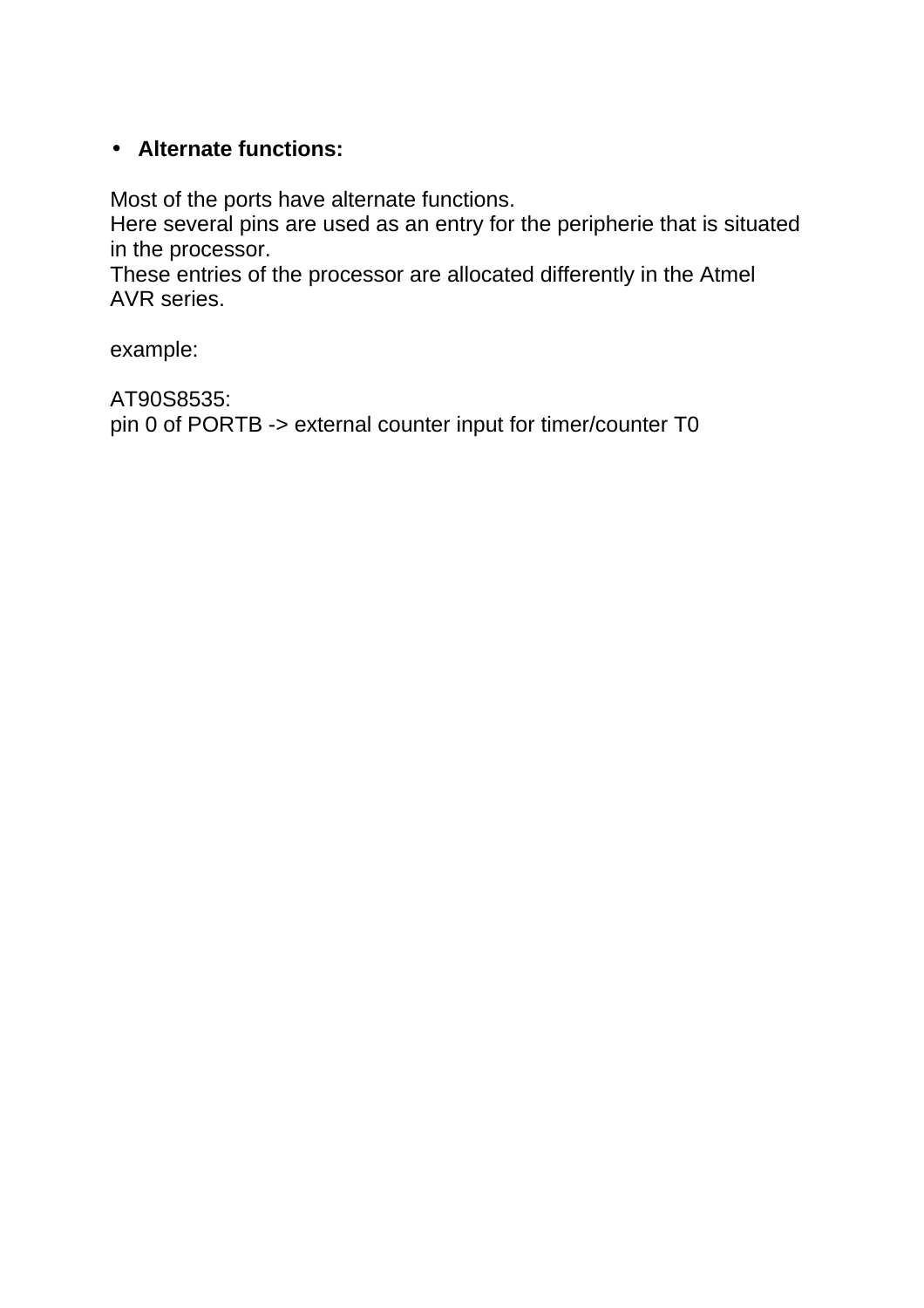# **Interruptprogramming with the GNU-C compiler**

Interrupts are used when you have to react fast to special incidents. These incidents are actuated either through the internal pheripherie or through external signals. During the running program an interrupt routine is called in order to analyse these incidents.

There the interrupt is processed and jumped back to the place where the program has been left before.

That an interrupt is licensed different bits have to be set in the suitable registers of the peripherie and the status register.

For the use of the interrupt functions include the files *<interrupt.h*> and <signal.h>.

<signal.h> includes possible interrupt names that have to be mentioned when they are used.

Signal names:

External interrupt0 function name: SIG\_INTERRUPT0

External interrupt1 function name: SIG\_INTERRUPT1

External interrupt2 function name (ATmega): SIG\_INTERRUPT2

External interrupt3 function name (ATmega[16]03) SIG\_INTERRUPT3

External interrupt4 function name (ATmega[16]03): SIG\_INTERRUPT4

External interrupt5 function name (ATmega[16]03): SIG\_INTERRUPT5

External interrupt6 function name (ATmega[16]03): SIG\_INTERRUPT6

External interrupt7 function name (ATmega[16]03): SIG\_INTERRUPT7

Output compare2 interrupt function name: SIG\_OUTPUT\_COMPARE2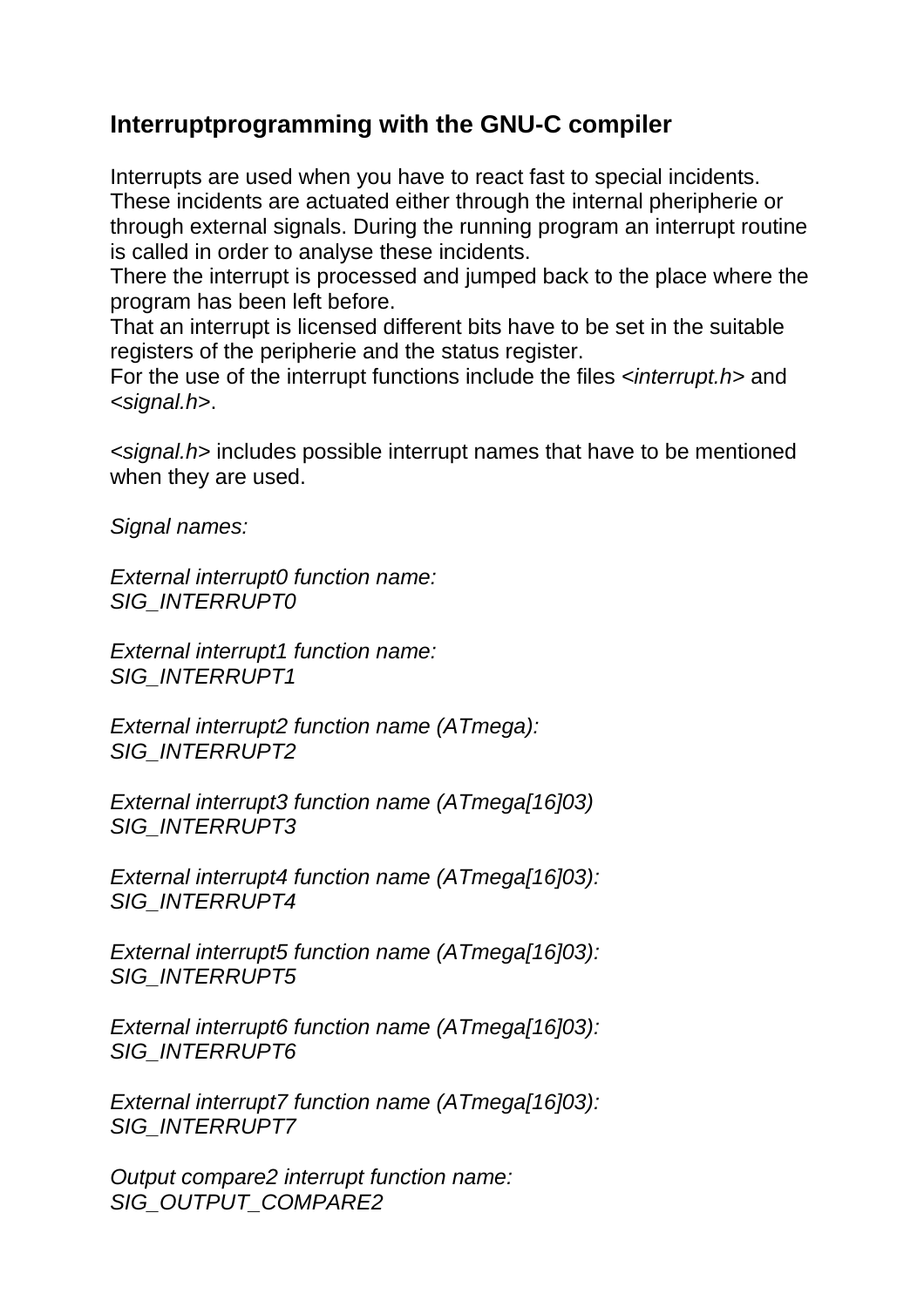Overflow2 interrupt function name: SIG\_OVERFLOW2

Input capture1 interrupt function name: SIG\_INPUT\_CAPTURE1

Output compare1(A) interrupt function name: SIG\_OUTPUT\_COMPARE1A

Output compare1B interrupt function name: SIG\_OUTPUT\_COMPARE1B

Overflow1 interrupt function name: SIG\_OVERFLOW1

Output compare0 interrupt function name: SIG\_OUTPUT\_COMPARE0

Overflow0 interrupt function name: SIG\_OVERFLOW0

SPI interrupt function name: SIG\_SPI

UART(0) receive complete interrupt function name: SIG\_UART\_RECV

UART1 Receive complete interrupt function name (ATmega161): SIG\_UART1\_RECV

UART(0) Data register empty interrupt function name: SIG\_UART\_DATA

UART1 Data register empty interrupt function name (ATmega161): SIG\_UART1\_DATA

UART(0) Transmit complete interrupt function name: SIG\_UART\_TRANS

UART1 Transmit complete interrupt function name (ATmega161): SIG\_UART1\_TRANS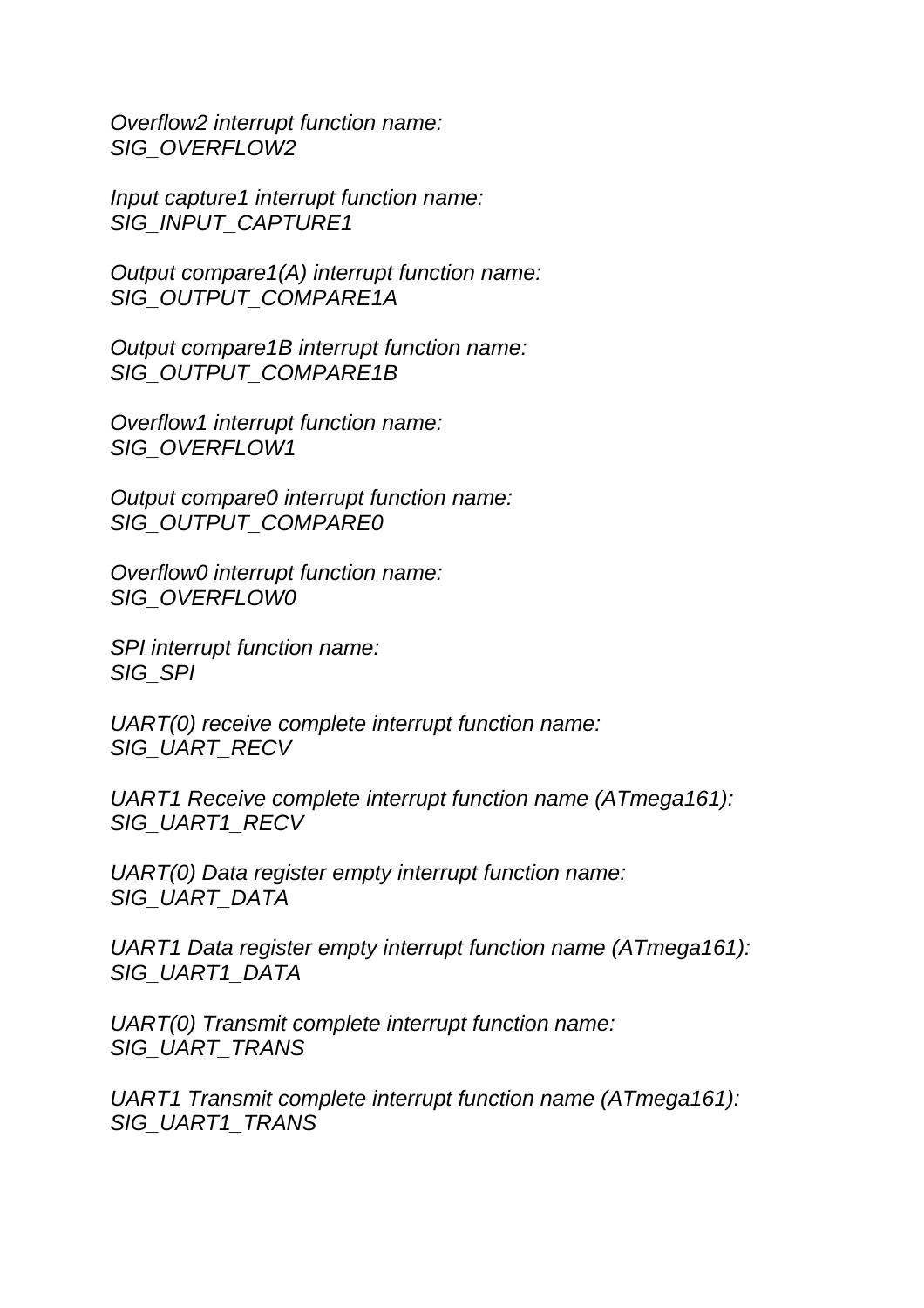ADC Conversion complete: SIG\_ADC

Eeprom ready: SIG\_EEPROM

Analog comparator interrupt function name: SIG\_COMPARATOR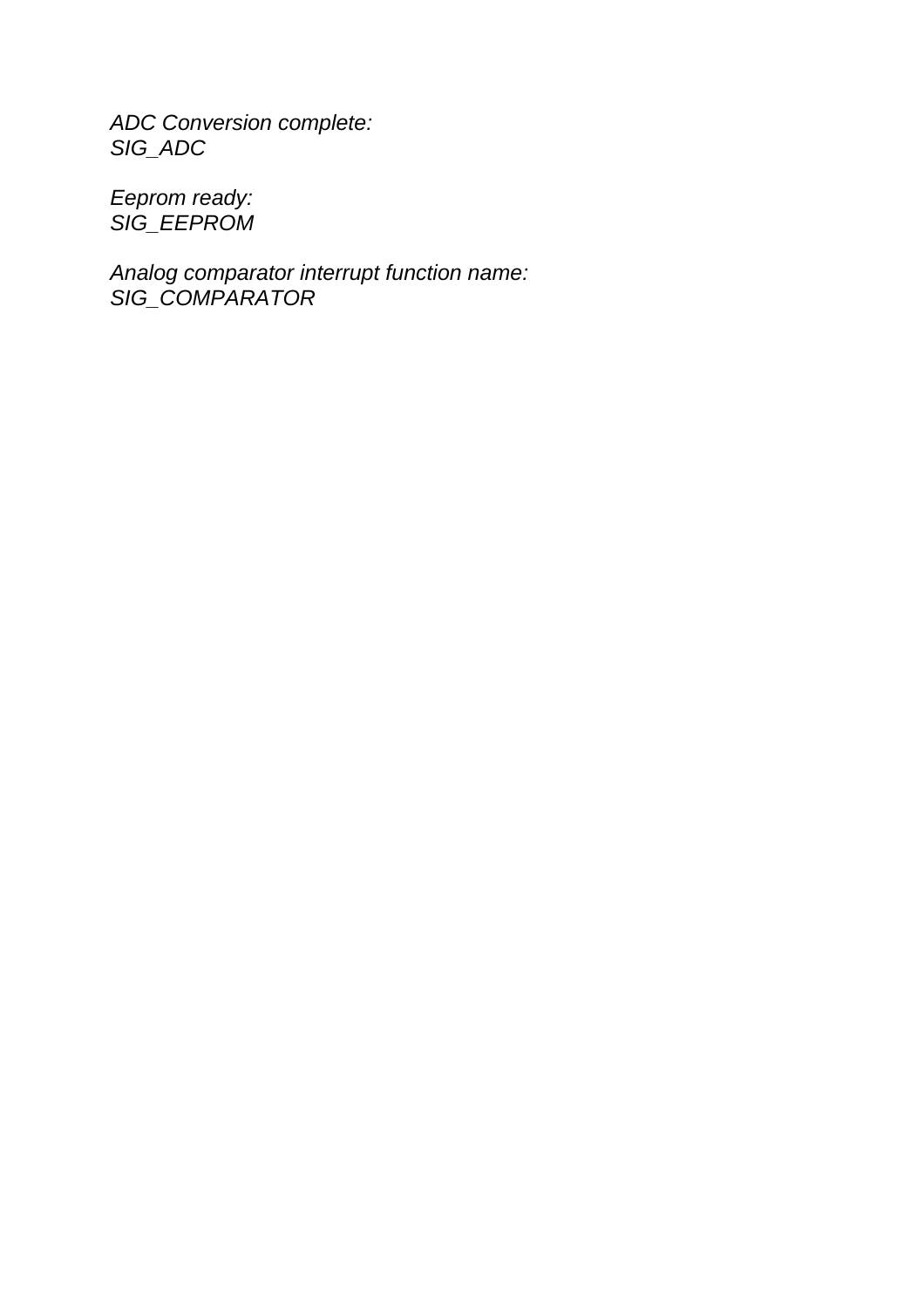The structure of the routine:

For the definition of such an interrupt routine you need to write the keyword "SIGNAL" or "INTERRUPT".

SIGNAL (SIG\_NAME) { Here the instructions of the interrupt routine are processed. }

The interrupt routine with the keyword SIGNAL is executed with disabled interrupts.

Or: INTERRUPT (SIG\_NAME)  $\{$ Here the instructions of the interrupt routine are processed. }

The interrupt routine with the keyword INTERRUPT is executed with enabled interrupts.

Functionens of *<interrupt.h>*:

Sei():

This function sets the *I*-bit in the status register and therefore enables interrupts.

The individual interrupt enable control is then performed in separate control registers.

 $Cli()$ :

Deletes the I-bit in the status register and therefore avoids possible interrutps.

enable\_external\_int (unsiged char ints):

This function sets suitable bits in the GIMSK register (Mega series: EIMSK) in order to enable external interrupts.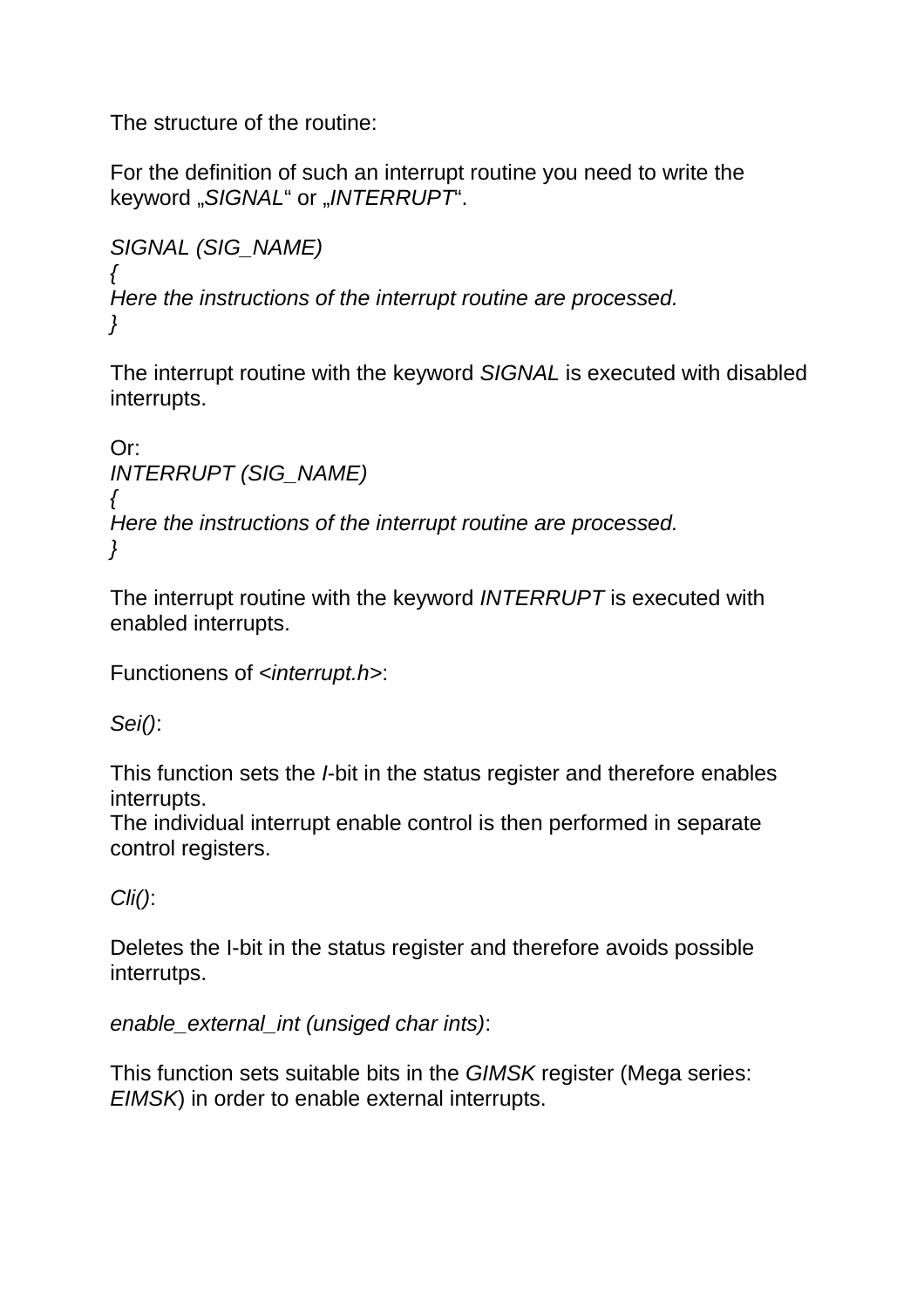example:

```
/*
      Turn on leds with switch on PD3 (Int1)
      Turn off leds with switch on PD2 (Int0)
      10/00 Leitner Harald
*/
\#include \ltio.h >#include <interrupt.h>
#include <signal.h>
SIGNAL (SIG_INTERRUPT0) /* PD2 */
\{outp(0xFF, PORTB); /* turn off leds */
}
SIGNAL (SIG_INTERRUPT1) /* PD3 */
\{outp(0x00, PORTB); /* turn on leds */
}
int main( void )
\{/* define PortB as Output (Leds) and PortD as Input (Switches) */
outp(0xFF, DDRB);
outp(0x00, DDRD);
\prime^* enable interrupt Int0 and Int1 \prime\primeoutp((1<<INT0)|(1<<INT1), GIMSK);
/* falling edge on Int0 or Int1 generates an interrupt */
outp((1<<ISC01)|(1<<ISC11), MCUCR);
sei();
for (:) \}
```
}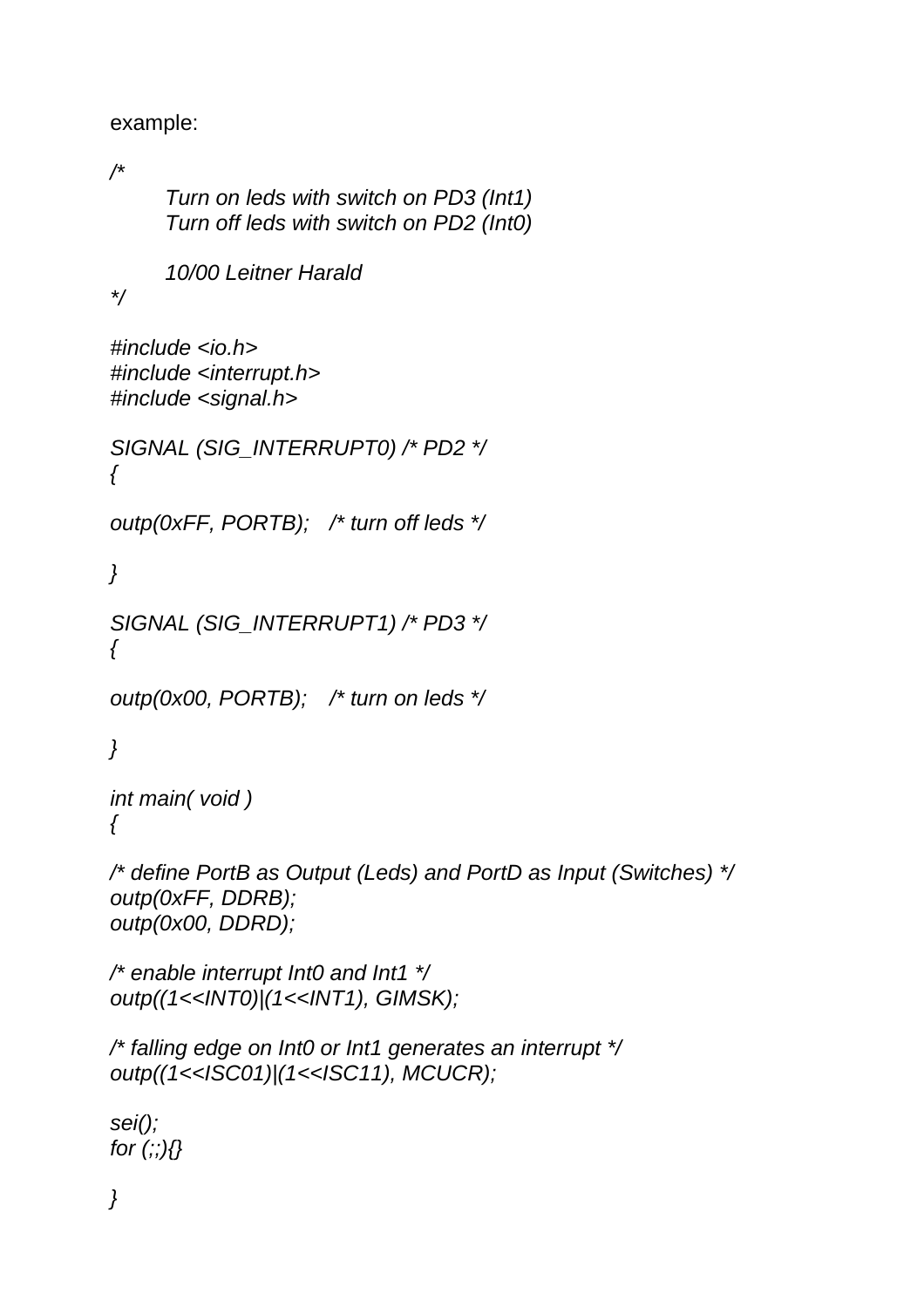This program switches through switch on PORTD.2 and PORTD.3 the leds on and off. The stiches are connected through interrupt entrances INT0 (PORTD.2) and INT1 (PORTD.3).

Therefore an interrupt control is possible.

First the bits INT0 (bit6) and INT1 (bit7) have to be set in the GIMSK register. Afterwards in the MCUCR register is adjusted to witch signal an interrupt has to be released. For each interrupt 2 bits have to be set.

| $ISCOO(bit0)$ , $ISCO1$ (bit1)<br>ISC10 (bit2), ISC11 (bit3) | Interrupt 0<br>Interrupt 1                                                                                                                                                               |  |
|--------------------------------------------------------------|------------------------------------------------------------------------------------------------------------------------------------------------------------------------------------------|--|
| ISCX1<br><b>ISCX0</b>                                        | description                                                                                                                                                                              |  |
| 0<br>O<br>$\overline{0}$<br>1<br>$\mathbf 1$<br>O<br>1<br>1  | the low level of <i>INTX</i> generates an interrupt<br>reserved<br>the falling edge of <i>INTX</i> generates an<br>interrupt<br>the rising edge of <i>INTX</i> generates an<br>interrupt |  |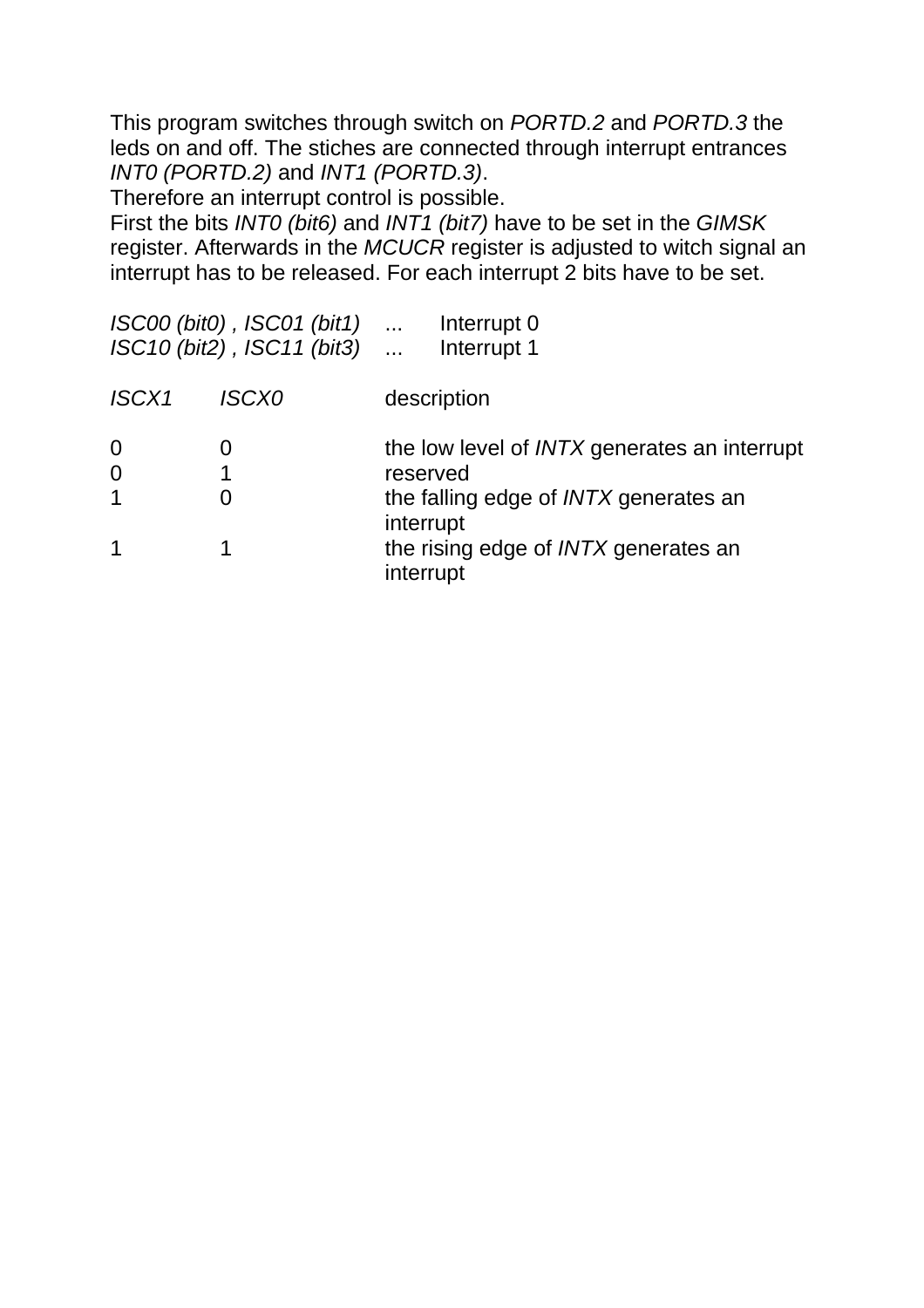# **How to use Timer / Counter 0 ?**

### **General information:**

Timer0 is a 8 bit timer/counter which can count from 0 to  $\sqrt{\frac{S}{F}}$ . In the timer mode this peripherie uses an internal clock signal and in the counter mode an external signal on PORTB.0.

I take both mode of operation into consideration.

Besides the timer can be operated either in the polling mode or in the interrupt mode.

Used registers:

Timer registers:

| <b>TCCR0</b> | (Timer/Counter 0 Control Register) |
|--------------|------------------------------------|
| <b>TCNT0</b> | (Timer/Counter 0 Value)            |

Interrupt registers:

| TIFR         | (Timer Interrupt Flag Register)   |
|--------------|-----------------------------------|
| <b>TIMSK</b> | (Timer Interrupt Mask Register)   |
| <b>GIMSK</b> | (General Interrupt Mask Register) |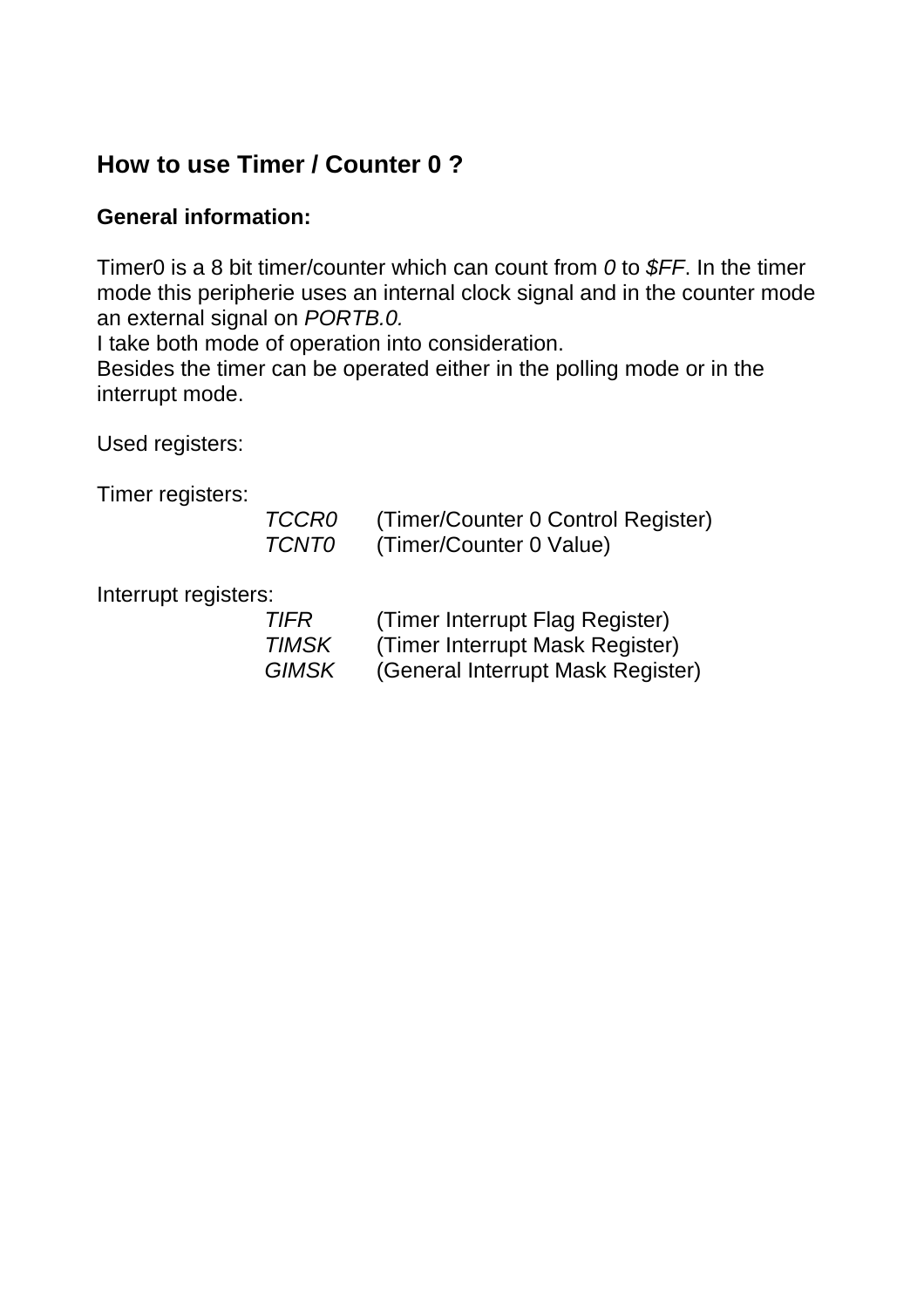## **Timer mode:**

In this mode of operation the timer is provided by an internal signal. Whereas after each clock cycle the value of the TCNT0 register is increased by one.This clock signal is produced out of x times the amount of the oscillator signal. The factor  $x$  can have the following values:

1, 8, 64, 256, 1024

(for example: 1024 - the timer is increased after 1024 cycles of the oscillator signal)

This prescaling is controlled by writing one of the following values into the register TCCR0:

| initial value | used frequency |
|---------------|----------------|
|               | ck             |
| 2             | ck/8           |
| 3             | ck/64          |
| 4             | ck/256         |
| 5             | ck/1024        |
|               |                |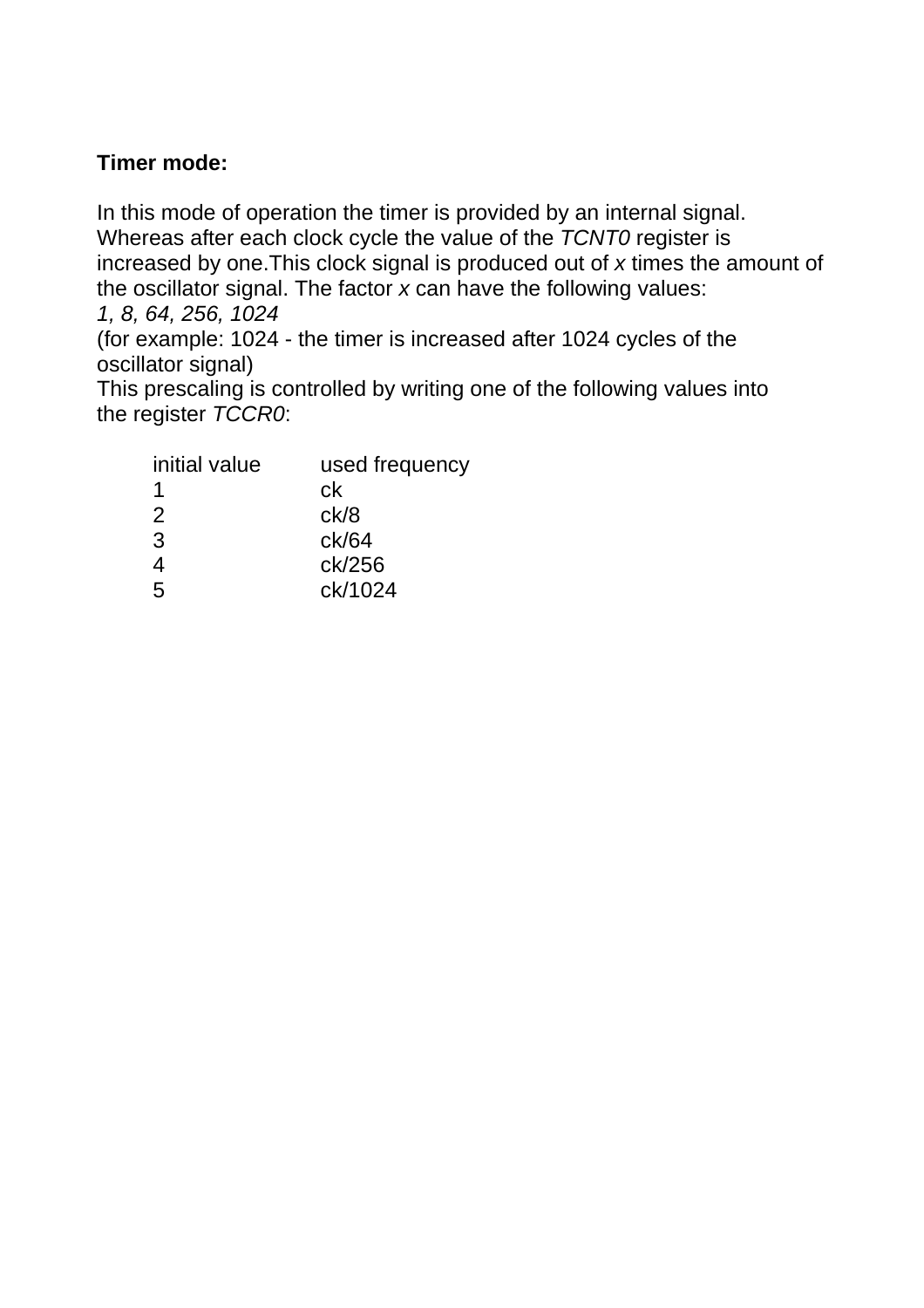## **Polling mode:**

Example:

/\*

```
Testprogramm for Timer/Counter 0 in the Polling Mode
     If the Timer has an overflow the overlow bit in the TIFR register
     will be set and the led variable increased.
     The led variable will be written to the PORTB.
     Leitner Harald
     07/00
*/
#include <io.h>
uint8_t led;
uint8_t state;
int main( void )
\{outp(0xFF, DDRB); /* use all pins on PORTB for output */
outp(0, TCNT0); /* start value of T/C0 */
outp(5, TCCR0); /* prescale ck/1024 */
led = 0;for (:){
     do /* this while-loop checks the overflow bit in the
                           TIFR register */
```
state =  $inp(TIFR)$  &  $0x01$ ;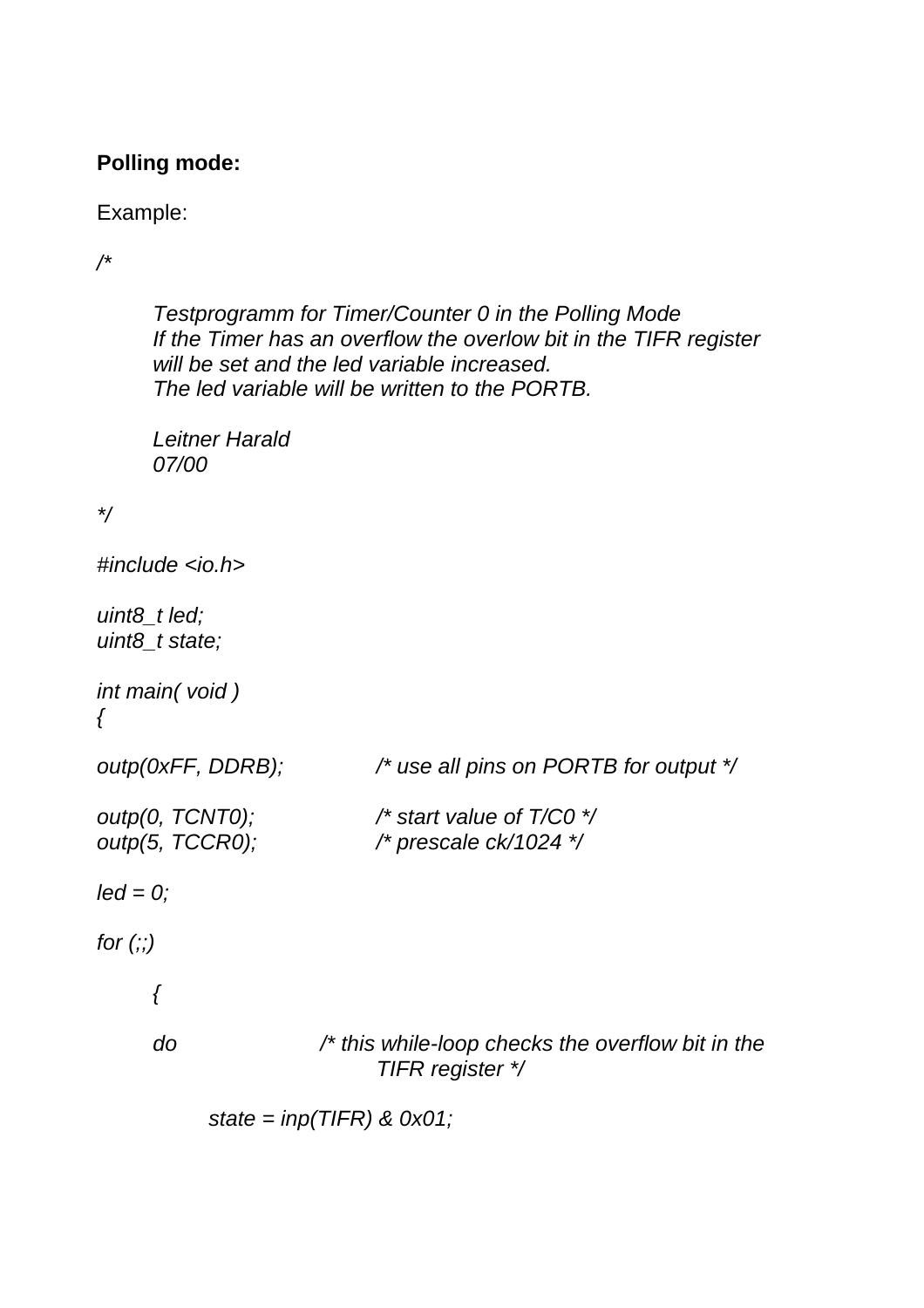```
while (state != 0x01):
outp(~led,PORTB);
led++if (led==255)
     led=0;
outp((1<<TOV0),TIFR); /* if a 1 is written to the TOV0 bit the
                            TOV0 bit will be cleared */
}
```
In that way the register TCCR0 is loaded with 5 (ck/1024) and the starting value of the timer in the register TCNT0 is laid down with  $\Omega$ .

}

After each 1024th cycle of the oscillator the value of TCNT0 is increased by one. The for(:;){} defines an endless loop.

In this loop a do-while loop is inserted, that constantly checks, if the bit at the place 0 of the TIFR register is set or not.

This bit has the name TOV0 (timer overflow 0) and is set when the 8 bit register TCNT0 is of the value \$FF and tries to increase it -> overflow. In this case the *do-while* loop is left and the bontent of the variable led is written on PORTB.

Afterwards the variable led is increased by one and checks if led is of the value \$FF. In this case led is fixed to 0. Otherwise you have to write a one into register TIFR, which has as a consequence that the TOV0 is deleted and the timer starts counting from the beginning.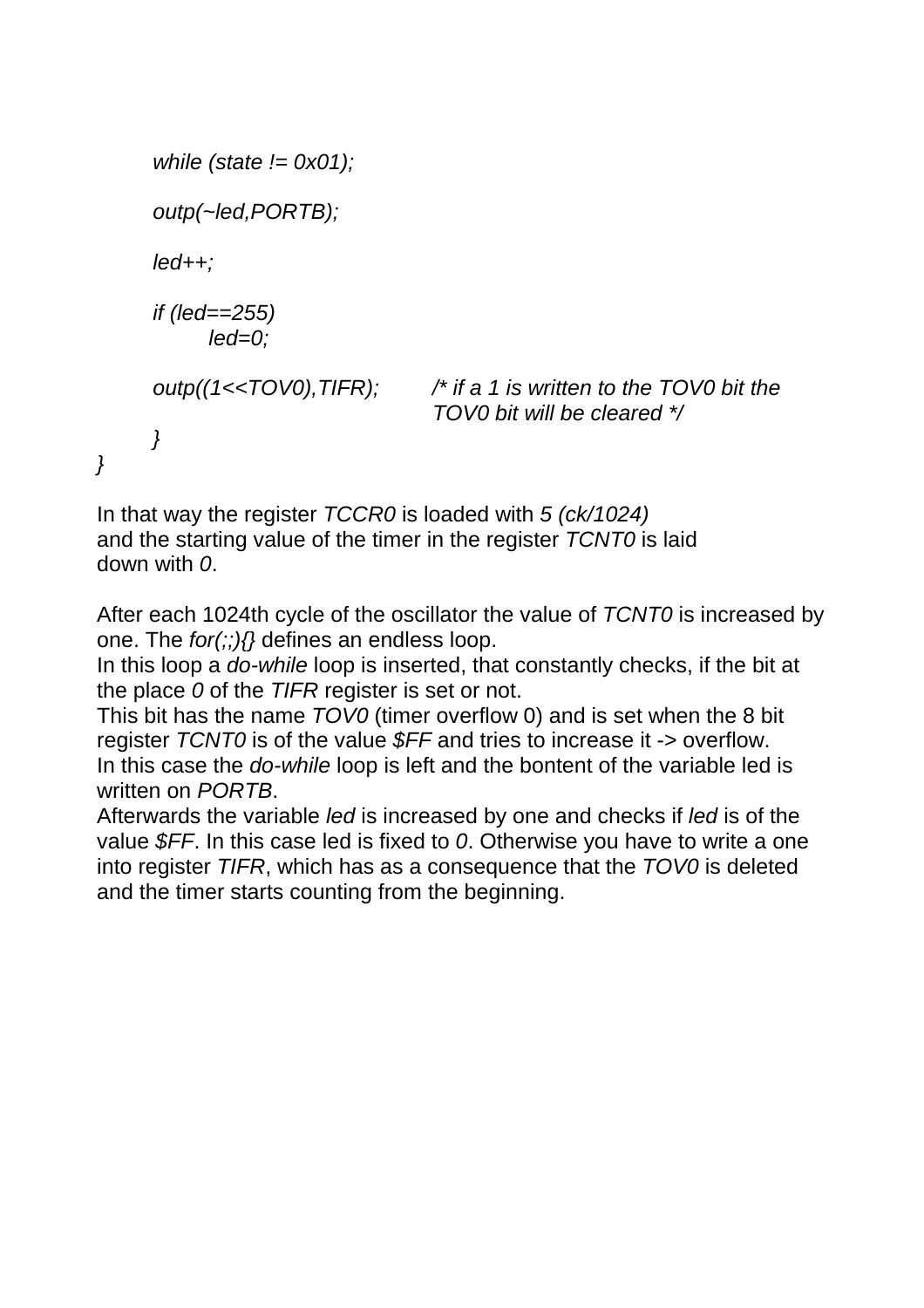#### **Interrupt mode:**

This mode of operation is used more often than the polling mode. In this case the TOV0 bit isn't constantly proved if it was set.

Because in case of an overflow the controller jumps from the actual position to the suitable interrupt vector address.

The interrupt is called from this vector address.

After this execussion the program goes on the place, where it was interrupted.

Example:

/\*

Test program for Timer/Counter 0 in the Interrupt Mode Every time the Timer starts an interrupt routine the led variable is written on the PORTB and increased one time.

Leitner Harald 07/00

\*/

 $\#$ include  $\lt$ io.h #include <interrupt.h> #include <signal.h>

uint<sub>8</sub> t led;

```
SIGNAL (SIG_OVERFLOW0)
{
```
outp(~led, PORTB); /\* write value of led on PORTB \*/

 $led++;$ 

if (led==255)  $led = 0;$ 

outp(0,TCNT0); /\* reload timer with initial value \*/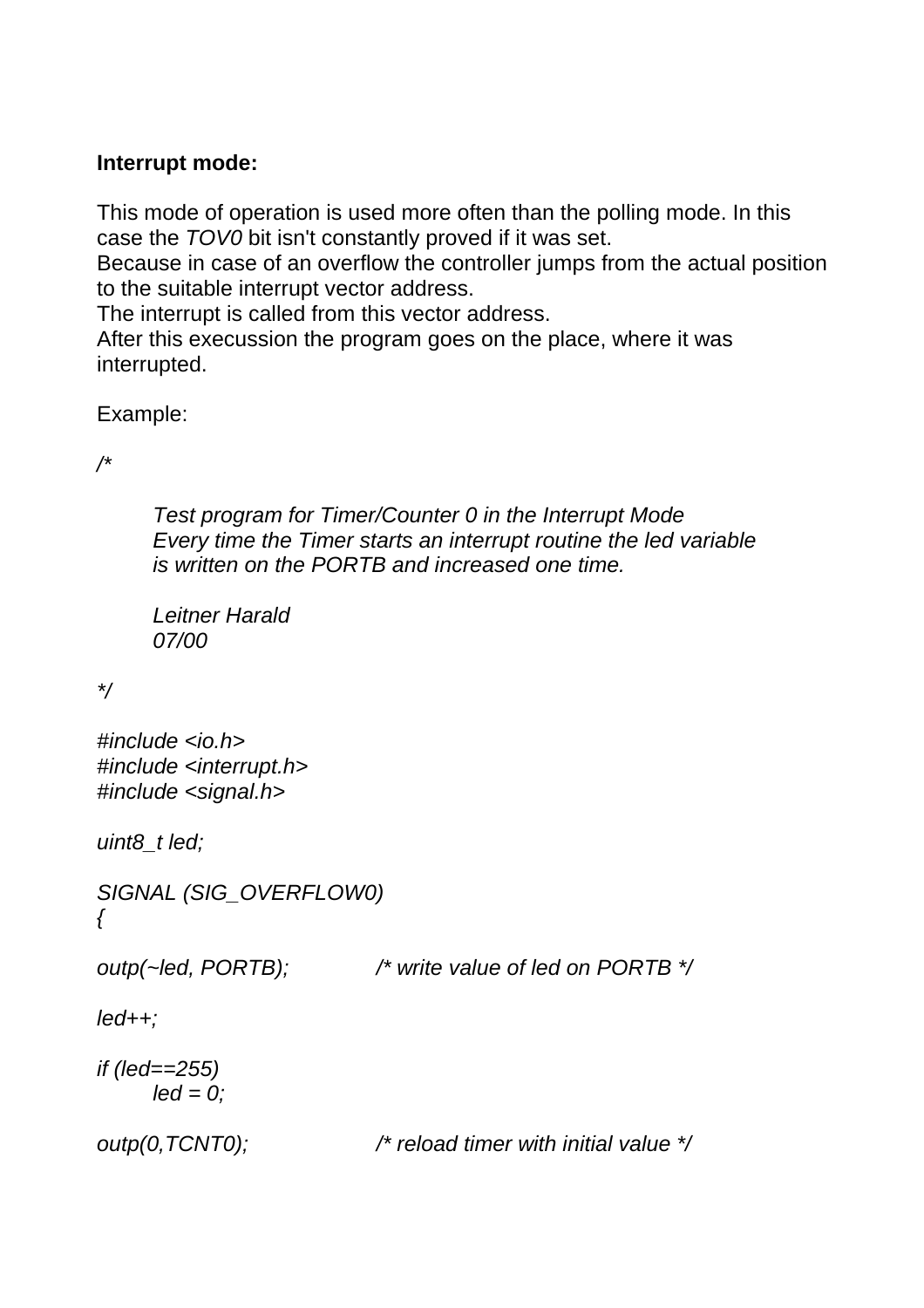```
int main( void )
{
outp(0xFF, DDRB); /* use all pins on PORTB for output */
outp((1<<TOIE0), TIMSK); /* enables the T/C0 overflow interrupt in
                           the T/C interrupt mask register for */
outp(0, TCNT0); /* start value of T/C0 */
outp(5, TCCR0); /* prescale ck/1024 */
\text{led} = 0;
sei(); \frac{1}{2} set global interrupt enable \frac{1}{2}for (;;){}
}
```
}

The interrupt routine is introduced trough the keyword SIGNAL. As soon as an overflow occurs, this interrupt routine is carried out. In the main program you have to fix the bits that enable the interrupt. In the register TIMSK you have to set the bit TOIE0 and through the command sei() the i-bit (global interrupt enable) is enabled in the status register (SREG).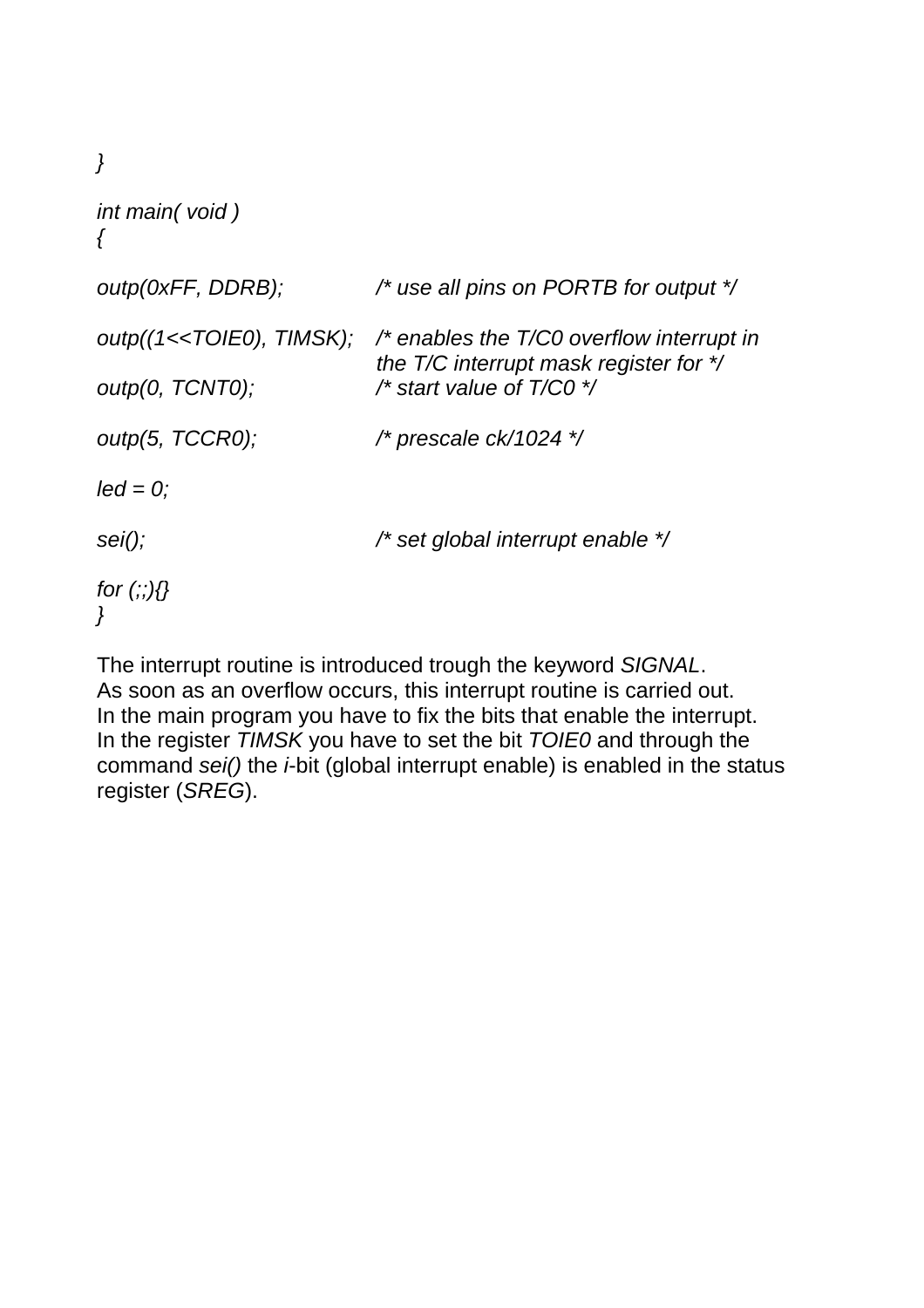## **Counter mode:**

In this mode of operation the statue changes on the pin TO are counted. Instead of the manual operation of entrance T0, a supply trough a frequency generator is equally possible.

Following program counts the status changes on pin T0 and increase the value of the counter register TCNT0 by one.

One has to pay attention that the pin T0 is situated on PORTB. Therefore pin 0 of PORTB has to be defined as an input and all others as an output.

The next step is the definition of the right mode of operation.

The value \$6 has to be written into the register TCCR0.

Now the timer/counter is configurated as a counter of falling edges to pin T0.

## **Polling mode:**

Example:

/\*

Test program for Counter 0 in the Polling Mode If the Counter has an overflow the overlow bit in the TIFR register will be set and the led variable increased. The led variable will be written to the PORTB.

Leitner Harald 07/00

\*/

 $\#$ include  $\lt$ io.h  $>$ 

uint<sub>8</sub> t led; uint8\_t state;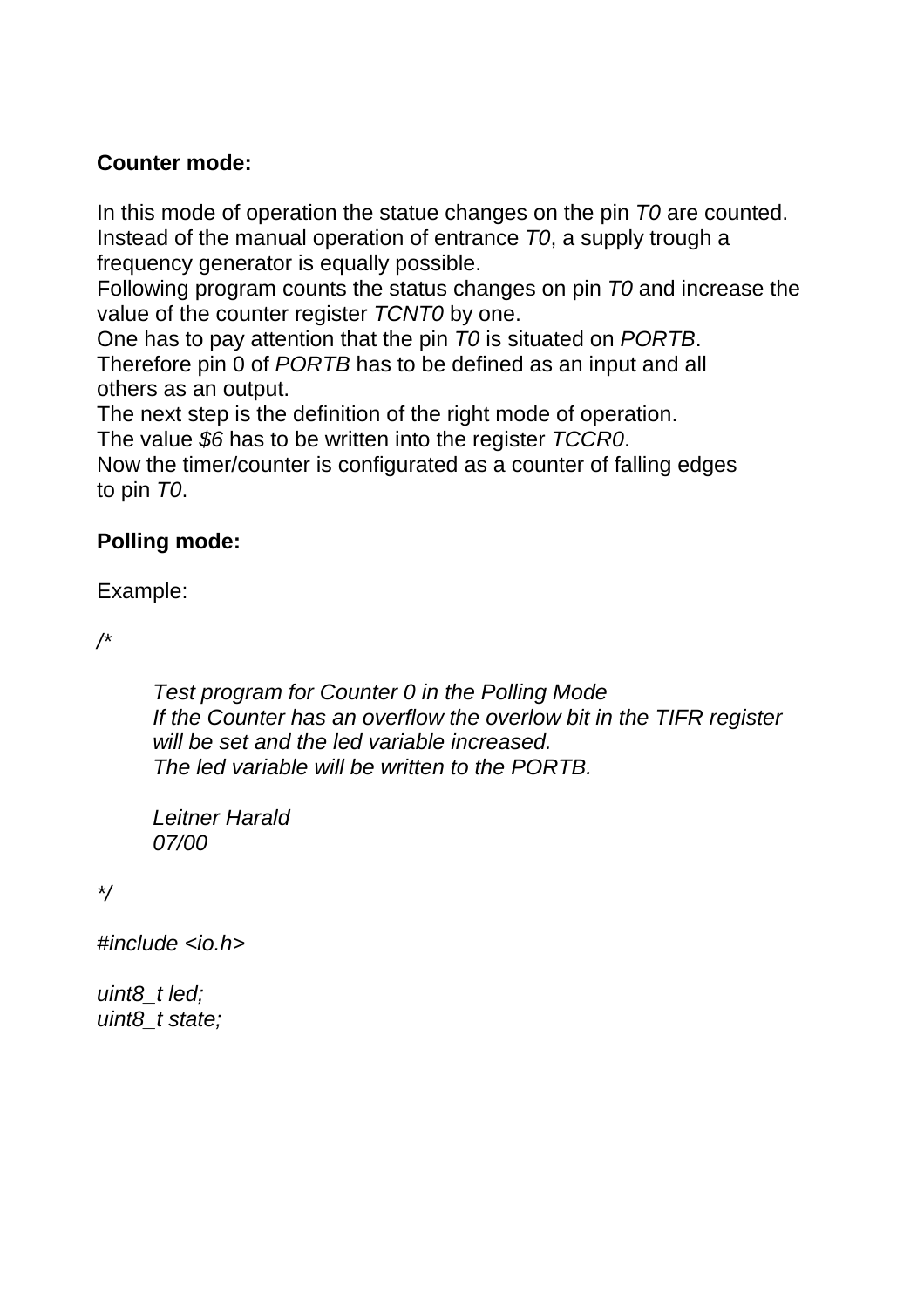| int main(void)<br>$\{$            |                                                                                       |  |
|-----------------------------------|---------------------------------------------------------------------------------------|--|
| outp(0xFE, DDRB);                 | $\frac{1}{2}$ use pin 1-7 of PORTB as output<br>and pin 0 (T0) as input $\frac{*}{ }$ |  |
| outp(0xFE, TCNT0);                | $\prime^*$ start value of counter $\prime\prime$                                      |  |
| outp(6, TCCR0);                   | /* init the T/C as counter triggered by                                               |  |
| $led = 2;$                        | falling edge on T0 */                                                                 |  |
| for $($ ;; $)$                    |                                                                                       |  |
| do                                | /* this while-loop checks the overflow bit<br>in the TIFR register */                 |  |
| state = $inp(TIFR)$ & 0x01;       |                                                                                       |  |
| while (state $l = 0 \times 01$ ); |                                                                                       |  |
|                                   | outp(0xFE, TCNT0); /* start value of counter */                                       |  |
| outp(~led,PORTB);                 |                                                                                       |  |
| $led++;$                          |                                                                                       |  |
| if (led== $255$ )                 |                                                                                       |  |
| $led=0;$                          |                                                                                       |  |
| $outp((1\leftarrow TOVO),TIFR);$  | $\frac{1}{2}$ if a 1 is written to the TOV0 bit                                       |  |
| $\}$<br>$\}$                      | the TOV0 bit will be cleared */                                                       |  |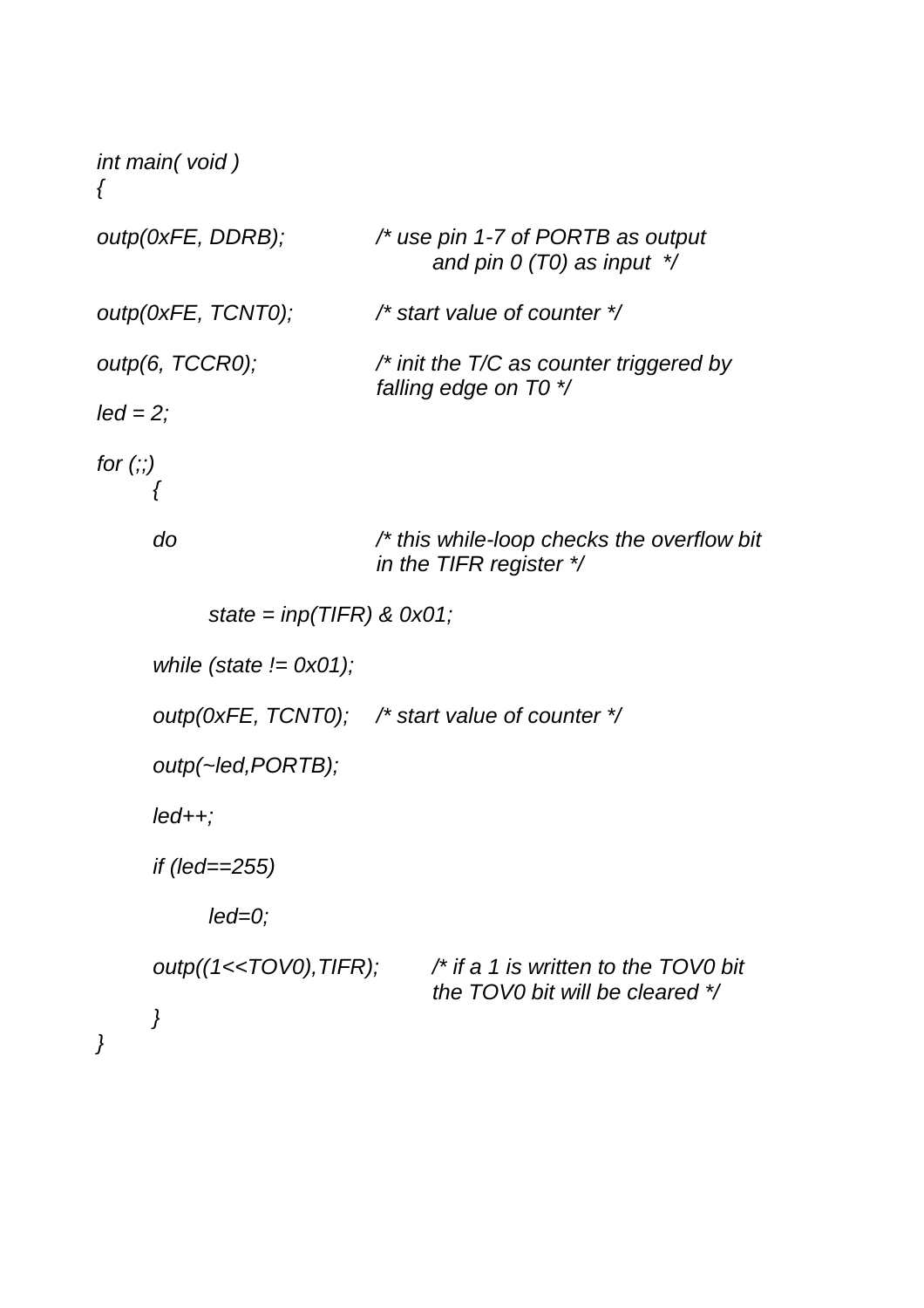#### **Interrupt mode:**

/\*

```
Test program for Counter 0 in the Interrupt Mode
     Every time a falling edge is set on the T0 input
     the counter is increased for one time.
     Leitner Harald
     07/00
*/
\#include <io.h>
#include <interrupt.h>
#include <signal.h>
uint<sub>8</sub> t led;
SIGNAL (SIG_OVERFLOW0)
{
outp(~led, PORTB); /* write value of led on PORTB */
led++;if (led==255)
     led = 2;
outp(0xFE,TCNT0); /* reload counter with initial value */
}
int main( void )
{
outp(0xFE, DDRB); /* use all pins on PORTB for output */
outp((1<<TOIE0), TIMSK); /* enables the T/C0 overflow interrupt in
```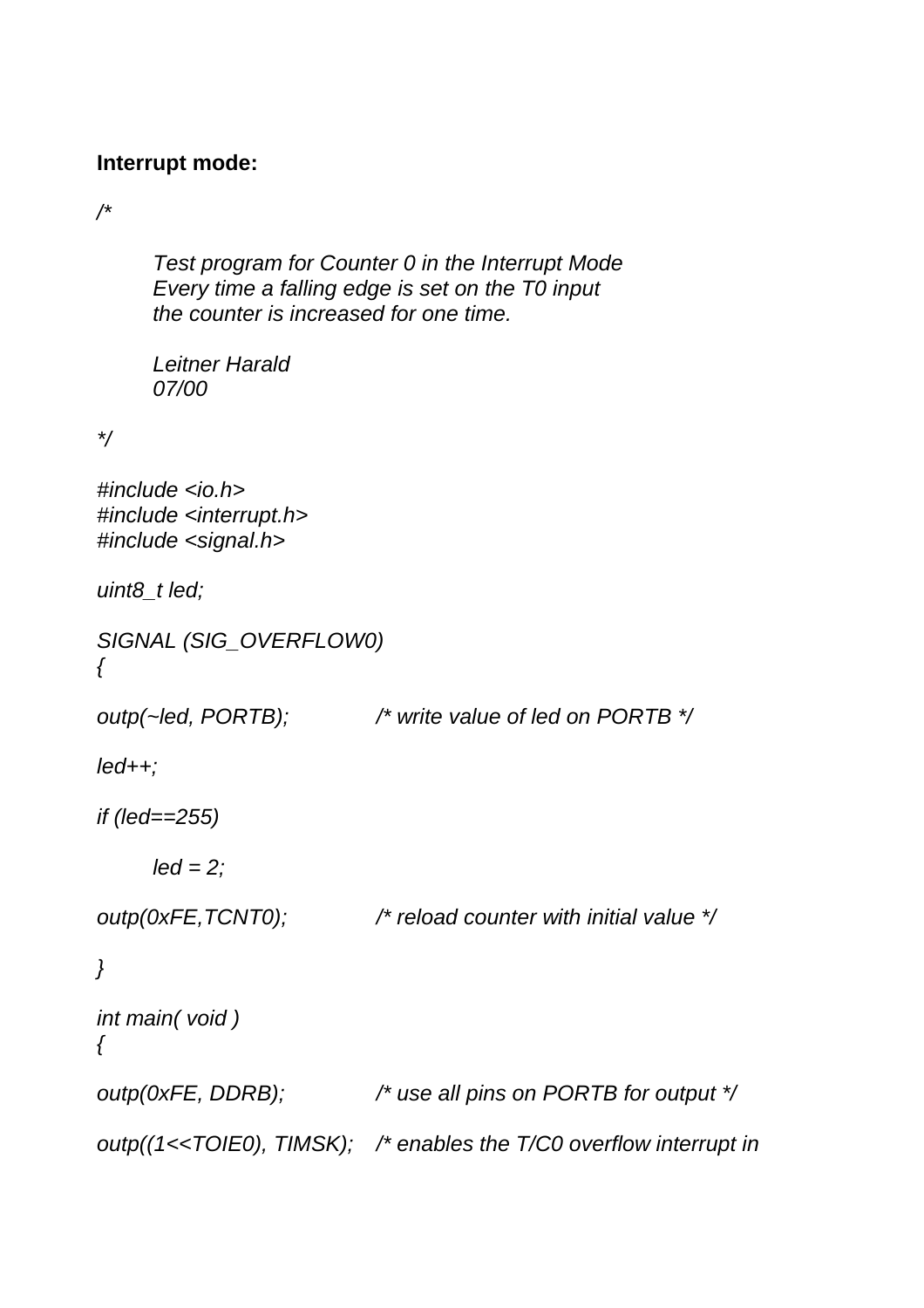|                    | the T/C interrupt mask register for */                               |
|--------------------|----------------------------------------------------------------------|
| outp(0xFE, TCNT0); | $\prime^*$ start value of counter $\prime\prime$                     |
| outp(6, TCCR0);    | $\prime^*$ init the T/C as a counter falling edge<br>on Pin T0 $^*/$ |
| $\text{led} = 0$ ; |                                                                      |
| $sei$ ;            | $\prime^*$ set global interrupt enable $\prime\prime$                |
| for $(:)$ $\{\}$   |                                                                      |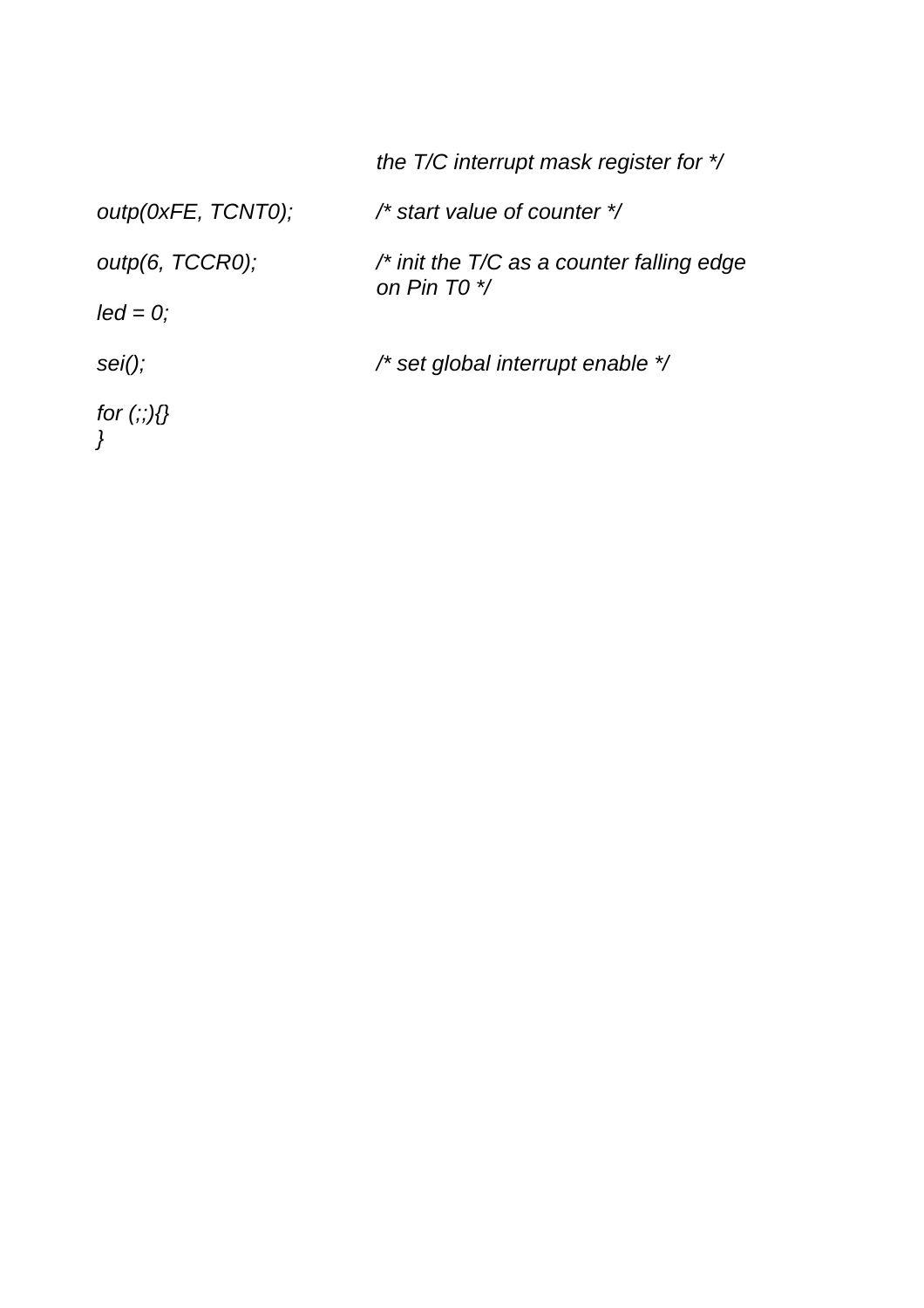## **How to use Timer / Counter 1 ?**

## **General information**

In contrast to timer 0 or timer 2, timer 1 is a 16 bit timer/counter. Because of that you can use it for longer counter procedures. The counting extent is between \$0000 and \$FFFF. This area is being realised through two registers. Otherwise Timer 1 possesses compare/capture and a PWM.

Used registers:

Timer registers:

| TCCR1A              | (Timer/Counter Control Register A)    |
|---------------------|---------------------------------------|
| TCCR1B              | (Timer/Counter Control Register B)    |
| TCCR1L              | (Timer/Counter Value Low Byte)        |
| TCCR1H              | (Timer/Counter Value High Byte)       |
| OCR <sub>1</sub> AL | (Output Compare Register A Low Byte)  |
| OCR1AH              | (Output Compare Register A High Byte) |
| OCR1BL              | (Output Compare Register B Low Byte)  |
| OCR1BH              | (Output Compare Register B High Byte) |
| ICR <sub>1</sub> L  | (Input Capture Register Low Byte)     |
| ICR1H               | (Input Capture Register High Byte)    |

Interrupt registers:

| <b>TIFR</b>  | (Timer Interrupt Flag Register)   |
|--------------|-----------------------------------|
| <b>TIMSK</b> | (Timer Interrupt Mask Register)   |
| <b>GIMSK</b> | (General Interrupt Mask Register) |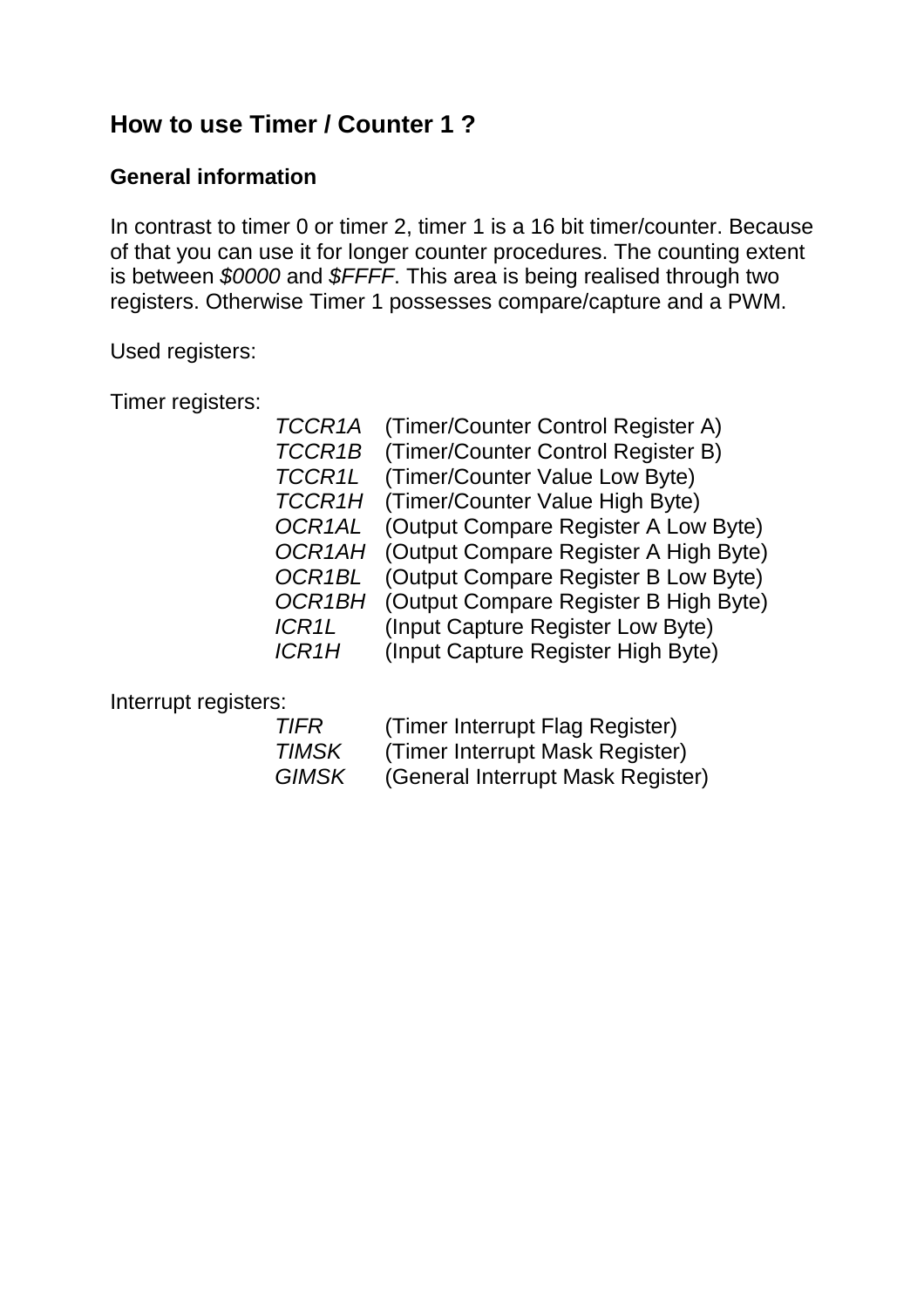## **Timer mode:**

In this mode of operation the timer is supplied by an internal signal. After each takt cycle the meter reading is increased by 1. This signal is produced by a n times the amount of the oscillator signal. The factor  $x$ can have the following result:

1,8,64,256,1024

( for instance: 1024- only after 1024 cycles of the oscillators the timer is raised- the frequency is only fosc/1024)

This results can be set with register TCCR1B.

The timer is adjusted through writing the following results into the register

| initial value | used frequency |
|---------------|----------------|
| 1             | ck             |
| 2             | ck/8           |
| 3             | ck/64          |
| 4             | ck/256         |
| 5             | ck/1024        |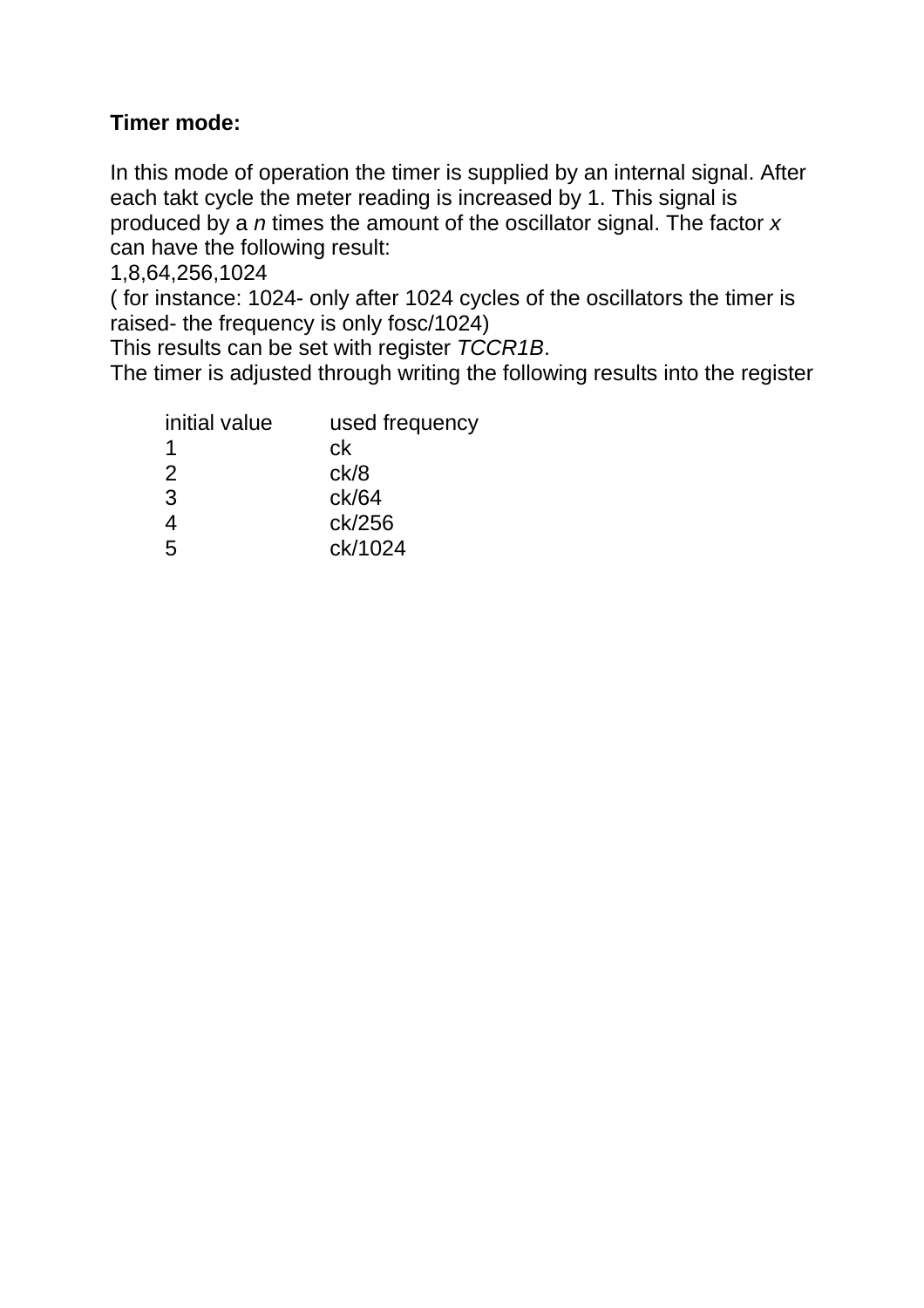## **Polling mode:**

Example:

/\*

```
Test program for Timer/Counter 1 in the Polling Mode
     If the Timer has an overflow the overflow bit of the TIFR register
     is set and the led variable increased.
     The led variable is then written to PORTB.
     Leitner Harald
     07/00
*/
#include <io.h>
uint8_t led;
uint8_t state;
int main( void )
{
outp(0xFF, DDRB); /* use all pins on PORTB for output */
outp(0x00, TCNT1L); /* start value of T/C1 - low byte */
outp(0x00, TCNT1H); /* start value of T/C1 – highbyte*/
outp(0, TCCR1A); /* T/C1 in timer mode */
outp(1, TCCR1B); /* prescale ck */
led = 0;for (;;)
     \{do /* this while-loop checks the overflow bit in
                          the TIFR register */
          state = inp(TIFR) & 0x04;
     while (state != 0x04);
     outp(~led,PORTB);
     led++;
```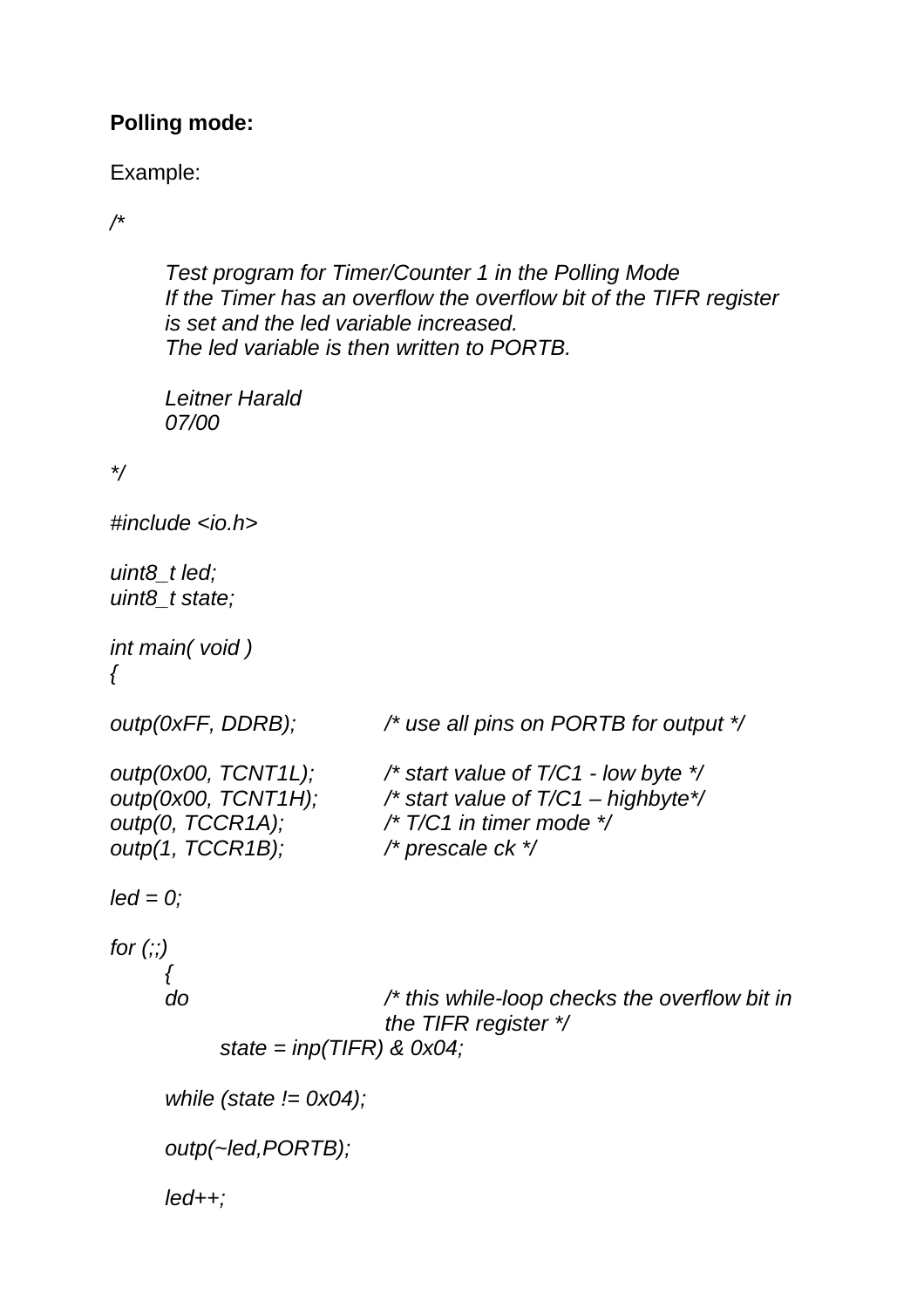if (led==255)  $led=0$ ;

outp(0x00, TCNT1L); /\* start value of T/C1 - low byte \*/ outp(0x00, TCNT1H); /\* start value of T/C1 - high byte\*/

outp( $(1\lt\lt$ TOV1), TIFR); /\* if a 1 is written to the TOV1 bit the TOV1 bit will be cleared \*/

```
}
```
}

The TCCR1A register is established with 0 the TCCR1B register with 1 (CK-one prescale) and the starting value of the registers TCNT1L and TCNT1H with 0.

After each cycle of the quartz oscillators the meter reading of the TCNT1L register is increased by 1. After reaching the value \$FF in register TCNT1L and renewed increasing the register, TCNT1H is increased by 1 and TCNT1L is placed to 0.

There is a do-while loop addeded, which constantly controlls if the bit is in position 4 of the TIFR register or not. This register is called TOV1 (time overflow1) and is established if both 8 bit registers (TCNT1L,

TCNT1H) are of the same value \$FF and if it is tried to raise the valueoverflow.

In this case the *do-while* loop is left and the content of the variable led is written on PORTB.

Afterwards the variable led is increased by one and it must be prooved if led is of the value 255(\$FF). If this is the case led is put to 0.

Otherwise one is written in position 4 of the register TIFR, which has the consequence that TOV1 bit is deleted and the timer has to begin to count once again.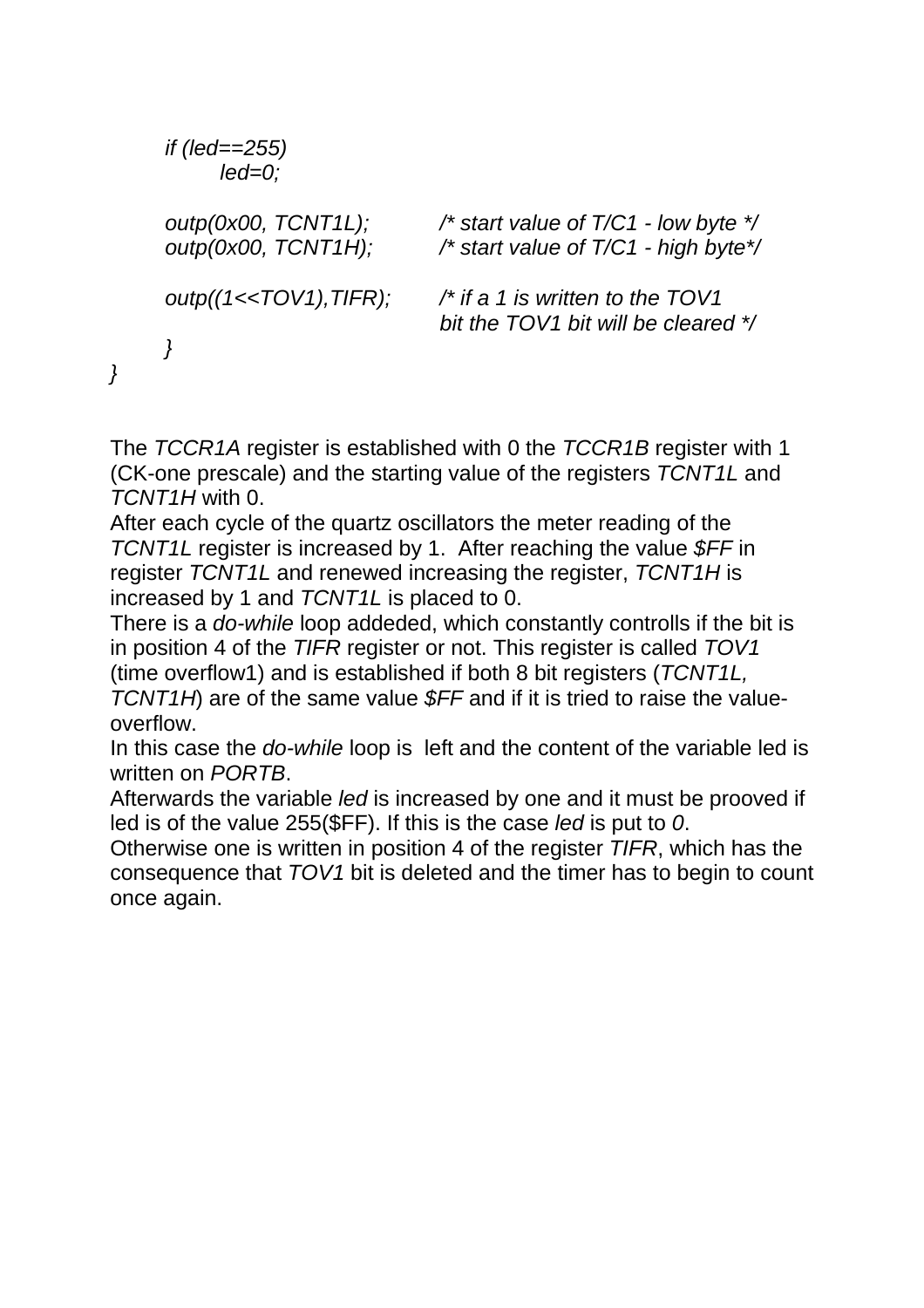#### **Interrupt mode:**

This mode of operation is used more frequently than polling. The TOV1 bit is not always controlled if it has been put. Because if there is an overflow the appropriate vector address is mentioned**.** The interrupt routine is called up of this vector address.

After the work of this routine the programm goes at the point where it was interrupted.

Example:

/\*

Test program for Timer/Counter 1 in the Interrupt Mode Every time the Timer starts an interrupt routine the led variable is written on the PORTB and increased one time.

Leitner Harald 07/00

\*/

#include <io.h> #include <interrupt.h> #include <signal.h>

uint8\_t led;

```
SIGNAL (SIG_OVERFLOW1)
\{
```
outp(~led, PORTB); /\* write value of led on PORTB \*/

led++; if  $($ led==255 $)$  $led = 0;$ 

outp(0,TCNT1L); /\* reload timer with initial value \*/ outp(0XFF, TCNT1H);

}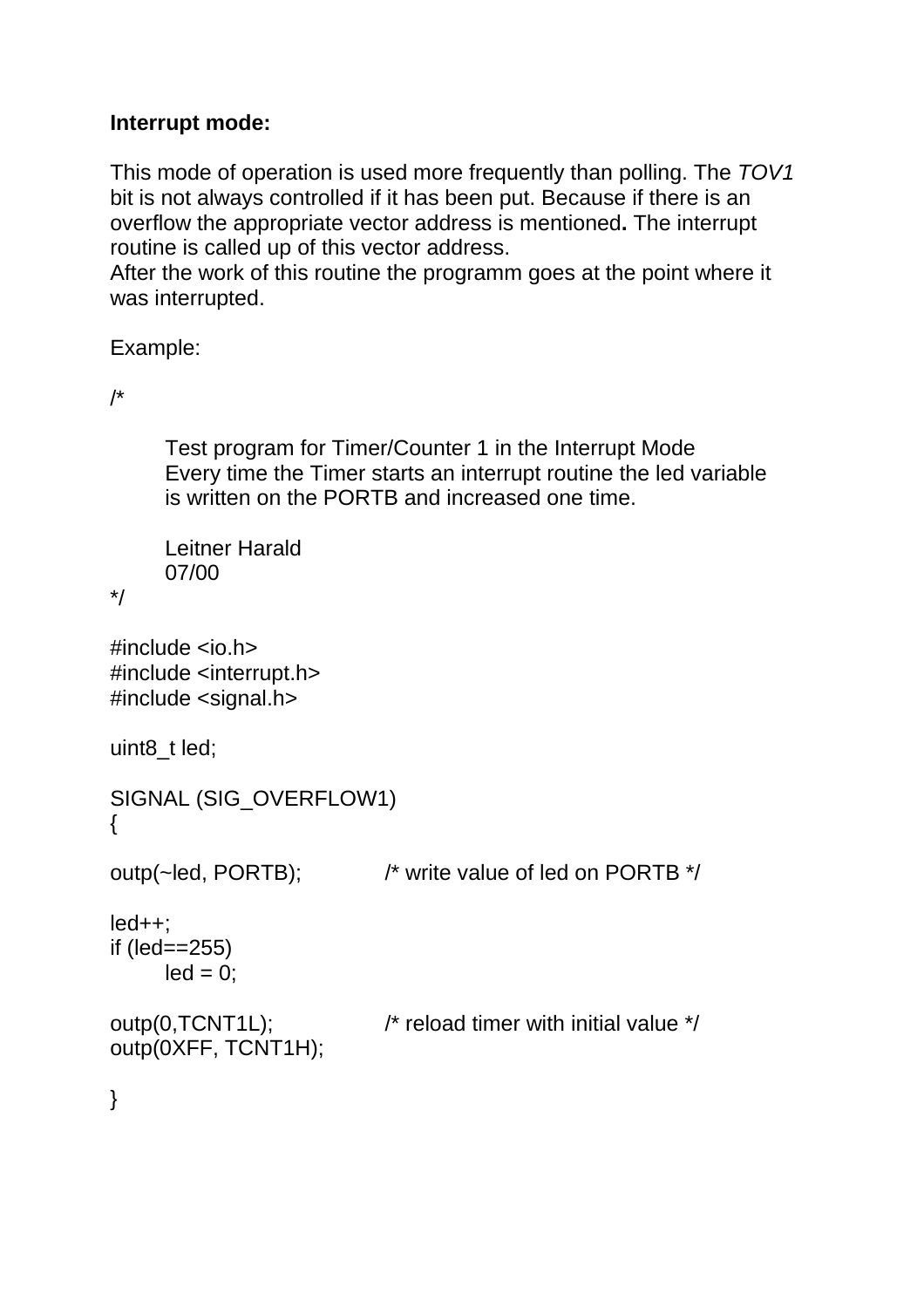```
int main( void )
{
outp(0xFF, DDRB); /* use all pins on port B for output */
outp((1<<TOIE1), TIMSK); /* enables the T/C1 overflow interrupt in the
                         T/C interrupt mask register f
outp(0xFF, TCNT1H); /* start value of T/C1 */
outp(0, TCNT1L);
outp(0, TCCR1A); /* no compare/capture/pwm mode */
outp(5, TCCR1B); /* prescale ck/1024 */
led = 0;sei(); \frac{1}{2} /* set global interrupt enable */
for (:;){}
```
}

The interrupt routine is introduced through the keyword SIGNAL. As soon as an overflow occurs the routine is carried out. In the main program necessary interrupts must be enabled.

In register TIMSK the bit TOIE1 has to be set and through the instruction the *I*-bit in the status register is enabled.

In all other cases the timer is initialised like in the polling mode.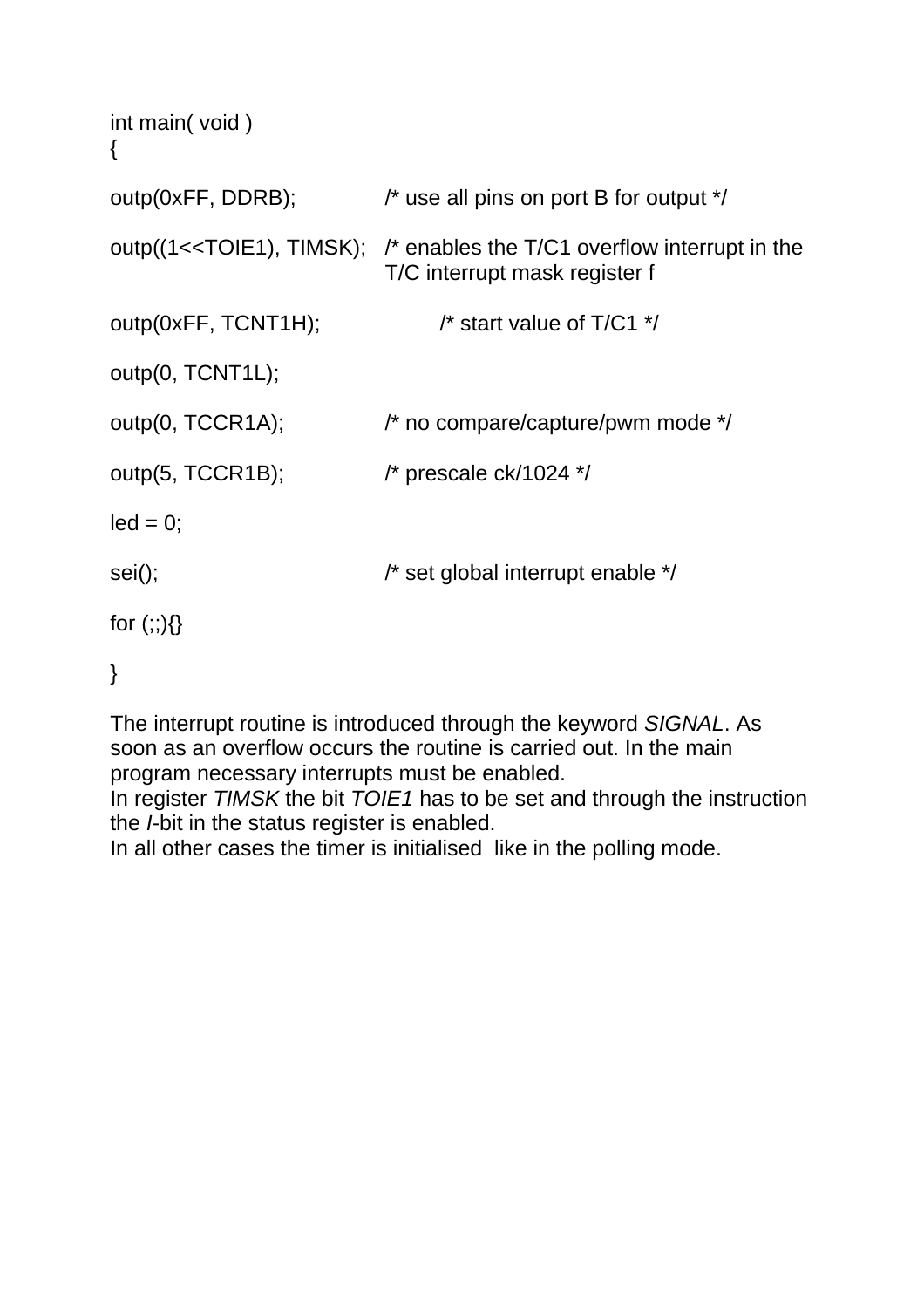#### **Counter mode:**

In this mode of operation the changes of the statue are counted on the external pin T1. In case of an overflow an interrupt routine is called up. Instead of the manual handling of entry  $T_1$ , a supply through a frequency generator is equally possible.

The program is in the most parts equal to that of **timer0**. One should pay attention that pin T1 is situated at PORTB. Because of that one has to define Pin1 of PORTB as an entry and all the others as an outlet. The next step is the determination of the suitable mode of operation. For that the value  $$6$  is written into register TCCR1B. Now the timer/counter is configurated to pin T1 as a counter of falling edges.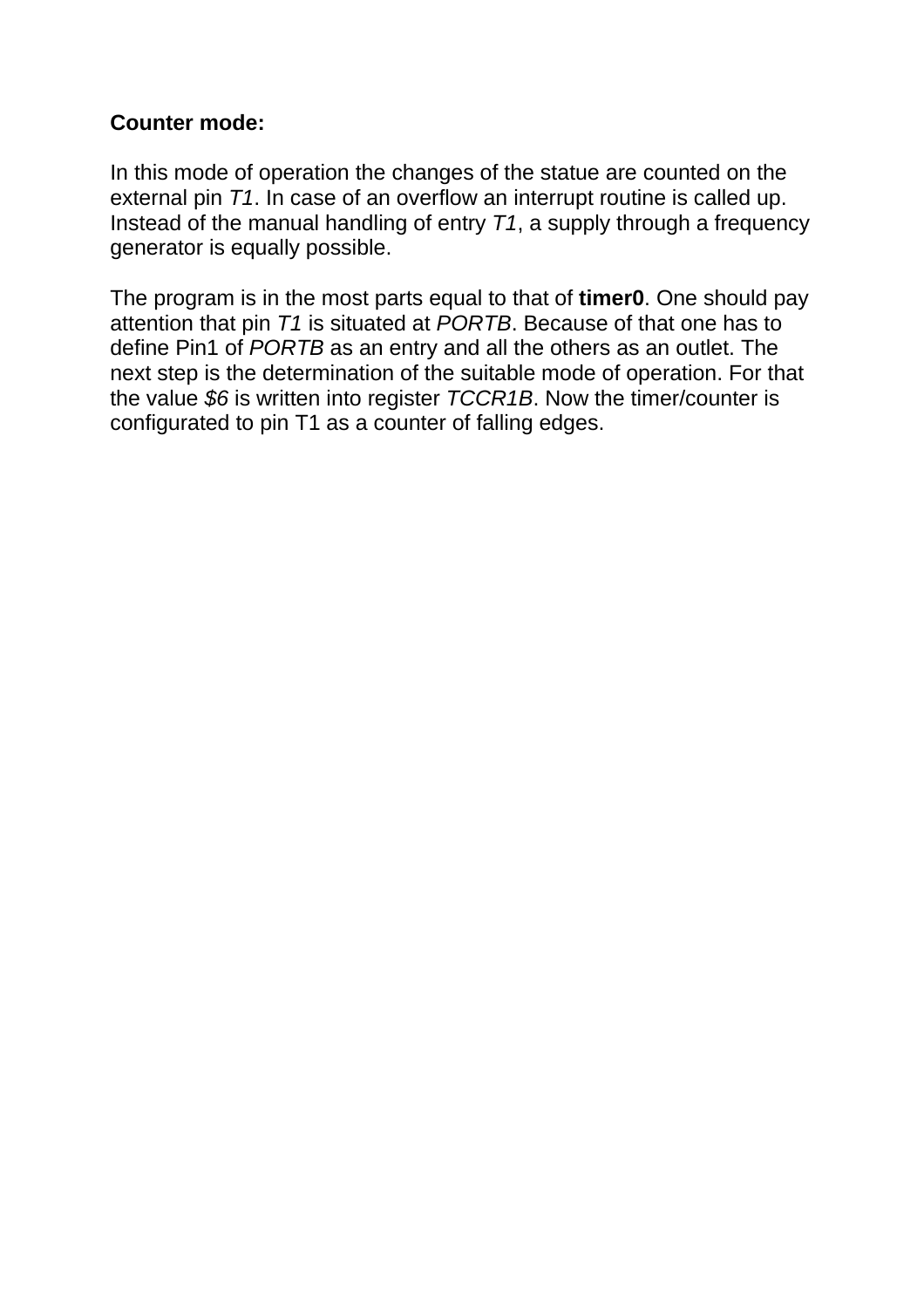#### **Compare mode:**

The Timer/Counter 1 supports two output compare functions using the registers OCR1A (low and high byte) and OCR1B (low and high byte) as the data sources to be compared to the content of the Timer/Counter register TCNT1 (low and high byte). If there is a compare match it is possible to clear the content of the Timer/Counter register (only if compare with OCR1A) or take effects on the output pins. This pins are called OC1A (PORTD.5) and OC1B (PORTD.4).

The different functions are controlled by the register TCCR1A as follows: Bit 0-3: not used Bit 4: COM1B0 Bit 5: COM1B1 Bit 6: COM1A0 Bit 7: COM1A1

Mode Select:

|          | COM1X1 COM1X0 | <b>Description</b>               |
|----------|---------------|----------------------------------|
| $\Omega$ |               | T/C 1 disconnected from pin OC1X |
| $\Omega$ |               | Toggle the value of OC1X         |
|          |               | Clear OC1X                       |
|          |               | Set OC1X                         |

The CS10, CS11 and the CS12 bit (bit0-2) of register TCCR1B defines the prescalling source of Timer/Counter 1 as follows:

| CS12           | CS11 | <b>CS10</b> | <b>Description</b>                  |
|----------------|------|-------------|-------------------------------------|
| $\overline{0}$ |      |             | T/C 1 stopped                       |
| $\overline{0}$ |      |             | СK                                  |
| $\overline{0}$ |      |             | CK/8                                |
| $\overline{0}$ |      |             | <b>CK/64</b>                        |
|                |      |             | CK/256                              |
|                |      |             | CK/1024                             |
|                |      |             | clocked by the pin T1, falling edge |
|                |      |             | clocked by the pin T1, rising edge  |

If you want to clear the content of Timer/Counter 1 on a compareA match, it is necessary to set bit3 in the register TCCR1B.

In a compare match the suitable bit (OCIE1A -> bit4, OCIE1B -> bit3) is set in the TIMSK register or the interrupt routine (SIG\_OUTPUT\_COMPARE1A, SIG\_OUTPUT\_COMPARE1B) is carried out.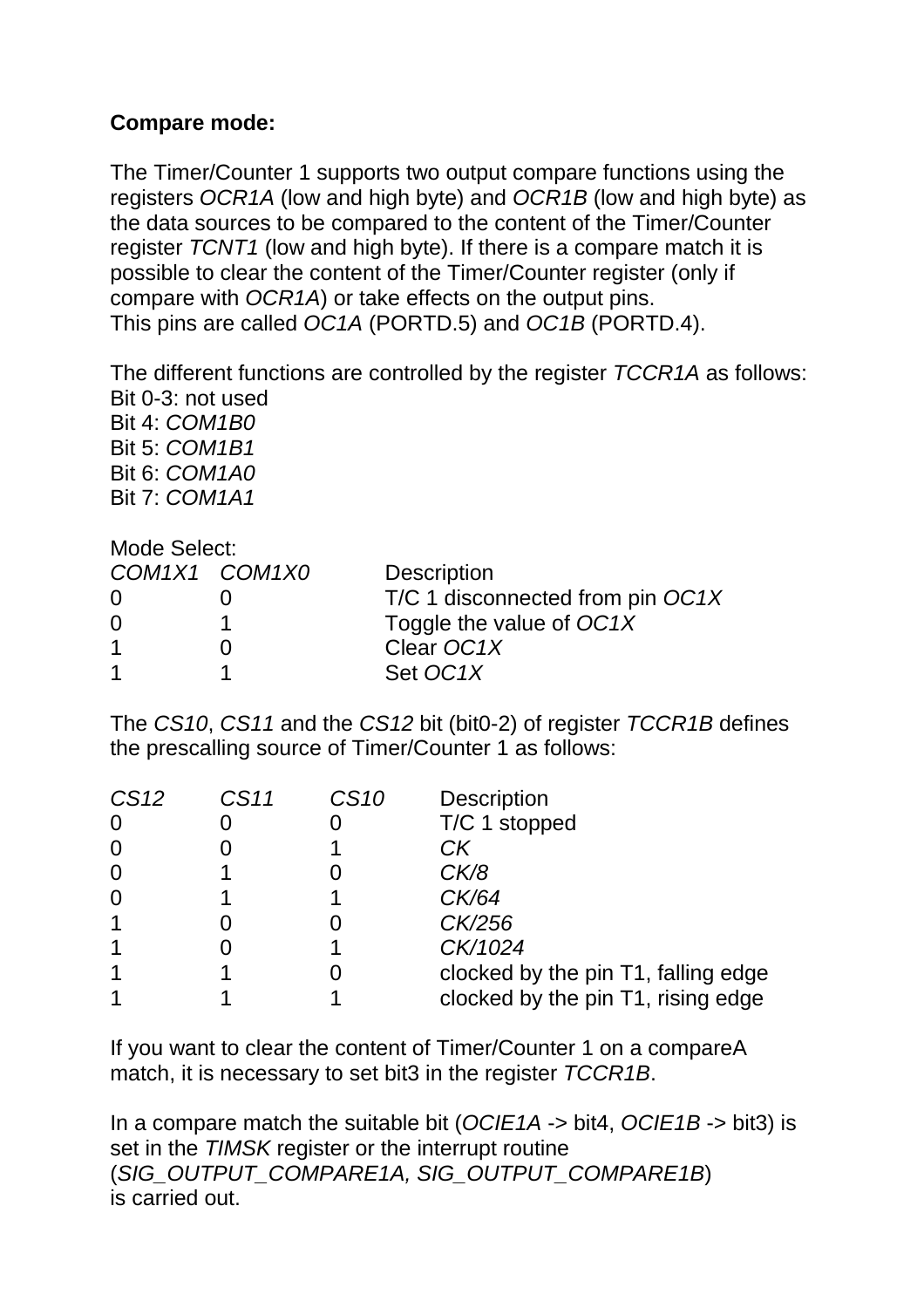example:

/\*

Flashes LED on STK200 Board with Compare - Mode of Timer 1 Pulse width is regulated by switch PD2 and PD3 (Int0 Int1)

07/00 Leitner Harald

\*/

#include <io.h> #include <interrupt.h> #include <signal.h>

uint8\_t delay;

```
SIGNAL (SIG_OUTPUT_COMPARE1A)/* Compare interrupt routine */
\left\{ \right.
```

```
if (delay == 0)outp(0XFF, PORTB);
else
     outp(0XFE, PORTB);
```
}

```
SIGNAL (SIG_OVERFLOW1)/* T/C1 overflow interrupt routine */
\{
```
if  $(delay == 0)$ outp(0XFF, PORTB); else outp(0XFF, PORTB);

```
outp(0XFF, PORTB);
outp(delay,TCNT1H);
outp(0,TCNT1L);
```
}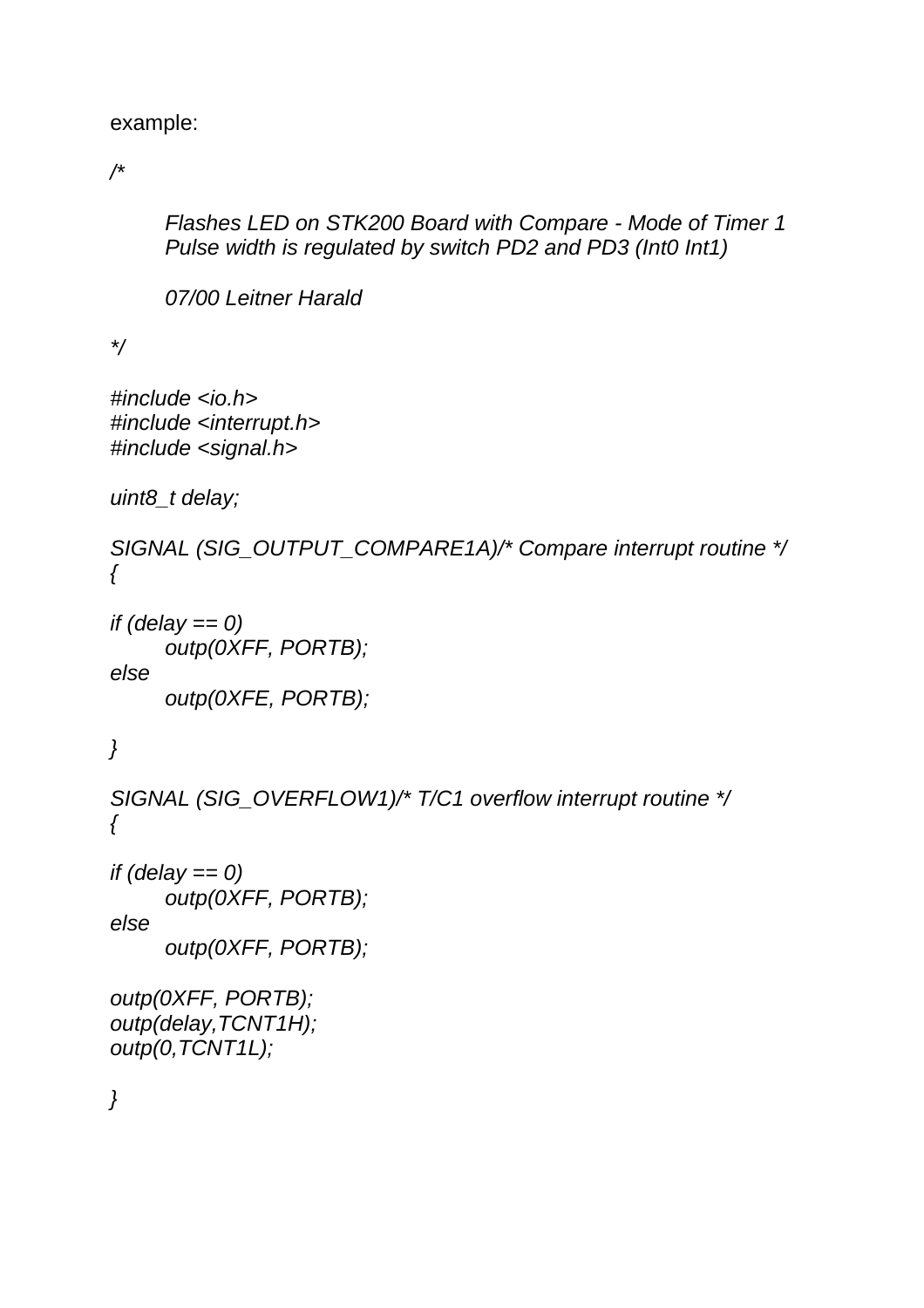```
SIGNAL (SIG_INTERRUPT0) /* PD2 */
\{if (delay < 15)
     delay = 0;
else delay = delay - 15;
}
SIGNAL (SIG_INTERRUPT1) /* PD3 */
\{if (delay > 235)
     delay = 250;
else delay = delay + 15;
}
int main( void )
\{outp(0xFF, DDRB); /* define PORTB as Output (Leds) and
                         PORTD as Input (Switches) */
outp(0x00, DDRD);
delay = 120; \frac{120}{5} /* default of timer1 high byte */
/* Switches PB3,PB4 for Interrupt 0 and 1 */
outp((1<<TOIE1)|(1<<OCIE1A), TIMSK);
outp((1<<INT0)|(1<<INT1), GIMSK);
outp((1<<ISC01)|(1<<ISC10)|(1<<ISC11), MCUCR);
outp(delay, TCNT1H); /* Init T1 */
outp(0, TCNT1L);
outp(0XFF, OCR1AH); /* Compare value of T1 */
outp(0X10, OCR1AL);
outp(0, TCCR1A); /* Timer mode with no output */
outp(1, TCCR1B); \sqrt{\alpha} counting with ck \gamma
```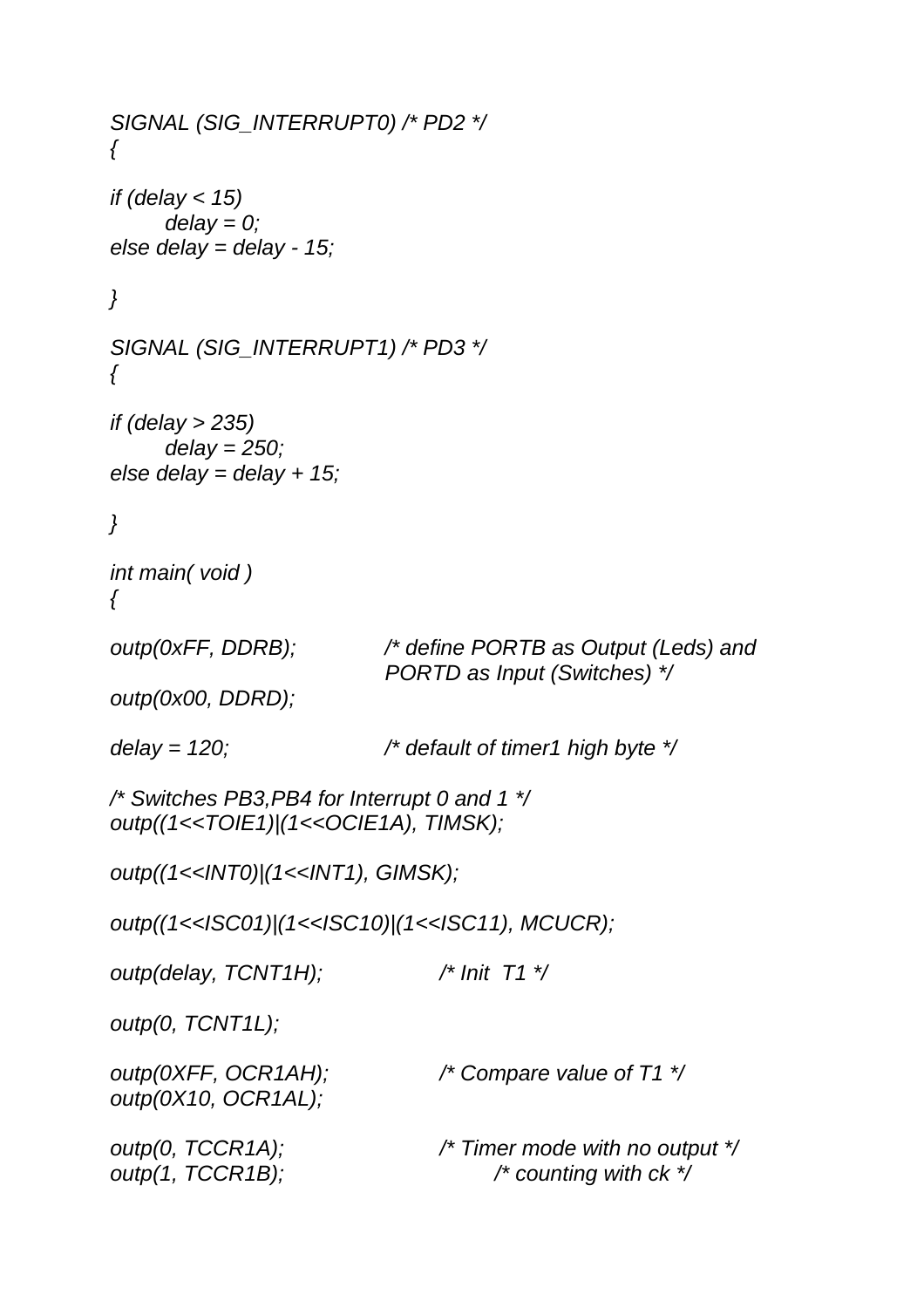sei();

for  $(j;)}\$ 

}

This program shows a possible use of the compare function. The timer is initialized in the main program. To controll the delay of the compare mode there are two switches PD2 and PD3 on the STK 200 board. A variable delay is decreased by 15 when using PD2 and when using PD3 increased by 15.

This value delay is loaded into the high-byte of the timer/counter register. Out of this value the timer tries to reach the overflow.

Before it can reach an overflow a compare match occurs and the suitable interrupt routine is called up.

Because of this routine a led on the board flashes.

Afterwards the timer runs to an overflow and carries out the overflow interrupt routine. The led is switched off again and the timer new is initialised with the value delay.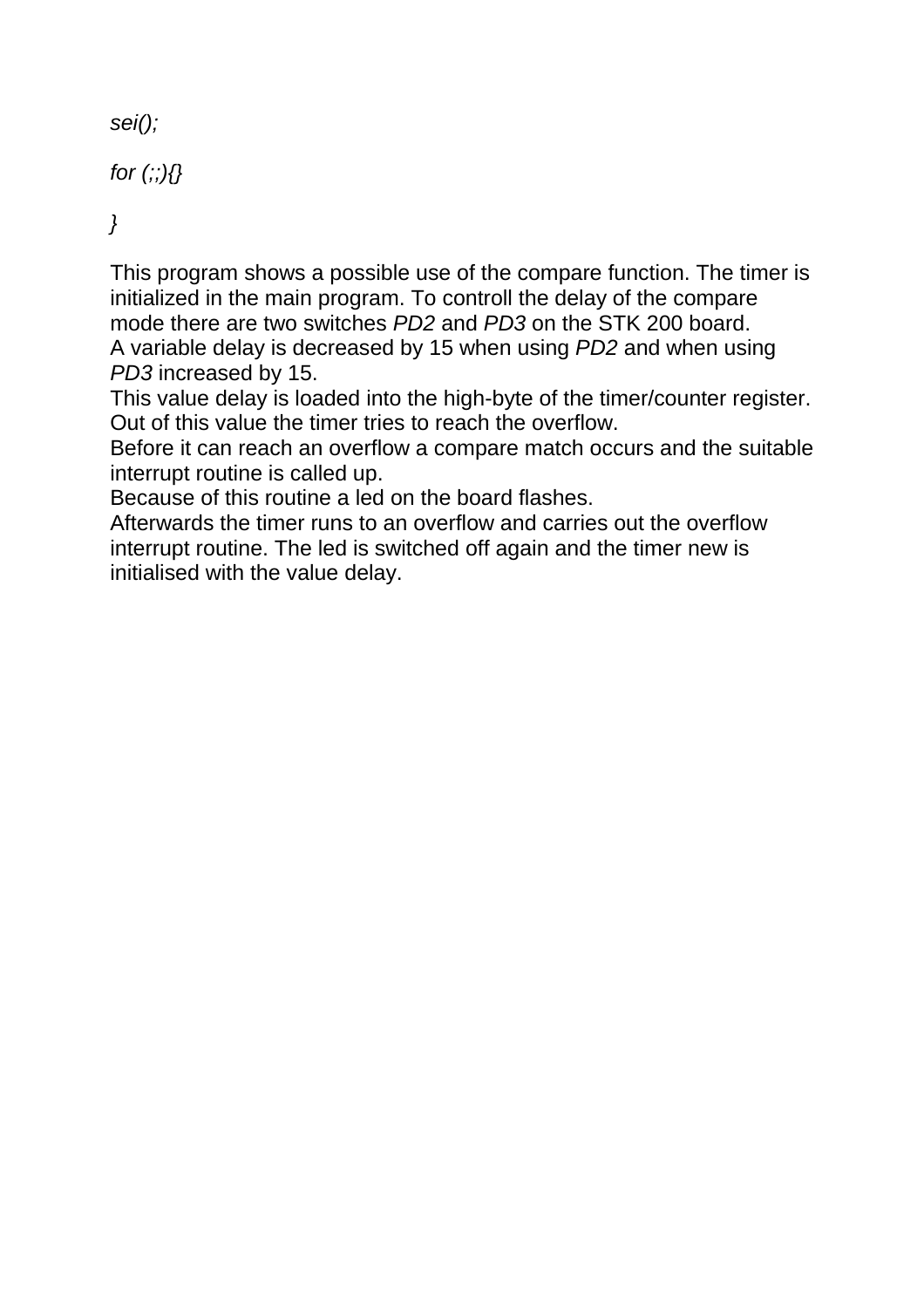## **Capture mode:**

This mode of operation enables to memorize the actual value of Timer/Counter 1 through an external signal.

When the rising or falling edge of the signal at the input capture pin *ICP* (PORTD.6) is detected, the current value of Timer/Counter 1 is transfered to the 16bit input capture register ICR1 (ICR1L, ICR1H). This sets the input capture flag *ICF1* and is possible to call up a interrupt routine (SIG\_INPUT\_CAPTURE) if the bit TICIE1 (bit5 of TIMSK) is set. The most important thing is that you have to read the low byte (ICR1L), for a full 16bit register read, first.

example:

/\*

}

```
Flashes LED on STK200 Board with Capture - Mode of Timer 1
    With each capture signal on PORTD.6 the actual value of timer 1
    (high byte) is written at PORTB.
     07/00 Leitner Harald
*/
#include <io.h>
#include <interrupt.h>
#include <signal.h>
SIGNAL (SIG_OVERFLOW1)
\{outp(0,TCNT1H); /* reset timer after overflow */
outp(0,TCNT1L);
}
SIGNAL (SIG_INPUT_CAPTURE1)
{
outp(~inp(ICR1L),PORTB);
                         /* reading timer value of capture register */
outp(~inp(ICR1H),PORTB); /* and write to PORTB */
```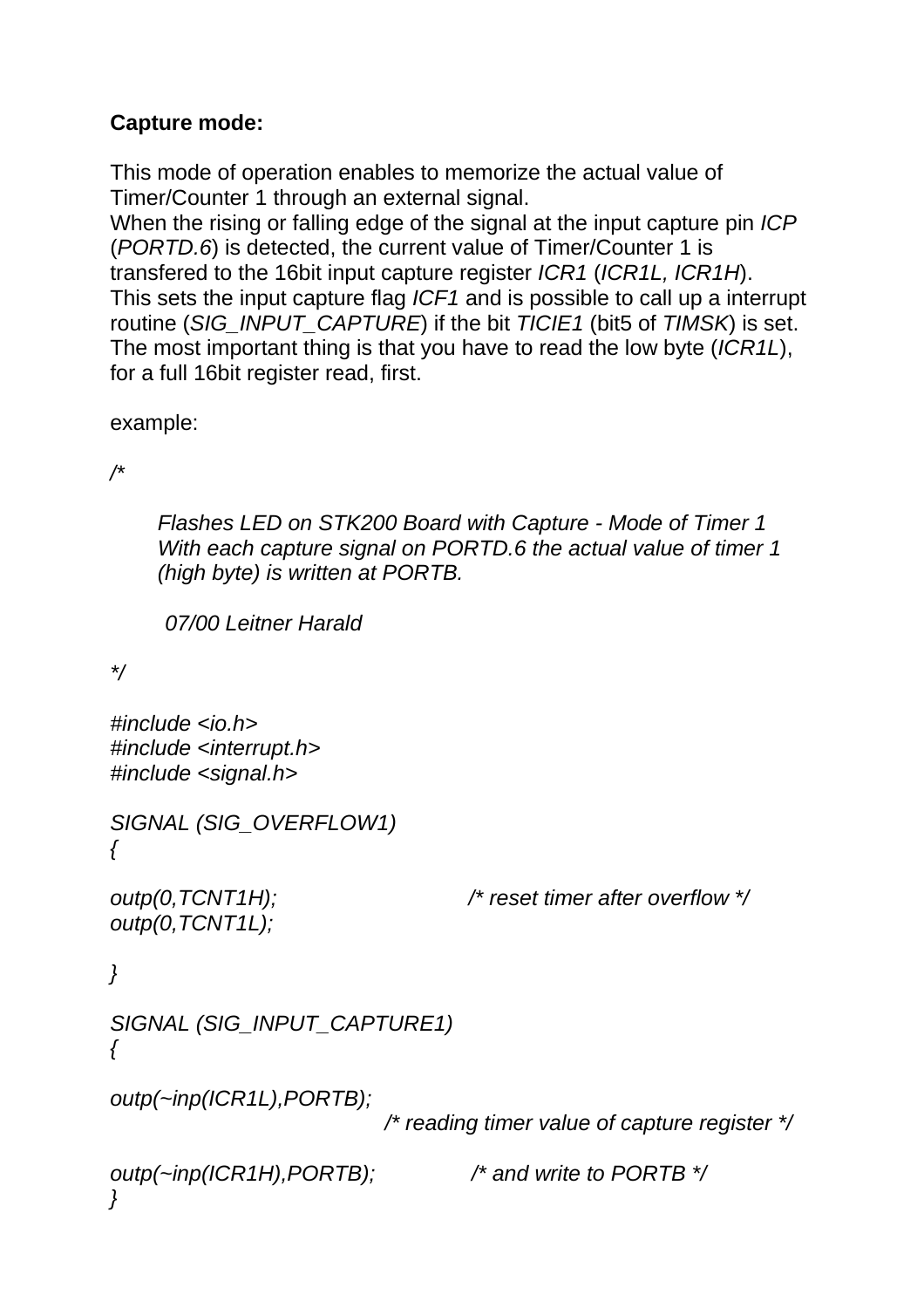int main( void )  $\{$ outp(0xFF, DDRB); /\* define PORTB as Output (Leds) and \*/ outp(0x00, DDRD); /\* PORTD as Input (Switches) \*/ outp(0xFF, PORTB); /\* Enable interrupt for capture and overflow \*/ outp((1<<TICIE1)|(1<<TOIE1), TIMSK); outp(0, TCNT1H); /\* Init T1 \*/ outp(0, TCNT1L); outp(0, TCCR1A); /\* Timer mode with no output \*/ outp(5, TCCR1B); /\* counting with ck/1024 \*/ sei(); for  $(:;){}$ 

}

This program reads the actual value of Timer/Counter 1 after a signal has occured on the pin ICP.

Then the high-byte of this value is written to the Leds on PORTB.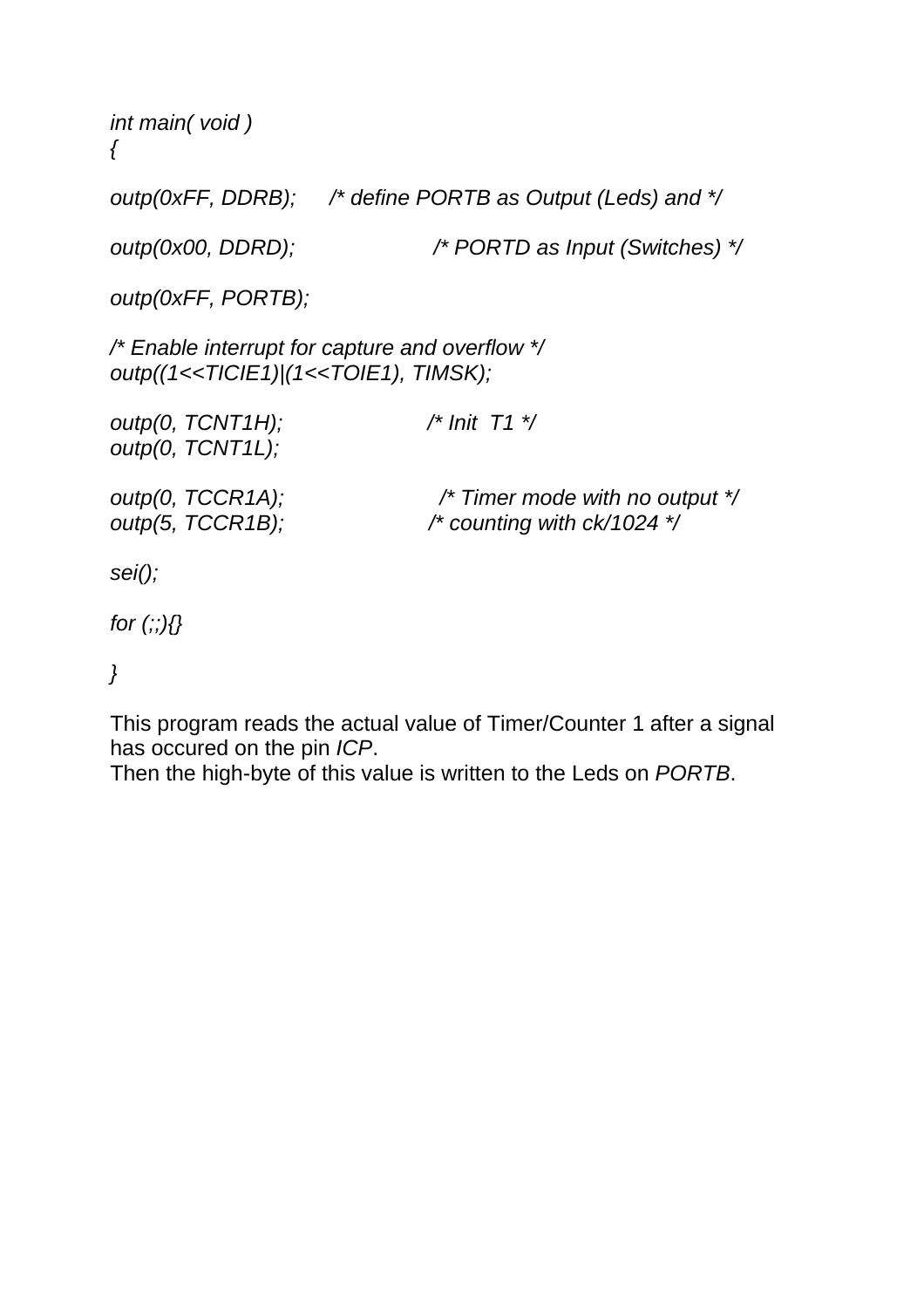### **PWM mode:**

When the PWM (PulseWidthModulation) mode is selected the Timer/Counter 1 can be used as an 8,9 or 10bit, free running PWM. Timer/Counter 1 acts as an up/down counter that is counting up from \$0000 to the selected top (8bit -> \$00FF, 9bit -> \$01FF, 10bit -> \$03FF), where it turns and counts down to \$0000 and repeats this cycle endlessly. When the counter value matches the content of the compare register (OCR1A, OCR1B) it has an effect on the output pins OCA1 and OCB1 as follows:

| COM <sub>1</sub> X <sub>1</sub> | COM <sub>1</sub> X <sub>0</sub> | Effect on OCX1                                                                   |
|---------------------------------|---------------------------------|----------------------------------------------------------------------------------|
| $\overline{0}$                  |                                 | no                                                                               |
| $\overline{0}$                  |                                 | no                                                                               |
| 1                               |                                 | cleared on compare match,<br>up-counting, set on compare<br>match, down-counting |
|                                 |                                 | cleared on compare match,<br>down-counting, set on compare<br>match, up-counting |

These bits are set in the register TCCR1A.

 $(COM1A1 \rightarrow \text{bit7}, COM1A0 \rightarrow \text{bit6}, COM1B1 \rightarrow \text{bit5}, COM1BO \rightarrow \text{bit4})$ The right PWM mode is selected bits PWM10 (bit0 of TCCR1A) and PWM11 (bit1 of TCCR1A) as follows:

| PWM11    | PWM <sub>10</sub> | <b>Description</b> |
|----------|-------------------|--------------------|
| $\Omega$ |                   | PWM mode disabled  |
| $\Omega$ |                   | 8bit PWM           |
|          | 0                 | 9bit PWM           |
|          |                   | 10bit PWM          |

example:

/\*

Testprogramm for Timer/Counter 1 PWM Mode 10bit The T/C is used as a free running 10bit-PWM. The T/C is counting from \$00 up to \$3FF and after reaching \$3FF the T/C is counting down to \$00. This cycle repeats endless. When the counter value matches the content of the output compare register during counting up, PD5(OC1A) pin is cleared and if matches while counting down the PD5(OC1A) is set.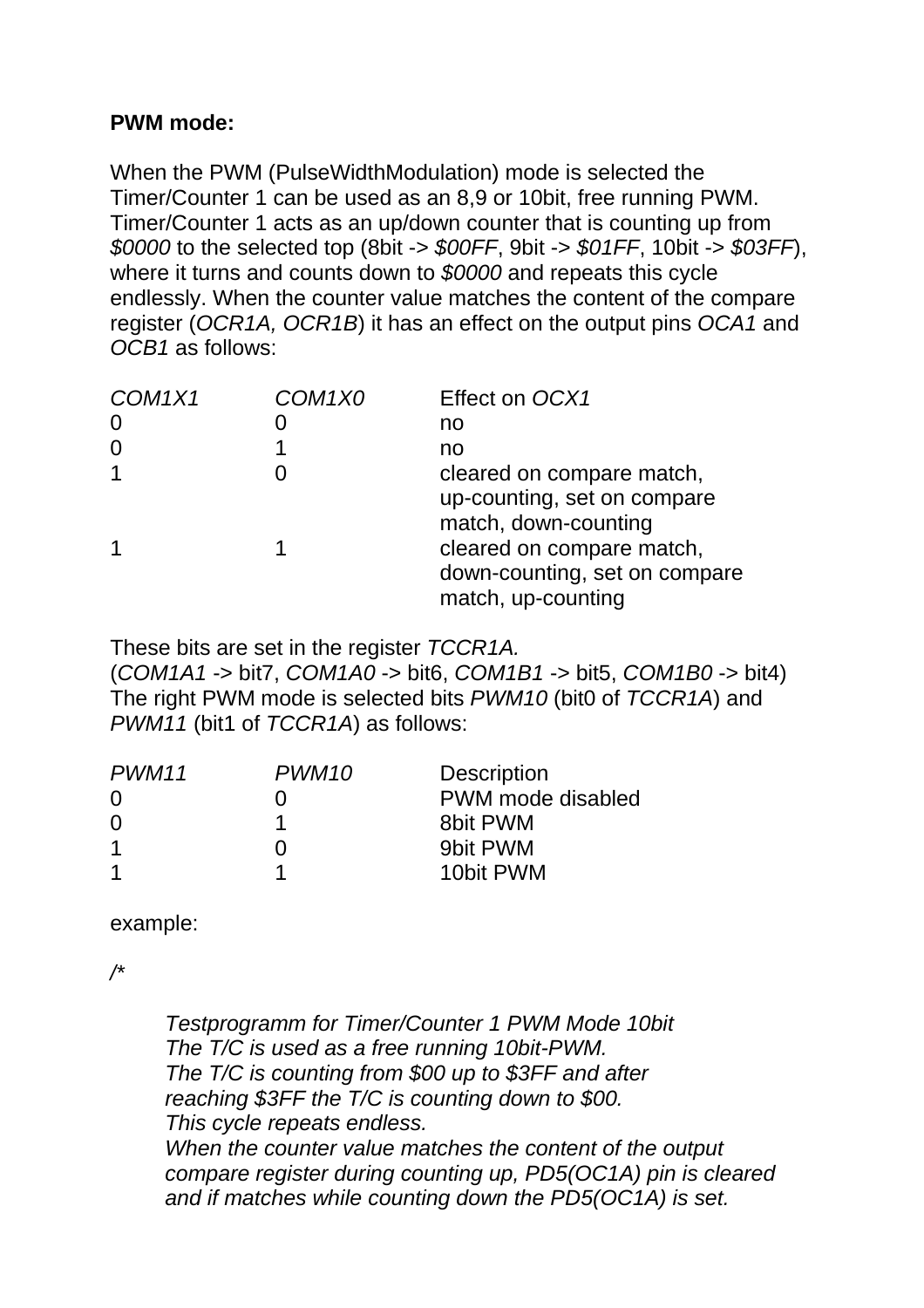```
When the counter value matches the content of the output
     compare register during counting up, PD4(OC1B) pin is set
     and if matches while counting down the PD4(OC1B) is cleared.
     Leitner Harald
     07/00
*/
\#include \ltio.h >int main( void )
\{outp(0xFF, DDRD); /* use all pins on port D for output */
outp(0xB3, TCCR1A); /* init the counter */
outp(0x5, TCCR1B); /* init the counter */
outp(0x00, TCNT1L); \frac{1}{2} /* value of T/C1L */
outp(0x00, TCNT1H); \frac{1}{2} /* value of T/C1L */
outp(0xFF, OCR1AL); /* value of Compare register A Low-Byte */
outp(0x00, OCR1AH); /* value of Compare register A High-Byte */
outp(0xFF, OCR1BL); /* value of Compare register B Low-Byte */
outp(0x00, OCR1BH); /* value of Compare register B High-Byte */
for (:) \}
```

```
}
```
This program creates a free running PWM signal on the two outputs OCA1 and OCB1. The two compare registers OCR1A and OCR1B define the pulswidth.

```
Selected Mode:
TCCR1A:
     10bit PWM
     Com1A1 -> 1, COM1A0 -> 0
          Cleared on compare match,
          up-counting, set on compare
          match, down-counting
     Com1B1 - > 1, COM1B0 - > 1Cleared on compare match,
          down-counting, set on compare
          match, up-counting
```
TCCR1B:

prescale: ck/10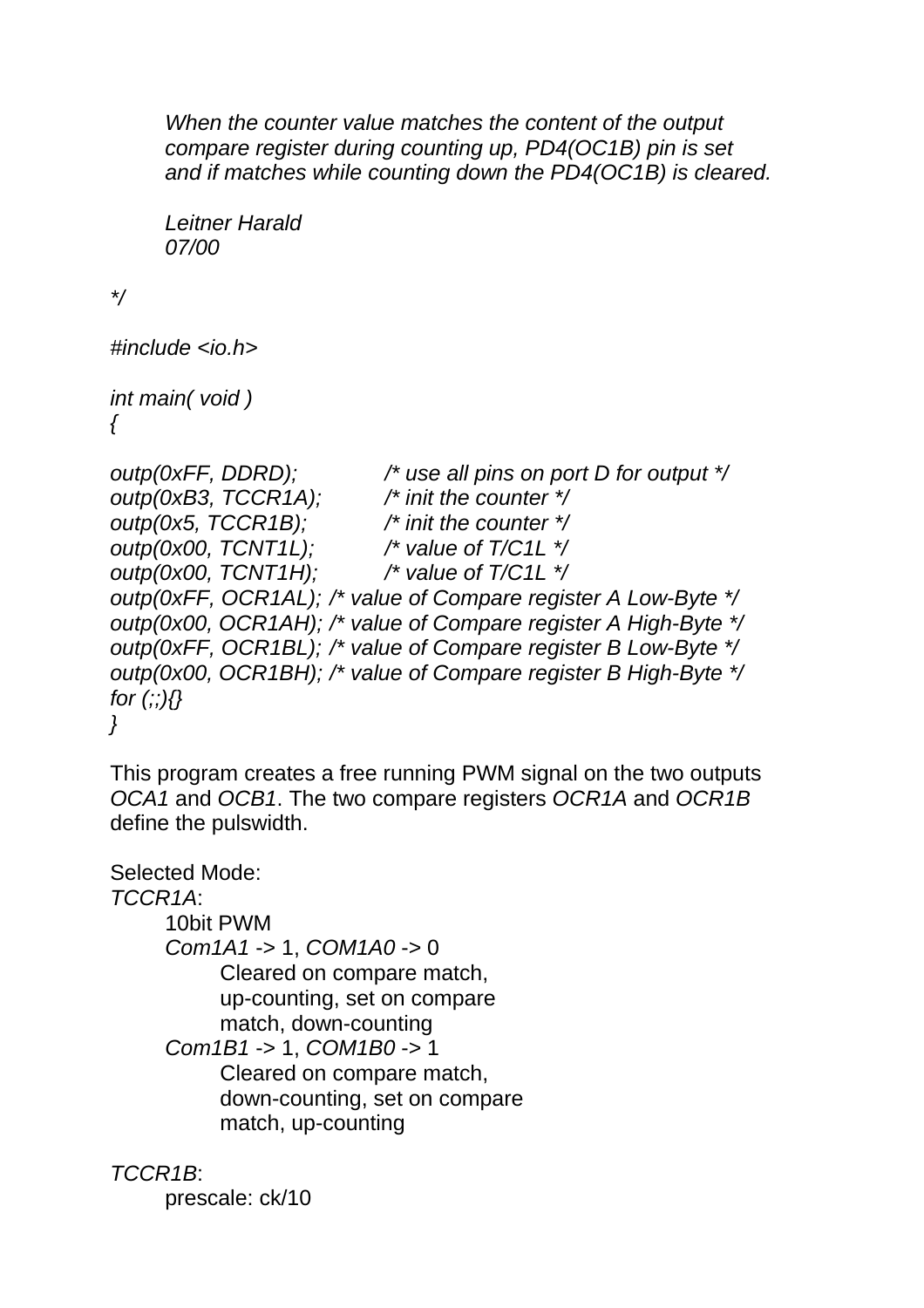## **How to use Timer 2 ?**

## **General information:**

Timer2 is a 8 bit timer that counts from  $0$  to \$FF. In the timer mode this peripherie uses an internal clock signal. Besides the timer can be operated either in the polling mode or in the interrupt mode.

Used registers:

Timer registers:

| TCCR2            | (Timer0 Control Register)           |
|------------------|-------------------------------------|
| TCNT2            | (Timer0 Value)                      |
| OCR <sub>2</sub> | (Output Compare Register of Timer2) |
| ASSR             | (Asynchronous Status Register)      |

Interrupt registers:

| TIFR         | (Timer Interrupt Flag Register)   |
|--------------|-----------------------------------|
| <b>TIMSK</b> | (Timer Interrupt Mask Register)   |
| GIMSK        | (General Interrupt Mask Register) |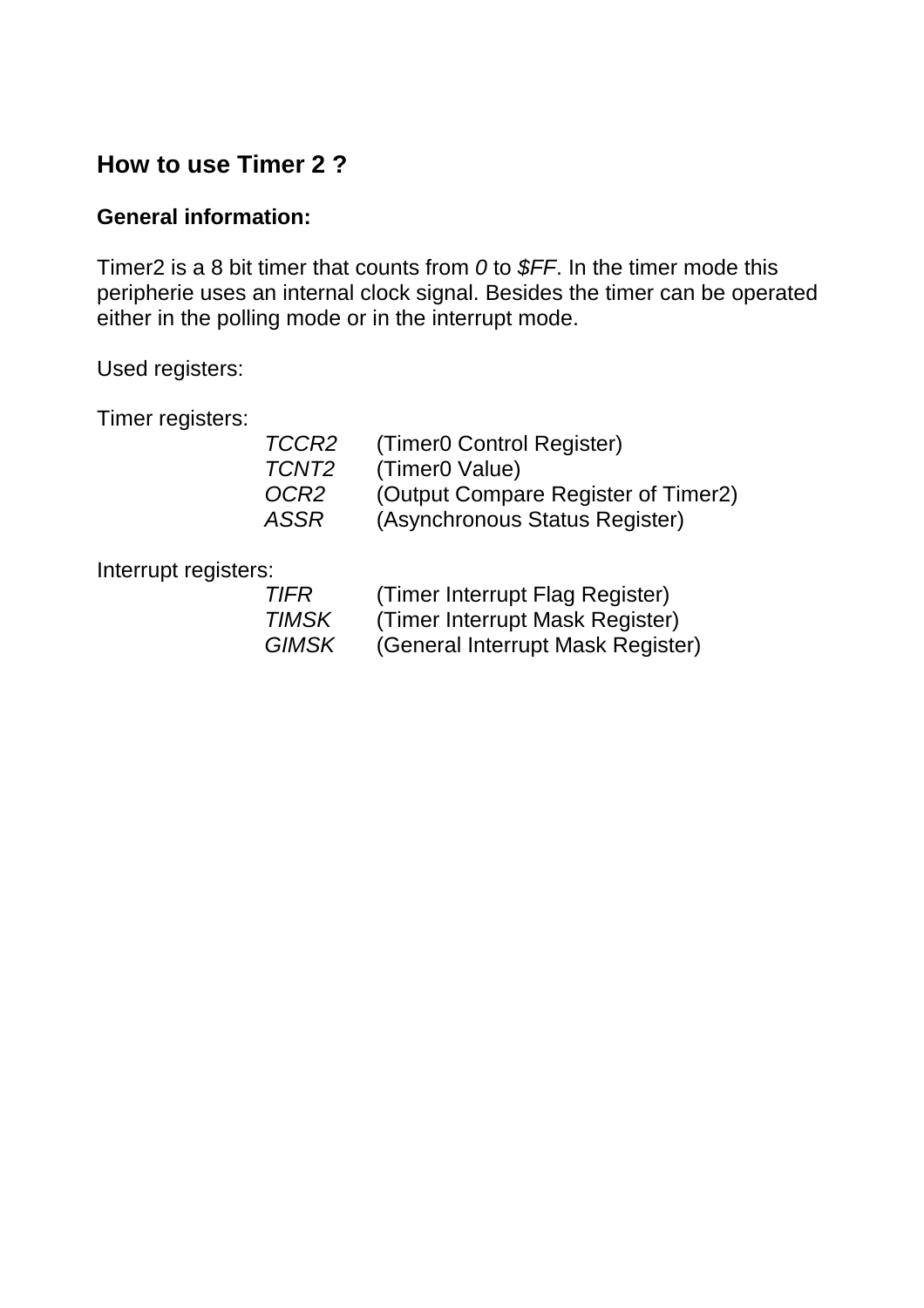## **Timer mode:**

In this mode of operation the timer is provided by an internal signal. The value of the TCNT2 register is increased by one after each clock cycle. This clock signal is produced out of x times the amount of the oscillator signal. The factor  $x$  can have the following values:

1, 8, 32, 64, 128, 256, 1024

(for example: 1024 - the timer is increased after 1024 cycles of the oscillator signal)

This prescaling is controlled by writing one of the following values into the register TCCR2:

| initial value  | used frequency |
|----------------|----------------|
| 1              | ck             |
| $\overline{2}$ | ck/8           |
| 3              | ck/32          |
| 4              | ck/64          |
| 5              | ck/128         |
| 6              | ck/256         |
|                | ck/1024        |
|                |                |

Timer2 is no Timer/Counter but only a Timer for internal signals.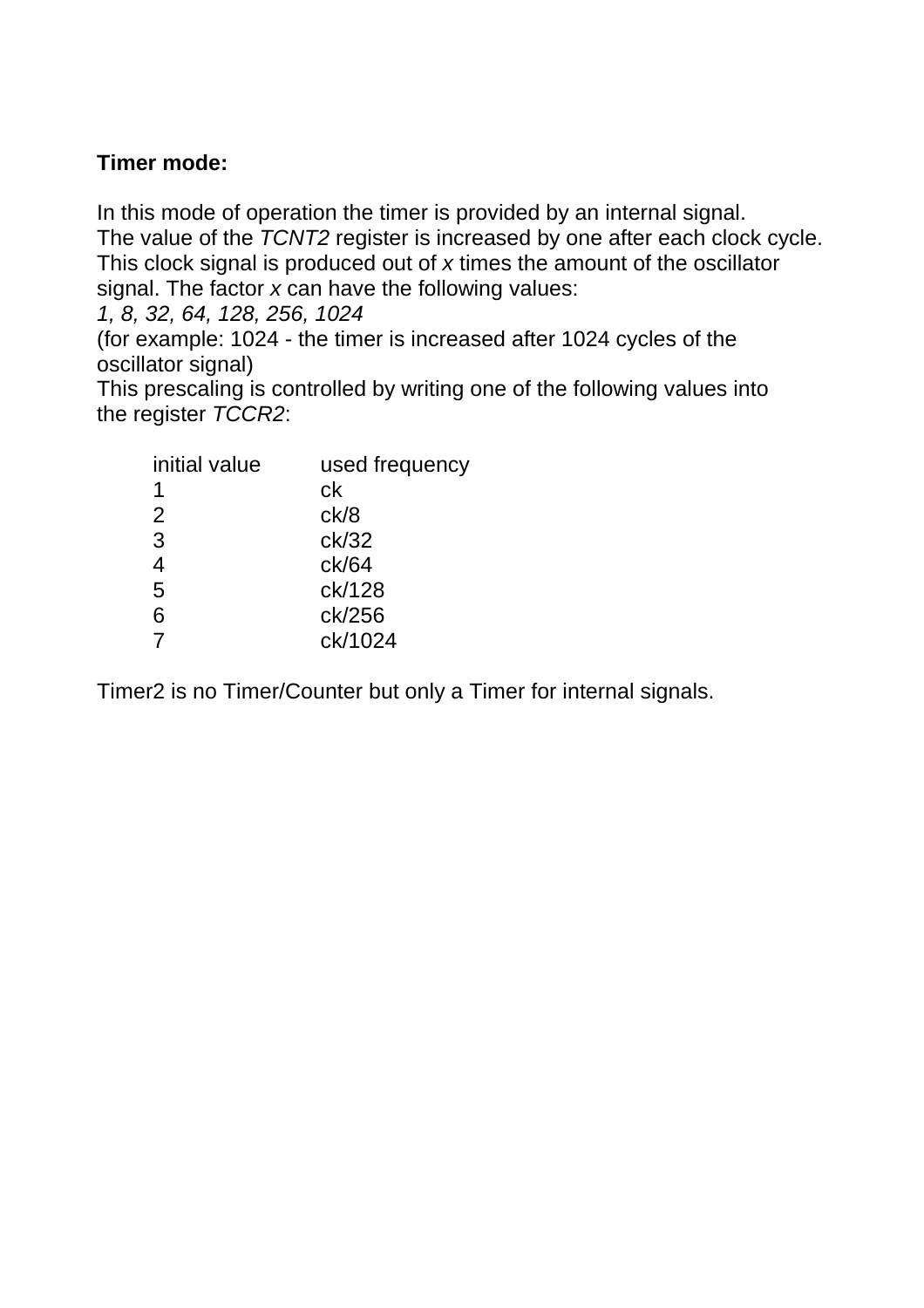## **Polling mode:**

Example:

/\*

```
Test program for Timer/Counter 2 in the Polling Mode
     If the Timer has an overflow the overlow bit in the TIFR register
      is set and the led variable increased.
      Then the variable led is written to PORTB.
     Leitner Harald
     07/00
*/
#include <io.h>
uint8_t led;
uint8_t state;
int main( void )
\{outp(0xFF, DDRB); /* use all pins on PORTB for output */
outp(0, TCNT2); \frac{1}{2} /* start value of T/C2 \frac{1}{2}outp(7, TCCR2); /* prescale ck/1024 */
led = 0;for (;;)
     \{do /* this while-loop checks the overflow bit in the
                            TIFR register */
           state = inp(TIFR) & 0x40;
      while (state != 0x40);
```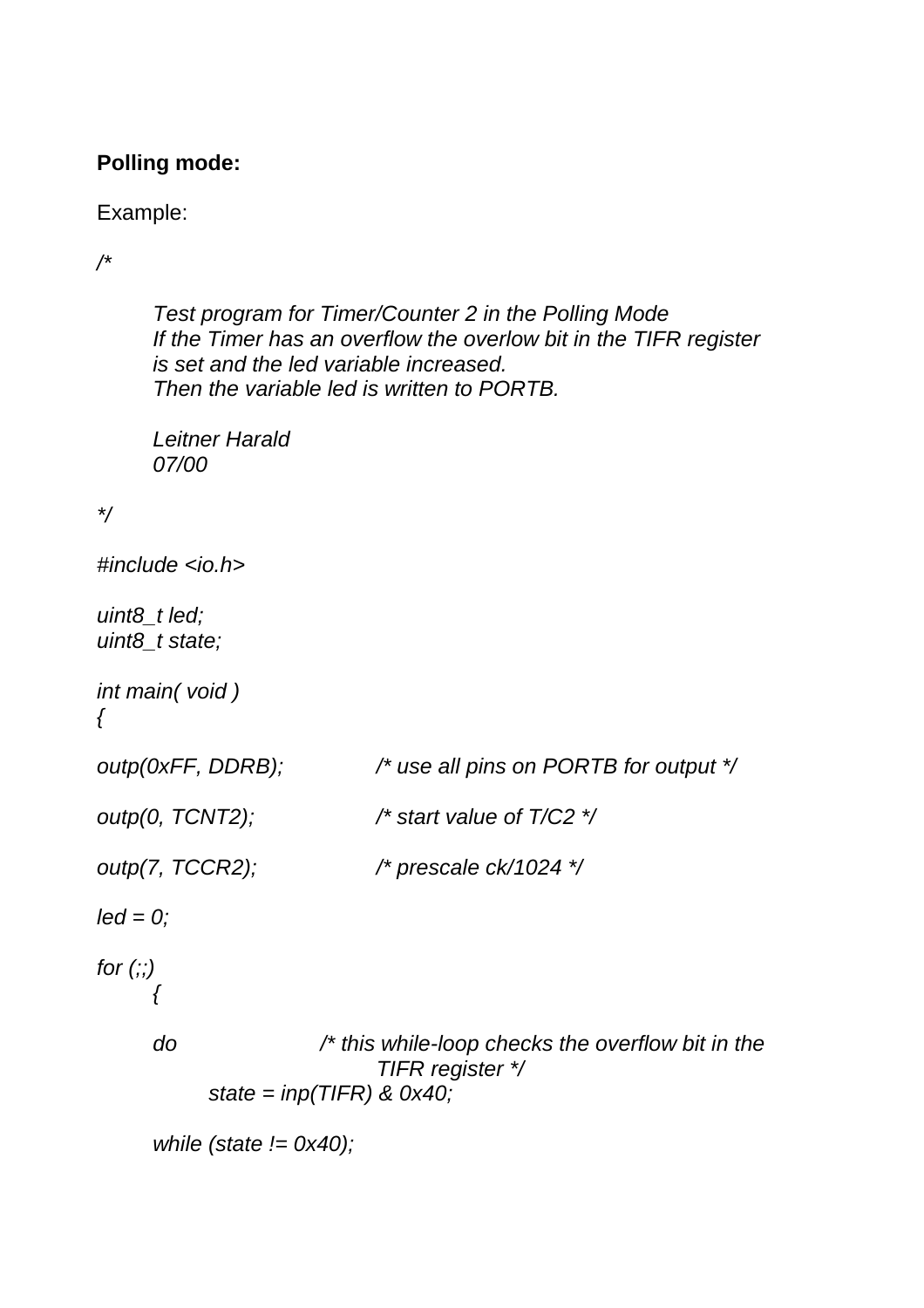```
outp(~led,PORTB);
      led++:
      if (led==255)
           led=0:
     outp((1\llTOV2),TIFR); /* if a 1 is written to the TOV2 bit
                                        the TOV2 bit will be cleared */
     }
}
```
In that way the register  $TCCR2$  is loaded with  $7 (ck/1024)$ and the starting value of the timer in register TCNT2 is laied down with  $\Omega$ .

After each 1024th cycle of the oscillator the value of TCNT2 is increased by one. The  $for(:,)$  defines an endless loop.

In this loop a *do-while* loop is inserted, that constantly checks, if the bit on the place 6 of the TIFR register is set or not.

This bit has the name TOV2 (timer overflow 2) and is set when the 8 bit register TCNT2 is of the value \$FF and tries to increase it -> overflow. In this case the do-while loop is left and the bontent of the variable led is written on PORTB.

Afterwards the variable led is increased by one and checks if led is of the value \$FF. In this case led is fixed to 0. Otherwise you have to write a one into register TIFR on position 6 , what has as a consequence that the TOV2 is deleted and the timer starts counting from the beginning.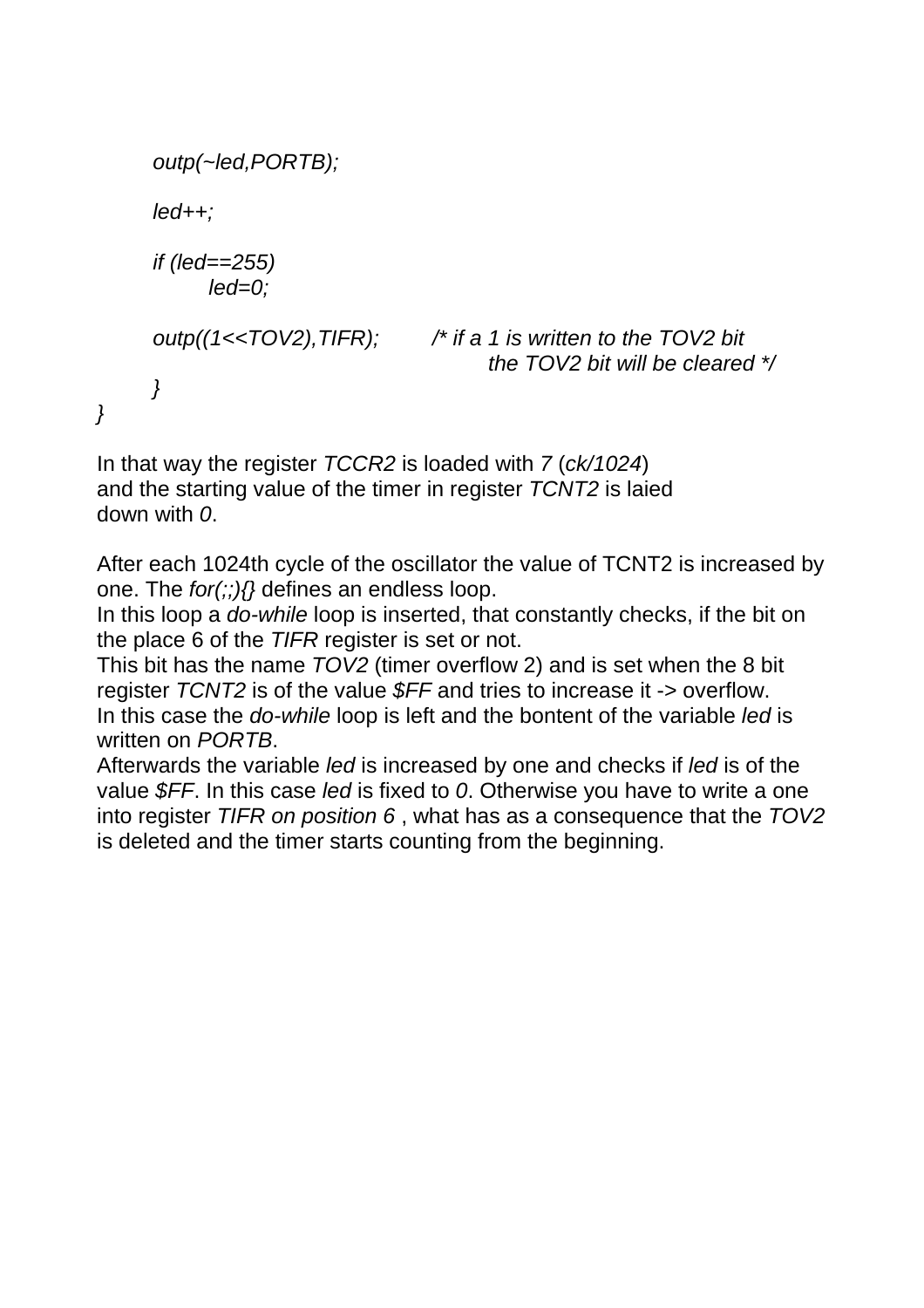#### **Interrupt mode:**

This mode of operation is used more often than the polling mode. In this case the TOV2 bit isn't constantly proved if it was set.

Because in case of an overflow the controller jumps from the actual position to the suitable interrupt vector address.

The interrupt is called from this vector address.

After this execussion the program goes on the place, where it was interrupted.

Example:

/\*

Test program for Timer/Counter 2 in the Interrupt mode Every time the Timer starts an interrupt routine the led variable is written on the PORTB and increased one time.

Leitner Harald 07/00

\*/

 $\#$ include  $\lt$ io.h #include <interrupt.h> #include <signal.h>

uint<sub>8</sub> t led;

```
SIGNAL (SIG_OVERFLOW2)
{
```
outp(~led, PORTB); /\* write value of led on PORTB \*/

 $led++;$ 

if (led==255)  $led = 0;$ 

outp(0,TCNT2); /\* reload timer with initial value \*/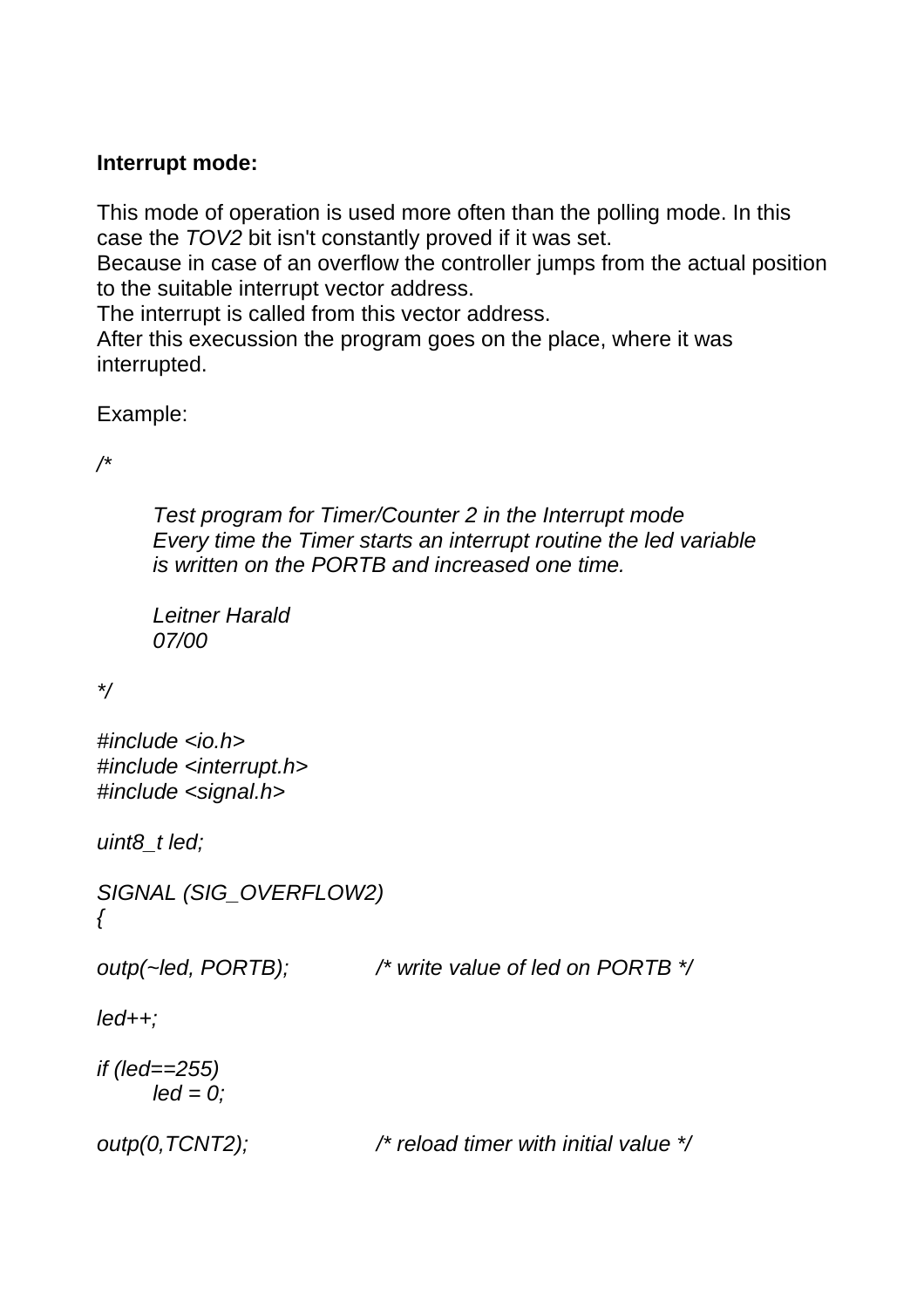}

```
int main( void )
{
outp(0xFF, DDRB); /* use all pins on PORTB for output */
outp((1<<TOIE2), TIMSK); /* enables the T/C2 overflow interrupt in
                         the T/C interrupt mask register for */
outp(0, TCNT2); /* start value of T/C2 */
outp(7, TCCR2); /* prescale ck/1024 */
\text{led} = 0;
sei(); set global interrupt enable */
for (j) {}
}
```
The interrupt routine is introduced trough the keyword SIGNAL. As soon as an overflow occurs, this interrupt routine is carried out. In the main program you have to fix the bits that enable the interrupt. In the register TIMSK you have to set the bit TOIE2 and through the command sei() the *i*-bit (global interrupt enable) is enabled in the status register (SREG).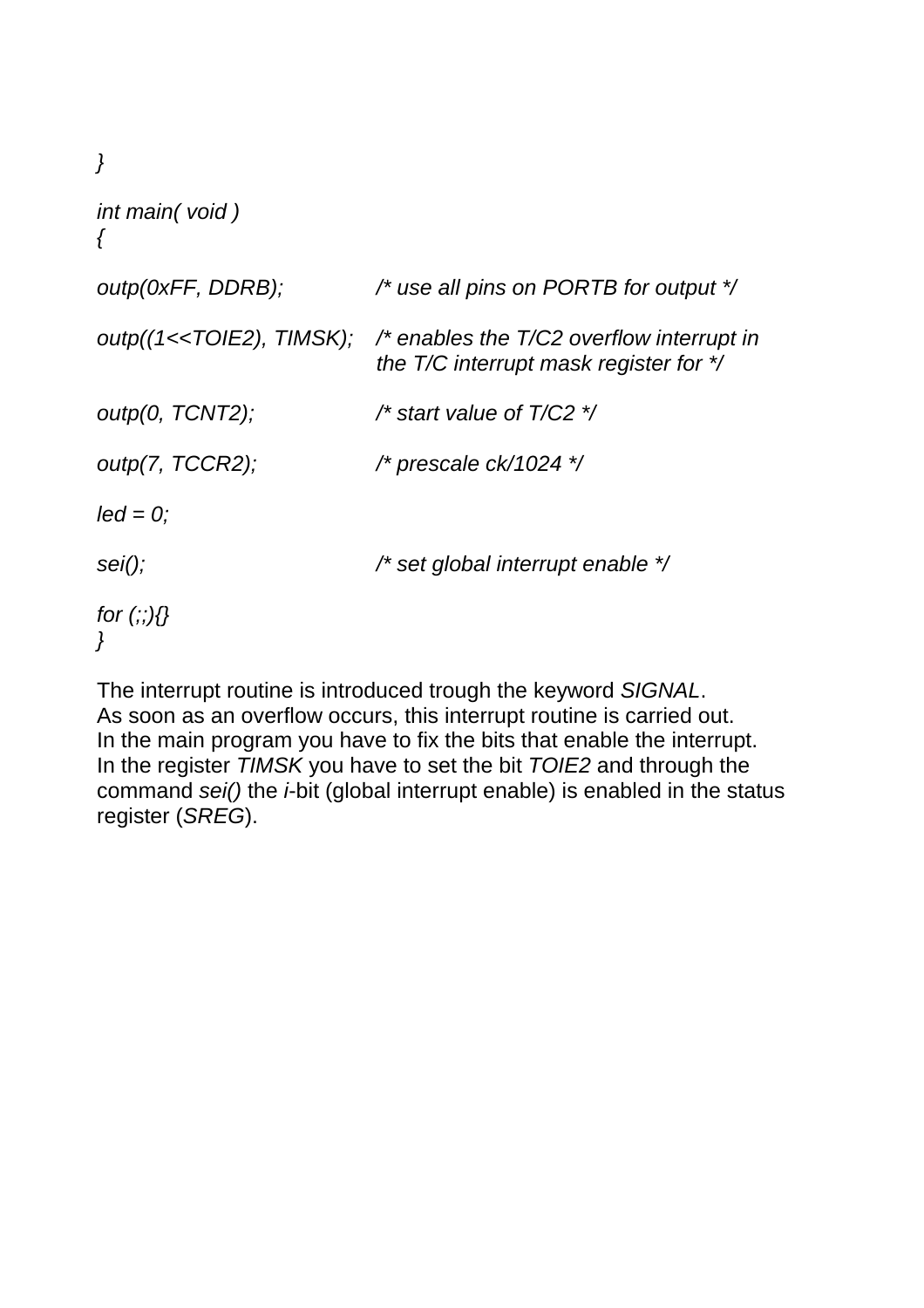#### **Compare mode:**

The Timer2 supports one output compare function using the register OCR2 as the data source to be compared to the content of the Timer2 data register TCNT2. If there is a compare match it is possible to clear the content of Timer2 data register TCNT2 or to take effect on the output compare pin OC2 (PORTD.7).

The different functions are controlled by the register TCCR2 in the following way:

Bit 0-2: used for prescale (CS20 -> bit0, CS21 -> bit1, CS22 -> bit2) Bit 3: CTC2 (Clear Timer on Compare Match) Bit 4: COM20 Bit 5: COM21 Bit 6: PWM2 Bit 7: not used

Mode select:

| Com21    | Com20 | <b>Description</b>                                       |
|----------|-------|----------------------------------------------------------|
| $\Omega$ |       | Timer <sub>2</sub> disconnected from pin OC <sub>2</sub> |
| $\Omega$ |       | Toggle the value of OC2                                  |
| 1        |       | Clear OC <sub>2</sub>                                    |
| -1       |       | Set OC <sub>2</sub>                                      |

Bits 0-2 of register TCCR2 defines the prescaling source of timer2 in the following way:

| <b>CS22</b> | CS21 | <b>CS22</b> | <b>Description</b> |
|-------------|------|-------------|--------------------|
| 0           |      |             | Timer2 stopped     |
| 0           |      |             | ck                 |
| $\Omega$    |      |             | ck/8               |
| 0           |      |             | ck /32             |
|             |      |             | ck /64             |
|             |      |             | ck /128            |
|             |      |             | ck /256            |
|             |      |             | ck /1024           |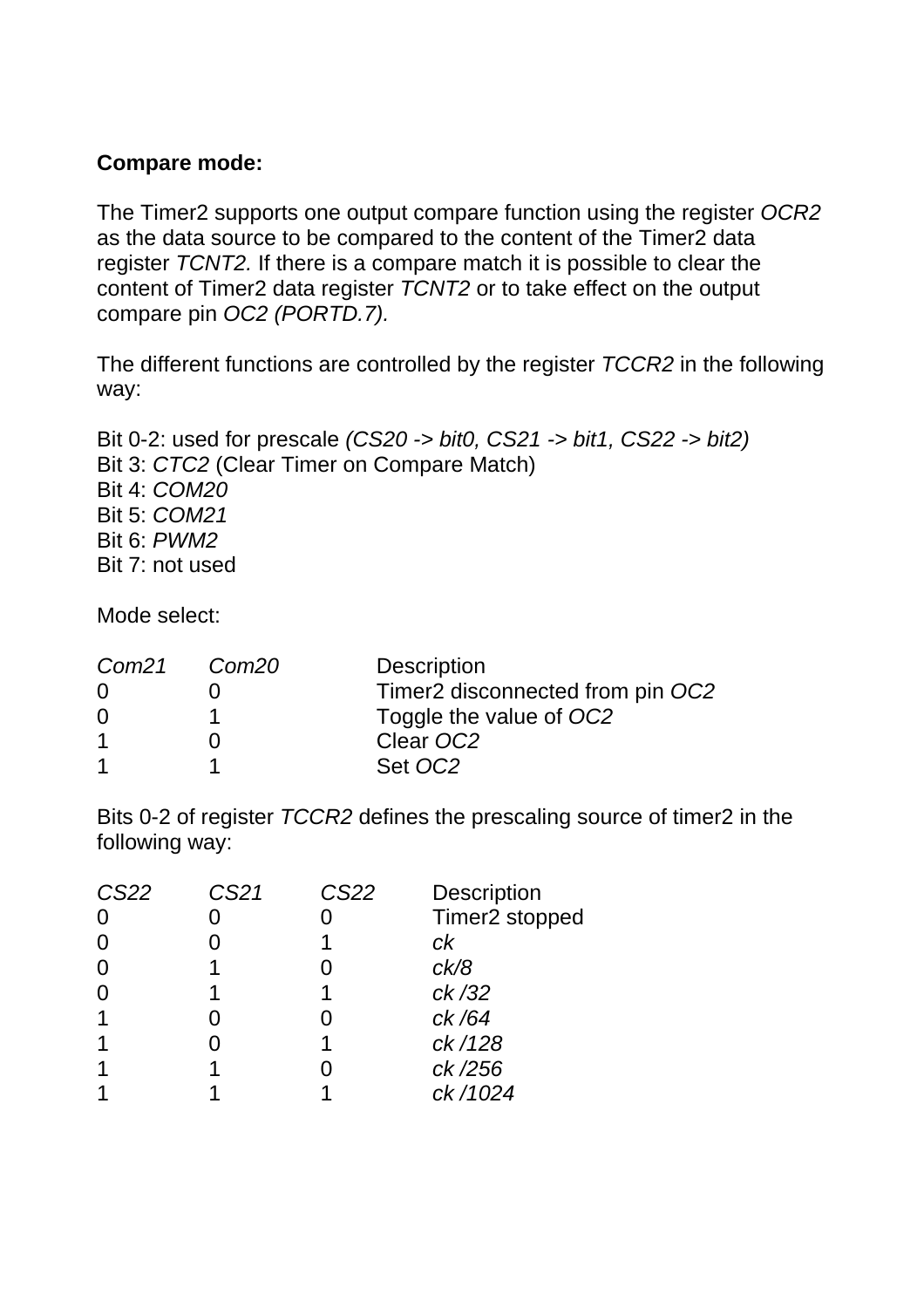If you want to clear the content of timer2 on a compare match it is necessary to set the CTC2 bit (bit 3) of the TCCR2 register.

On a compare match the bit OCIE2 (bit 7) in the TIMSK register is set or a interrupt routine is called up (SIG\_OUTPUT\_COMPARE2).

Example:

/\*

Flashes LED on STK200 Board with Compare - Mode of Timer 2 Timer starts with value \$10, if the counter register has the same value as the ocr register the Led will be switched on. If the timer overflow flag is set the leds will be switched off.

Leitner Harald 07/00

\*/

 $\#$ include <io.h> #include <interrupt.h> #include <signal.h>

uint8\_t delay;

```
SIGNAL (SIG_OUTPUT_COMPARE2)
\{
```
outp(0X00, PORTB); /\* turn on leds on PORTB \*/

}

```
SIGNAL (SIG_OVERFLOW2)
\{
```
outp(0XFF, PORTB); /\* turn off leds on PORTB \*/ outp(delay,TCNT2);

}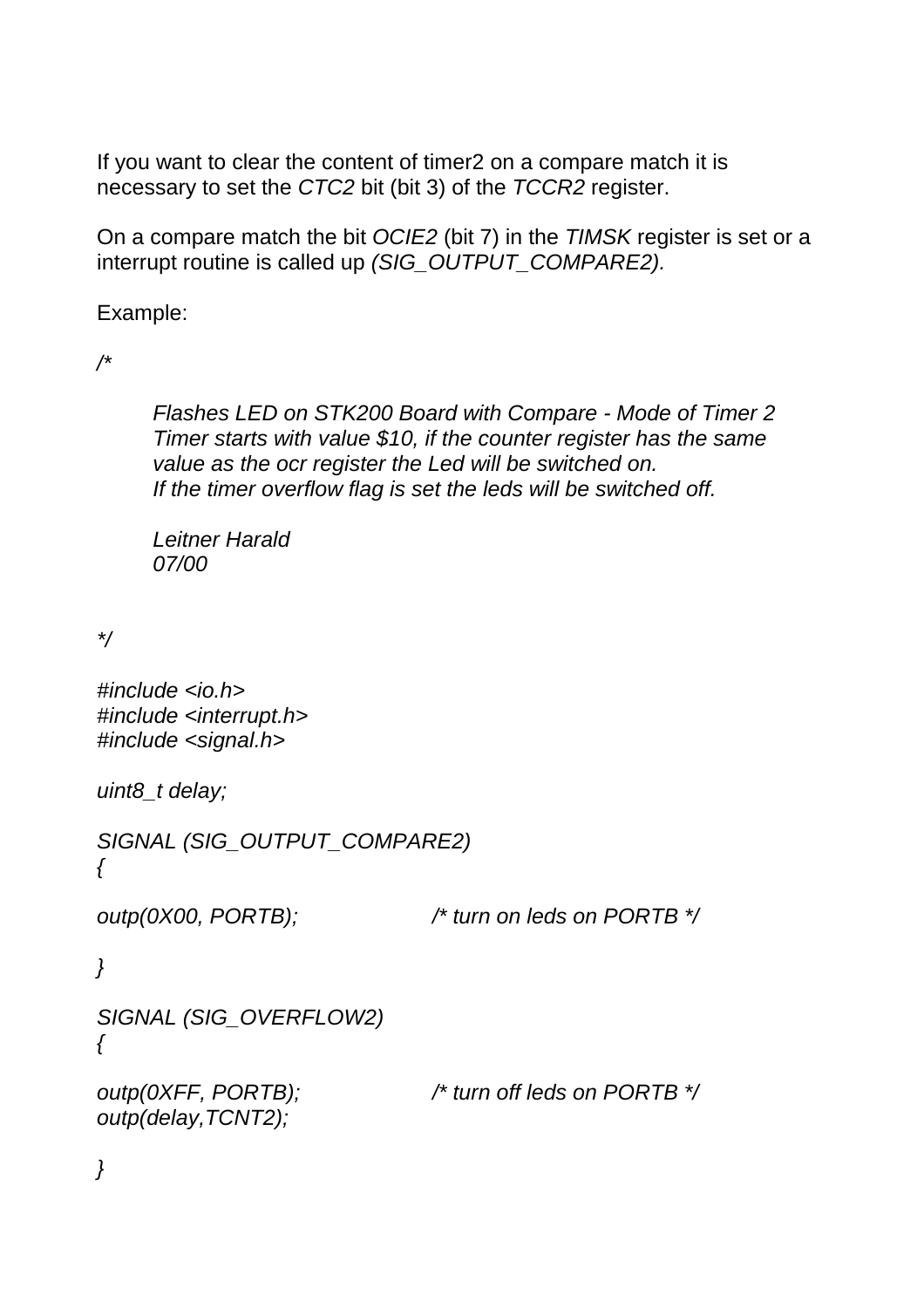```
int main( void )
\{outp(0xFF, DDRB); /* define PORTB as output (leds) */
delay = 0x10;
outp((1<<TOIE2)|(1<<OCIE2), TIMSK); /* enables interrupt of timer */
outp(delay, TCNT2); /* default value of timer */
outp(0x80, OCR2); /* value of compar register */
outp(7, TCCR2); /* selected prescale : ck/1024 */
sei();
for (:,')\}
```
}

This program shows a possibility of using timer2 in the compare-mode. The timer2 is initialized in the *main()* function of the program.

Value delay (\$10) is the starting value for the register TCNT2 and the value of the compare register OCR2 is set to \$80.

Timer2 counts from \$10 to \$80. At this point the program calls the interrupt routine for the compare match up and turns on the leds on PORTB. Then Timer2 counts until an overflow has occured. Then the interrupt routine for the overflow is reached and the leds are turned off.

Then the cycle starts counting endlessly from delay (\$10).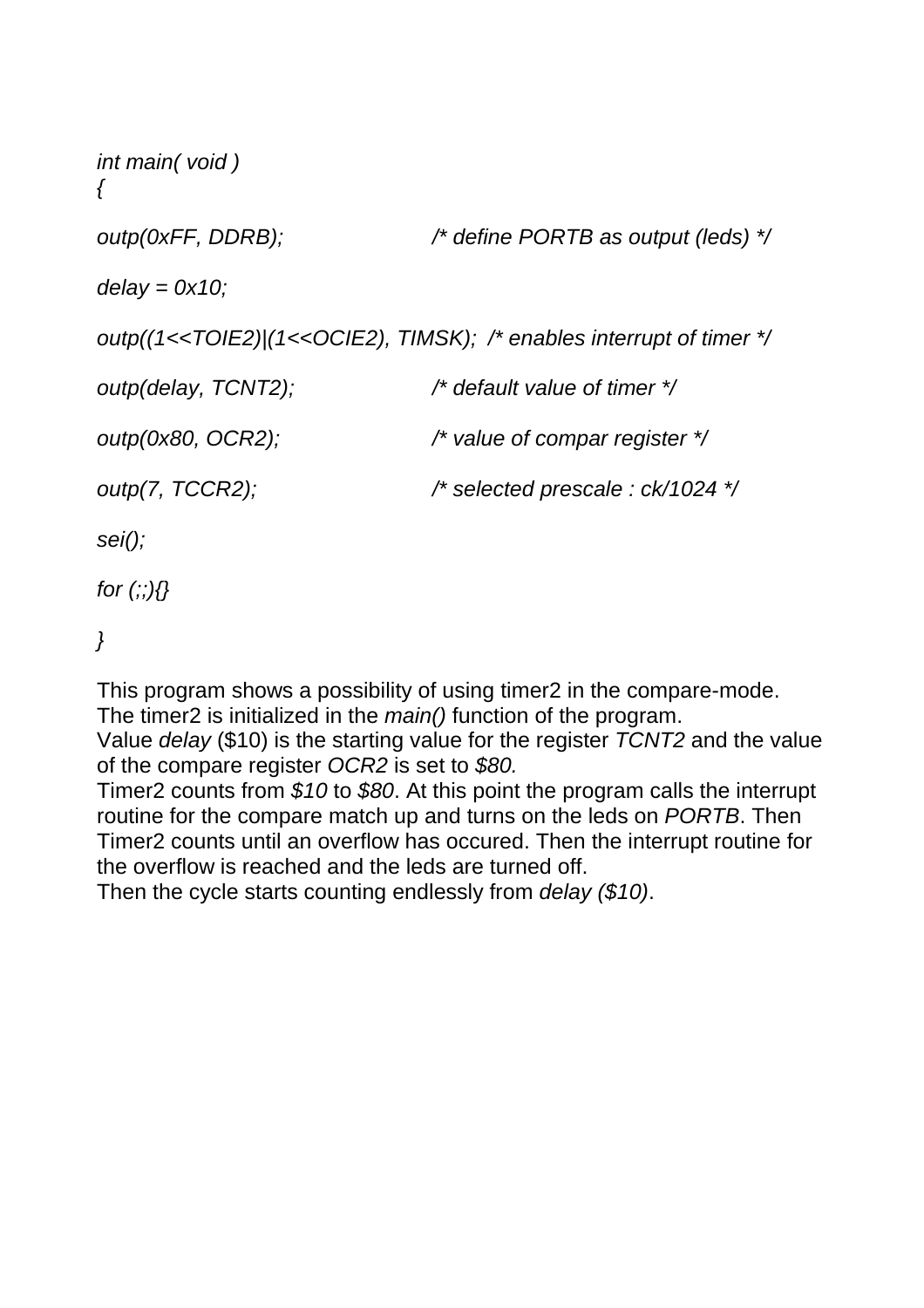### **PWM mode:**

When the PWM (Pulse Width Modulation) mode is selected, timer2 is used as a 8bit free running PWM. Timer2 acts as an up/down counter that is counting up from \$00 to \$FF, where it turns and counts down to zero and repeats this cycle endlessly.

To choose this mode you have to set the bit PWM2 (bit 6) of the register TCCR2. When the counter value matches the content of the compare register (OCR2) there will be effects on the output pin OC2 (PORTD.7) in the following way:

| COM <sub>21</sub> | COM <sub>20</sub> | <b>Description</b>                       |
|-------------------|-------------------|------------------------------------------|
| $\overline{0}$    |                   | no effects                               |
| $\Omega$          |                   | no effects                               |
|                   |                   | cleared on compare match, up-counting,   |
|                   |                   | set on compare match, down-counting      |
|                   |                   | cleared on compare match, down-counting, |
|                   |                   | set on compare match, up-counting        |

(COM21 -> bit5 and COM20 -> bit4 of register TCCR2)

This program creates a free running PWM signal on the output pin OC2. The compare register OCR2 defines the signals form.

Example:

/\*

Test program for Timer/Counter 2 PWM Mode The T/C is used as a free running PWM. The T/C is counting from \$00 up to \$FF and after reaching \$FF the T/C is counting down to \$00. Then the cycle repeats. When the counter value matches the content of the output compare register during counting up, PD7(OC2) pin is cleared and if matches while counting down the PD7(OC2) is set.

Leitner Harald 07/00

\*/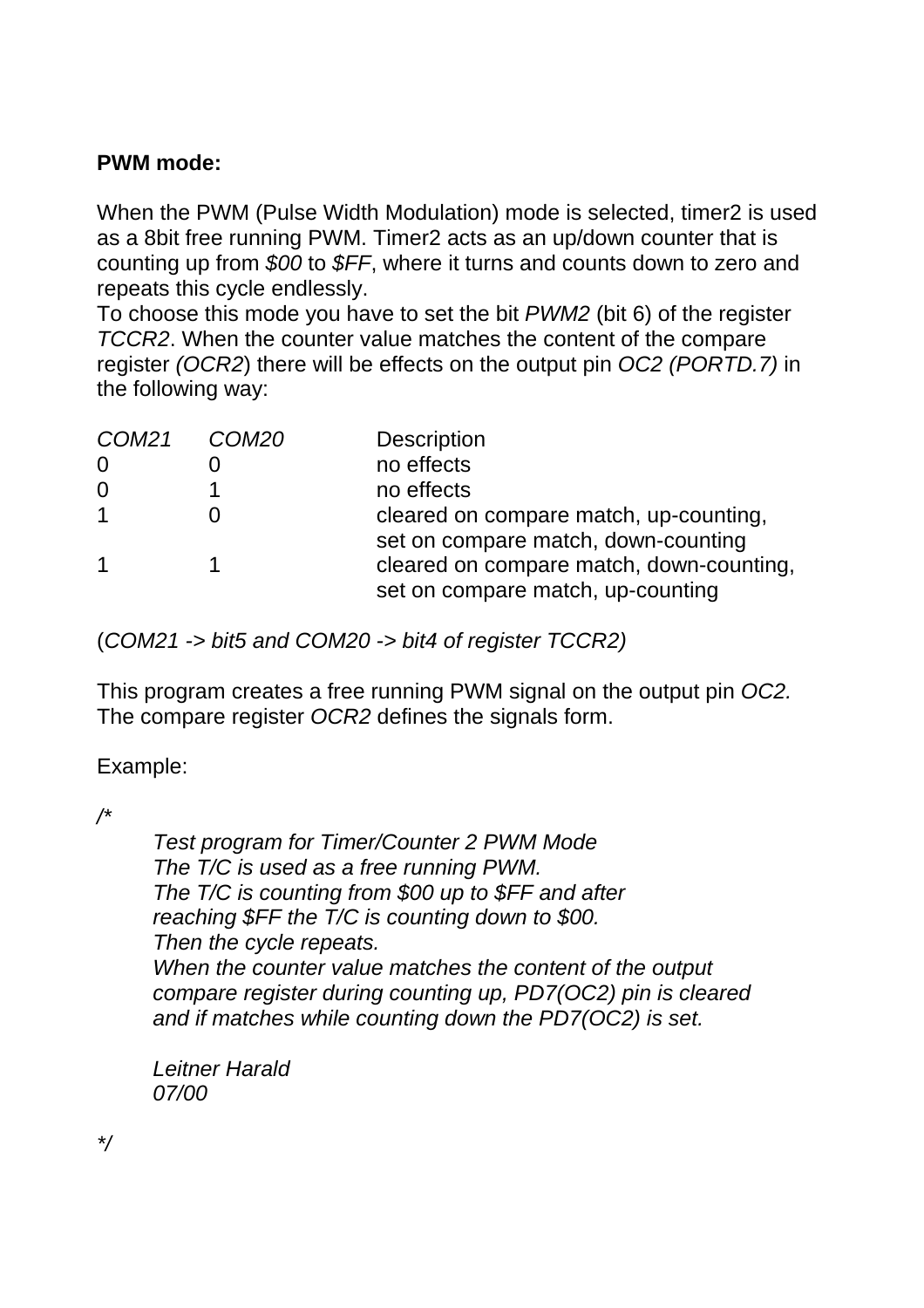$\#include$ clude <io.h> #include <interrupt.h> #include <signal.h> int main( void )  $\{$ outp(0xFF, DDRD); /\* use all pins on PORTD for output \*/ outp(0, TCNT2);  $\sqrt{s}$  start value of T/C2  $\gamma$ outp(0x67, TCCR2); /\* init the counter \*/ outp(0x19, OCR2); /\* value of OCR2 \*/ for  $($ ;;) $\{\}$ 

}

Selected mode:

Prescale: ck/1024 PWM: COM20 -> 1, COM21 -> 1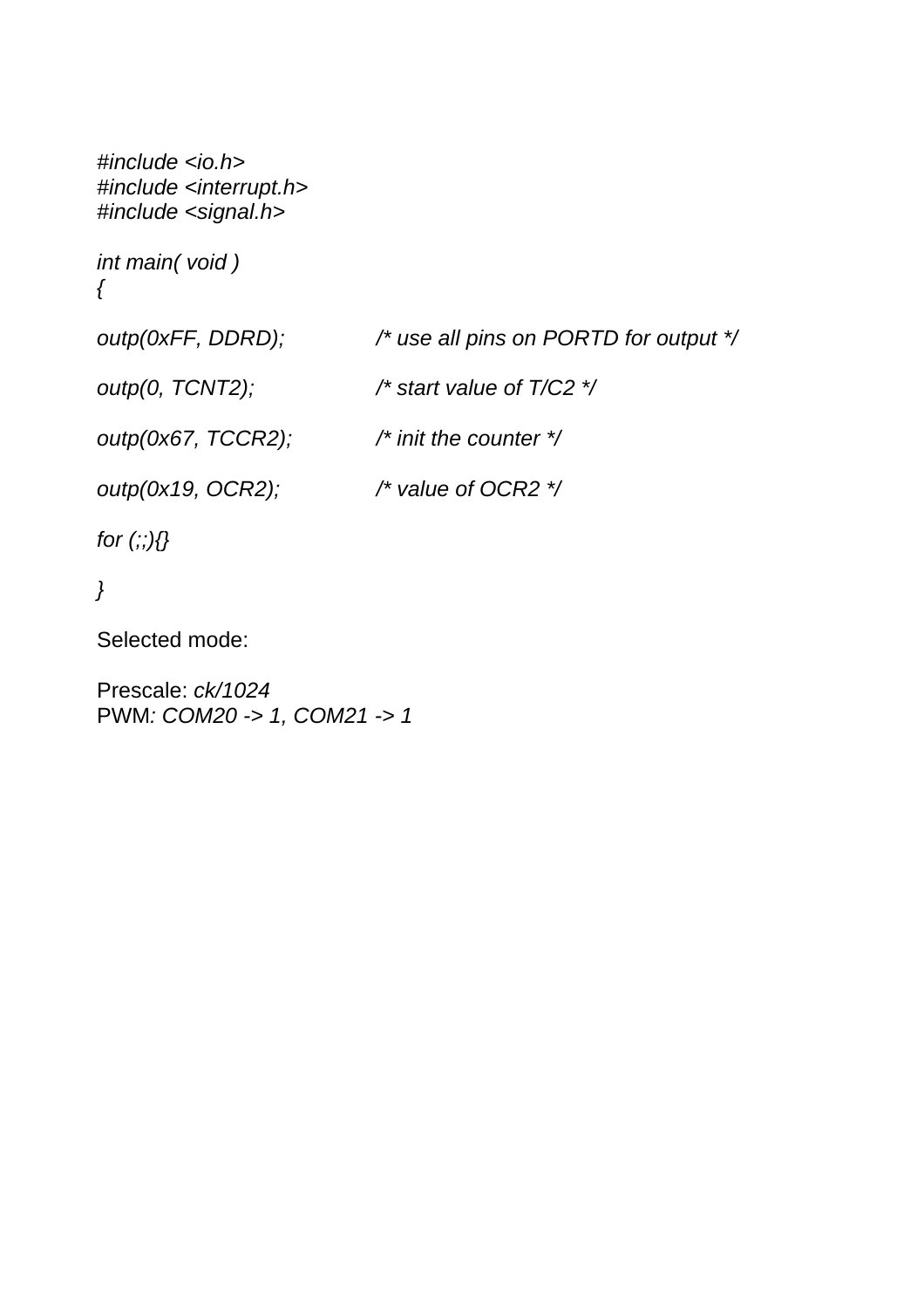# **UART (Universal Asynchronous Receiver Transmitter)**

In order to receive or send data to a computer you need an UART. This component enables a transfer of data through the seriell interface and is integrated in the controller.

In the STK200 board the data conductions are directly connected with a 9 pole SUB-D plug.

In order to be connected with the computer you need a seriell cable that is pinned on a free COM port of the computer and the SUB-D plug of the board. Besides a program has to be carried out on the computer that enables a connection through the seriell interface with the controller.

For the programming you need the speed in order to change the data between the program in the controller and the program in the computer. Both programms have to be adjusted to the same speed.

There is also the opportunity to connect two controller boards in order to transfer data.

Possible baud rates are dependent from the used quartz oscillator on the board and are mentioned in the suitable data sheet of the used processor. The value of the data sheet has to be loaded into the baud rate register UBRR. Therefore the UART is initialised with the right speed.

For example:  $f$ osz = 4MHz, Baud rate = 9600  $\rightarrow$  UBRR = 25 (data sheet)

The processor is operated with a 4MHz oscillator and the baud rate of the uart should be 9600. That necessary value that has to be written into register UBRR is according to the data sheet 25.

An other way is to calculate the right value with the following formula:

Value of register UBRR = fosc / (baud rate  $*$  16) – 1

The actual data are either written or read into the data register UDR.

A further register USR gives information about the processing of the written or read data of the data register UDR.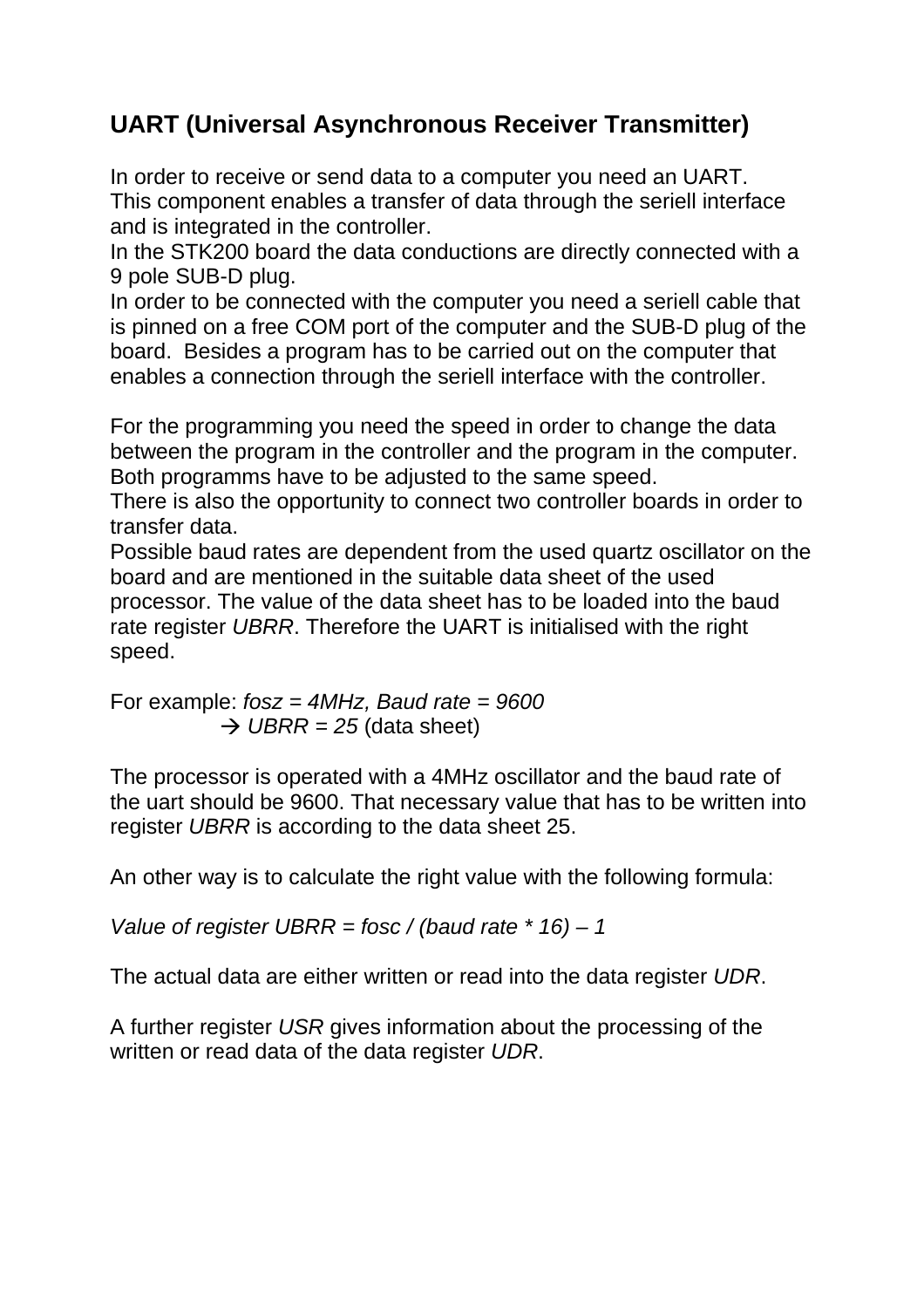USR - register:

| Bit          | name       | description                                                                                                                                                                            |
|--------------|------------|----------------------------------------------------------------------------------------------------------------------------------------------------------------------------------------|
| $0 - 2$<br>3 | no<br>ΟR   | no<br>OverRun: This bit is set when a character<br>already presented in the UDR data register<br>is not read before the next character is<br>shifted into the receiver shift register. |
| 4            | FE         | Framing Error: This bit is set when the stop<br>bit of an incoming character is zero (Error).                                                                                          |
| 5            | UDRE       | Uart Data Register Empty: This bit is set<br>when data is transfered from the register<br>UDR to the shift register.<br>$\rightarrow$ ready for transmission of new data               |
| 6            | <b>TXC</b> | UART transmission complete: This bit is set<br>when data is shifted out from the shift<br>register and no new data is written into<br>data register UDR.                               |
| 7            | <b>RXC</b> | UART receiving complete: This bit is set if<br>new data is in register UDR.<br>This bit is cleared by reading the new data<br>from the UDR register.                                   |

The UCR register is the control register of the uart. With this register you can choose the different modes of operation.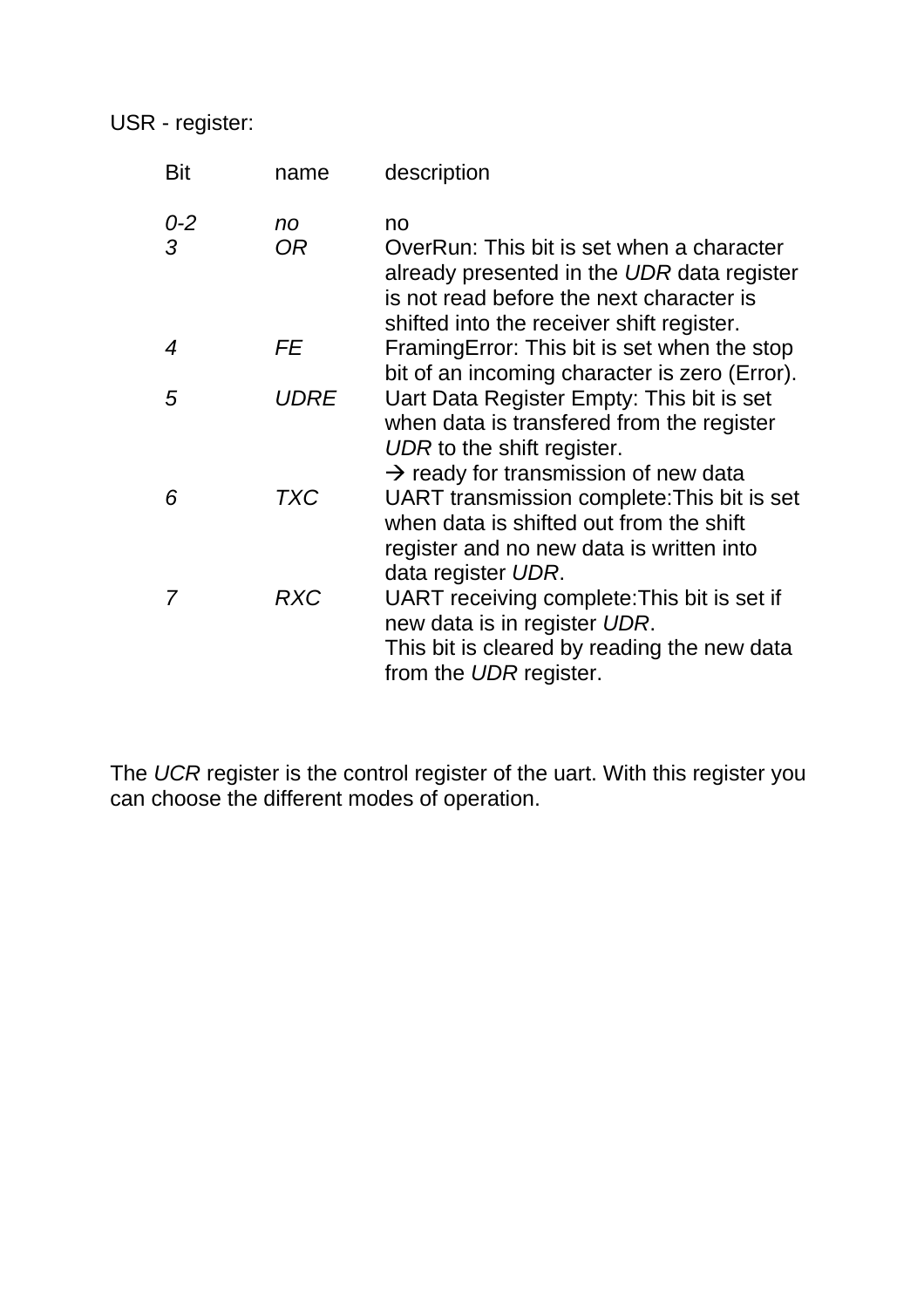UCR - register:

| <b>Bit</b>       | name             | description                                                                                                                                                                                                                                     |
|------------------|------------------|-------------------------------------------------------------------------------------------------------------------------------------------------------------------------------------------------------------------------------------------------|
| 0                | TXB8             | 9 <sup>th</sup> data bit for transmission, when<br>CHR9 bit is set.                                                                                                                                                                             |
| 1                | RXB8             | 9 <sup>th</sup> data bit which has been received, when<br>CHR9 bit is set.                                                                                                                                                                      |
| $\overline{2}$   | CHR <sub>9</sub> | 9 bit characters: If this bit is set the received<br>and transmitted charcters are 9bit long.<br>The $9th$ bit is in <i>TXB8</i> for transmission or<br>when you receive a 9bit character the<br>$9th$ bit is in RXB8.                          |
| 3                | <b>TXEN</b>      | Transmitter Enable: If you set this bit the<br>transmitter is enabled.                                                                                                                                                                          |
| $\boldsymbol{4}$ | <b>RXEN</b>      | Receiver Enable: If you set this bit the<br>reveicer is enabled.                                                                                                                                                                                |
| 5                | <b>UDRIE</b>     | Uart Data Register Empty Interrupt Enable:<br>When this bit is set, a setting of the UDRE<br>bit in register USR will cause the uart data<br>register empty interrupt routine to be<br>executed provided that global interrupts<br>are enabled. |
| 6                | <b>TXCIE</b>     | <b>UART Transmission Complete Interrupt</b><br>Enable: When this bit is set and a<br>transmission is ready the Interrupt<br>routine SIG_UART_TRANS will be<br>executed.                                                                         |
| $\overline{7}$   | <b>RXCIE</b>     | <b>UART Receiving Complete Interrupt Enable:</b><br>When this bit is set and a character has<br>been received, the Interrupt routine<br>SIG_UART_RECV will be executed.                                                                         |

Through adjusting these registers new routines for the data exchange can be created. In this chapter the programming that is controlled by the interrupt is mentioned.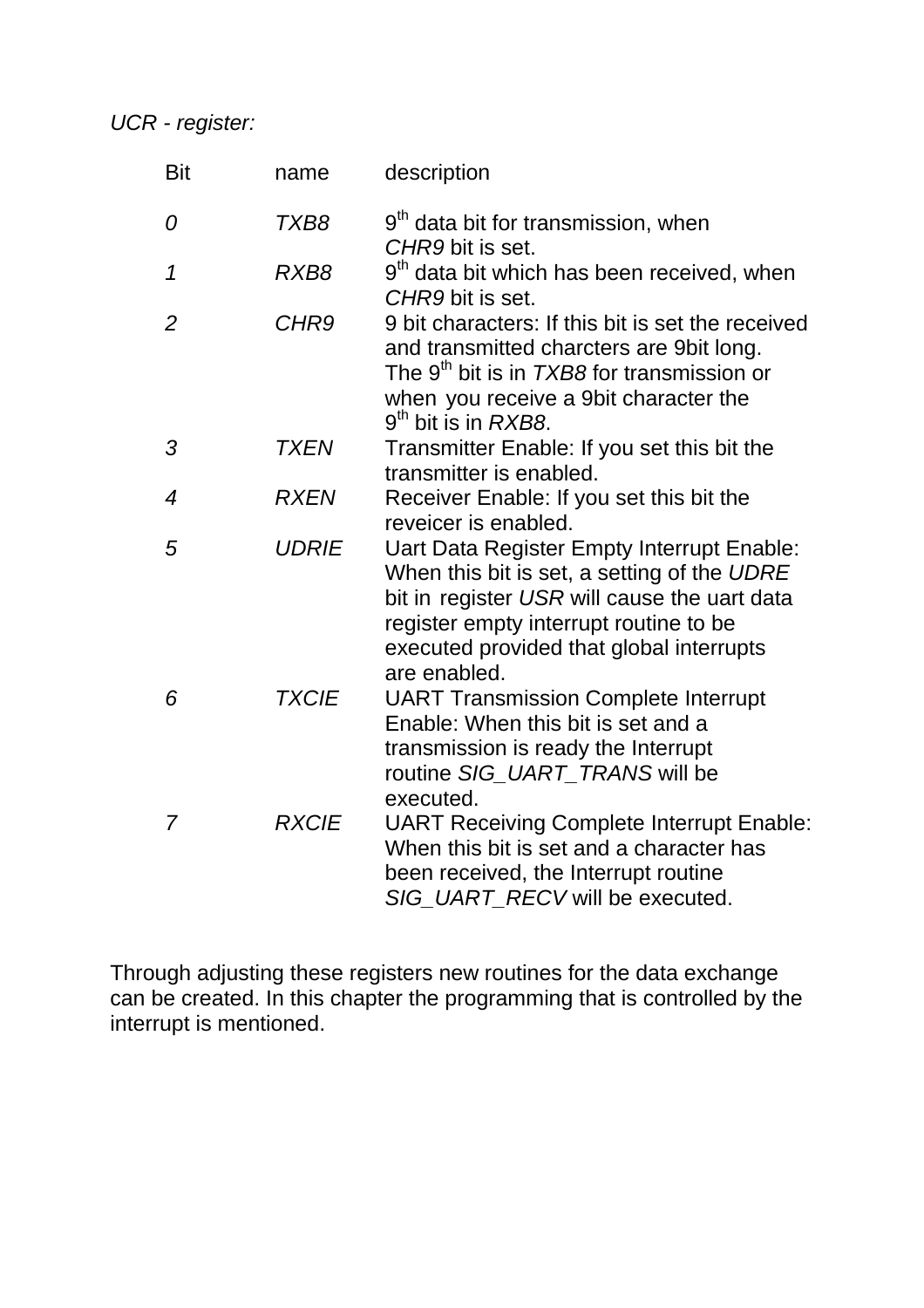## **Transmit mode:**

Example:

/\*

```
This program transfers the string a of the program
       memory to the uart.
        10/00 Leitner Harald
*/
#include <io.h>
#include <interrupt.h>
#include <signal.h>
#include <progmem.h>
char a[] __attribute__((progmem)) = "This is a test message!";
uint8_t pos=0;
SIGNAL(SIG_UART_TRANS)
\{if (pos++ < 23)
       outp(PRG_RDB(&a[pos]), UDR);
}
int main(void)
\{outp((1<<TXCIE)|(1<<TXEN),UCR); /* enable TX interrupt */
outp(25, UBRR); /* init transfer speed */
sei(); \overline{z} sei(); \overline{z} and \overline{z} and \overline{z} and \overline{z} and \overline{z} and \overline{z} and \overline{z} and \overline{z} and \overline{z} and \overline{z} and \overline{z} and \overline{z} and \overline{z} and \overline{z} and \overline{z} and \overlineoutp(PRG_RDB(&a[pos]), UDR); /* write byte to data buffer */
for(:,)}
```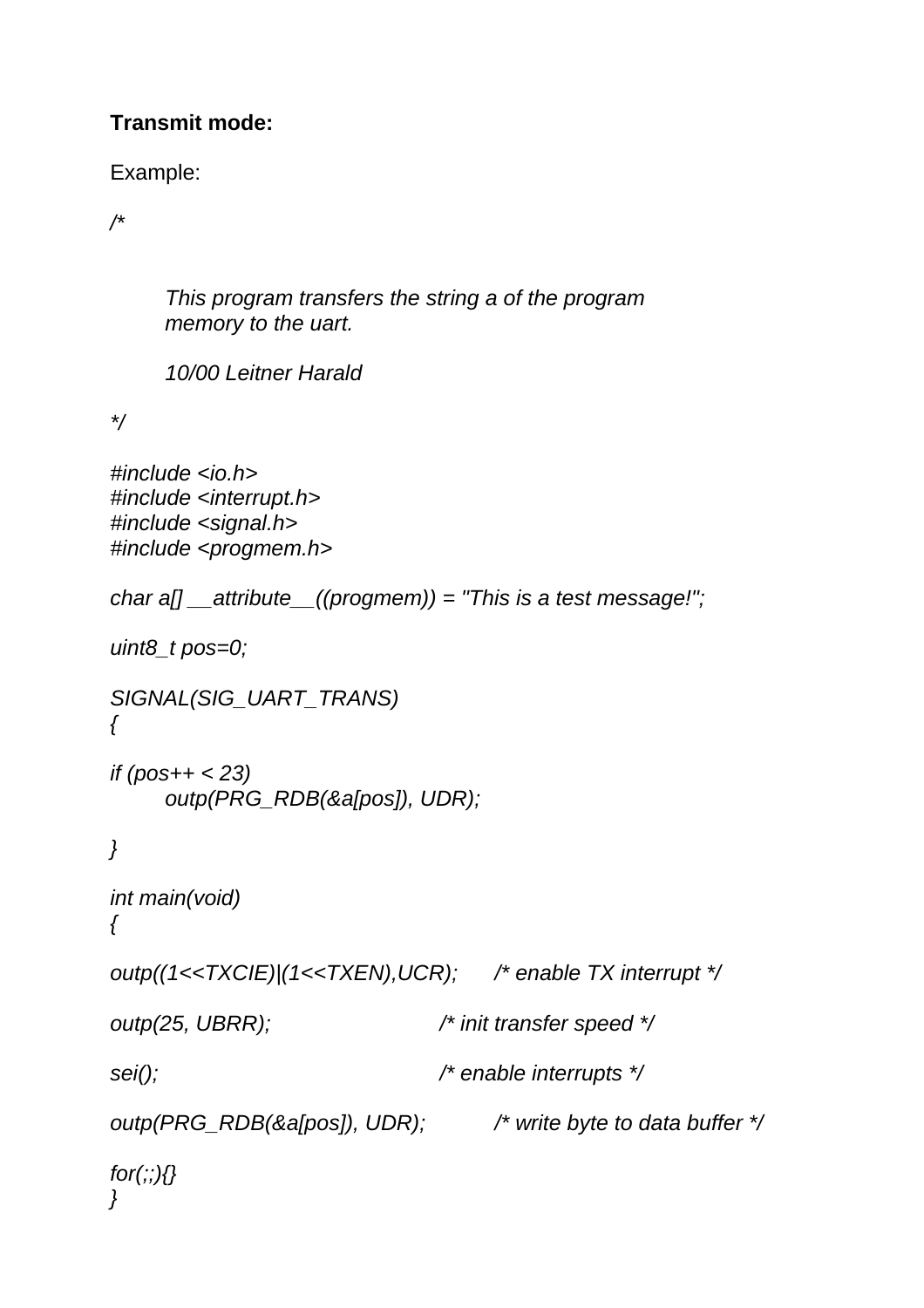In this program a character string that is situated in the program memory is written into the data register UDR step by step and transmittes through a seriell cable to a reception place.

The baud rate is determined in register UBRR with 9600.

Then the first character of the string is given to the data register UDR. As soon as the first character has been transmitted, the interrupt routine is called up and the next character has to be transmitted.

This happens as long as the last character is transmitted.

### **Receive mode:**

Example:

/\*

This program receives data from the uart and shows it through the leds on the PORTB.

10/00 Leitner Harald

\*/

```
\#include \ltio.h>#include <interrupt.h>
#include <signal.h>
SIGNAL(SIG_UART_RECV)
\{outp(inp(UDR),PORTB); /* read data from uart and
                                             transfer it to PORTB */
}
int main(void)
\{outp(0Xff,DDRB);
outp((1<<RXCIE)|(1<<RXEN),UCR); /* enable RX interrupt */
outp(25, UBRR); \sqrt{\frac{25}{1}} outp(25, UBRR);
sei(); \frac{1}{2} sei(); \frac{1}{2} sei(); \frac{1}{2} sei(); \frac{1}{2} sei(); \frac{1}{2} setimal setimal setimal setimal setimal setimal setimal setimal setimal setimal setimal setimal setimal setimal setimal setimal setimal s
for(:,)
```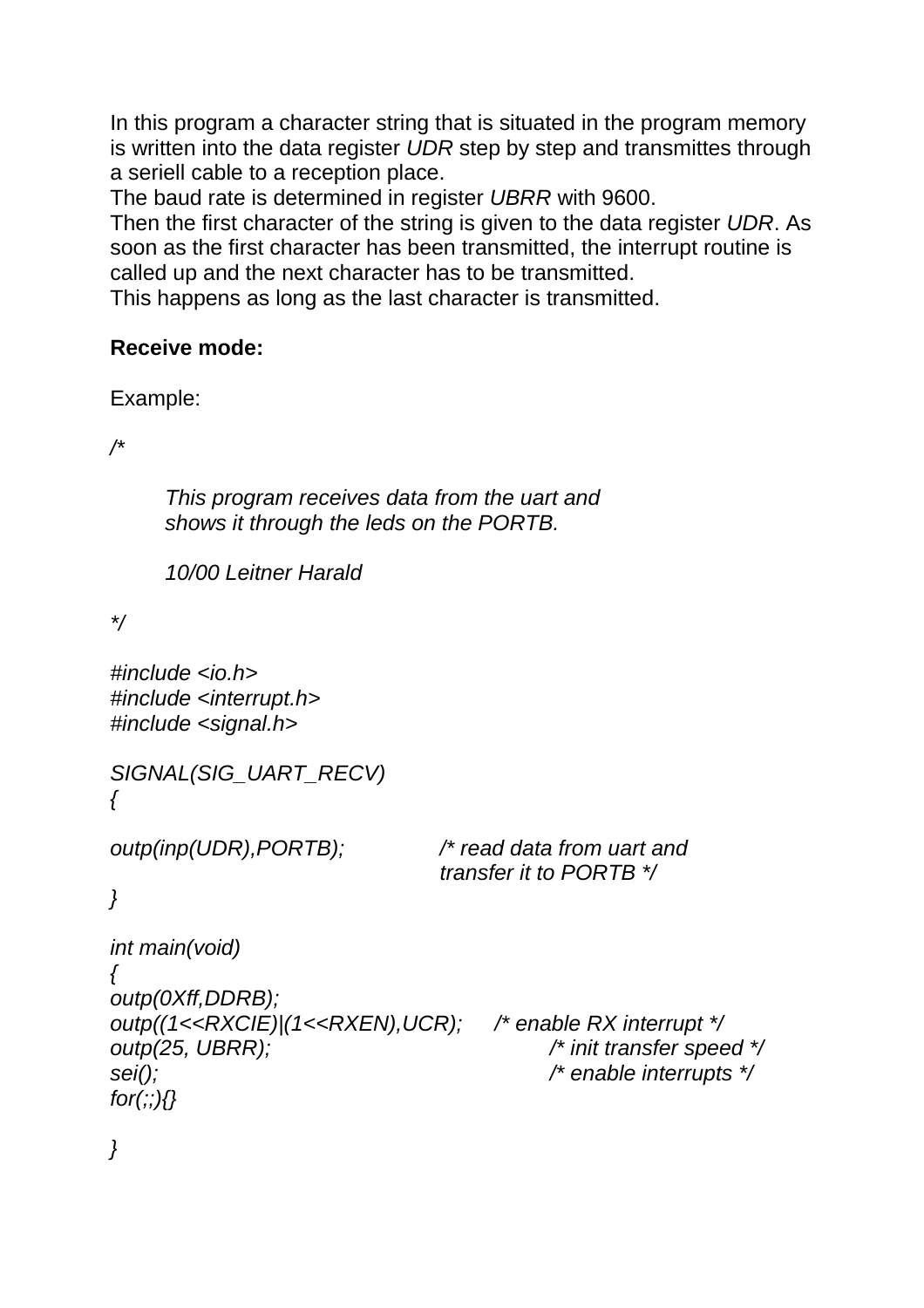This program transmitts with the speed of 9600baud each character sent from the computer into the data register UDR. Because of that the correct interrupt routine is called up and the character is read of the register UDR.

The ASCII code of the character is shown through the leds on PORTB.

### **Transmitt / Receive mode:**

Example:

/\*

This program writes the string1 to the uart. Then every read data is written to PORTB and to the uart back.

10/00 Leitner Harald

\*/

```
#include <io.h>
#include <interrupt.h>
#include <signal.h>
uint8_t STRING1[6] = "Input:";
uint8 t pos=0;
SIGNAL(SIG_UART_TRANS)
{
if (pos++ < 7) /* character of string to uart */
     outp(STRING1[pos], UDR);
else
     pos = 7;
}
SIGNAL(SIG_UART_RECV)
{
uint8_t recval;
recval = inp (UDR); \frac{1}{2} /* read data from uart buffer */
```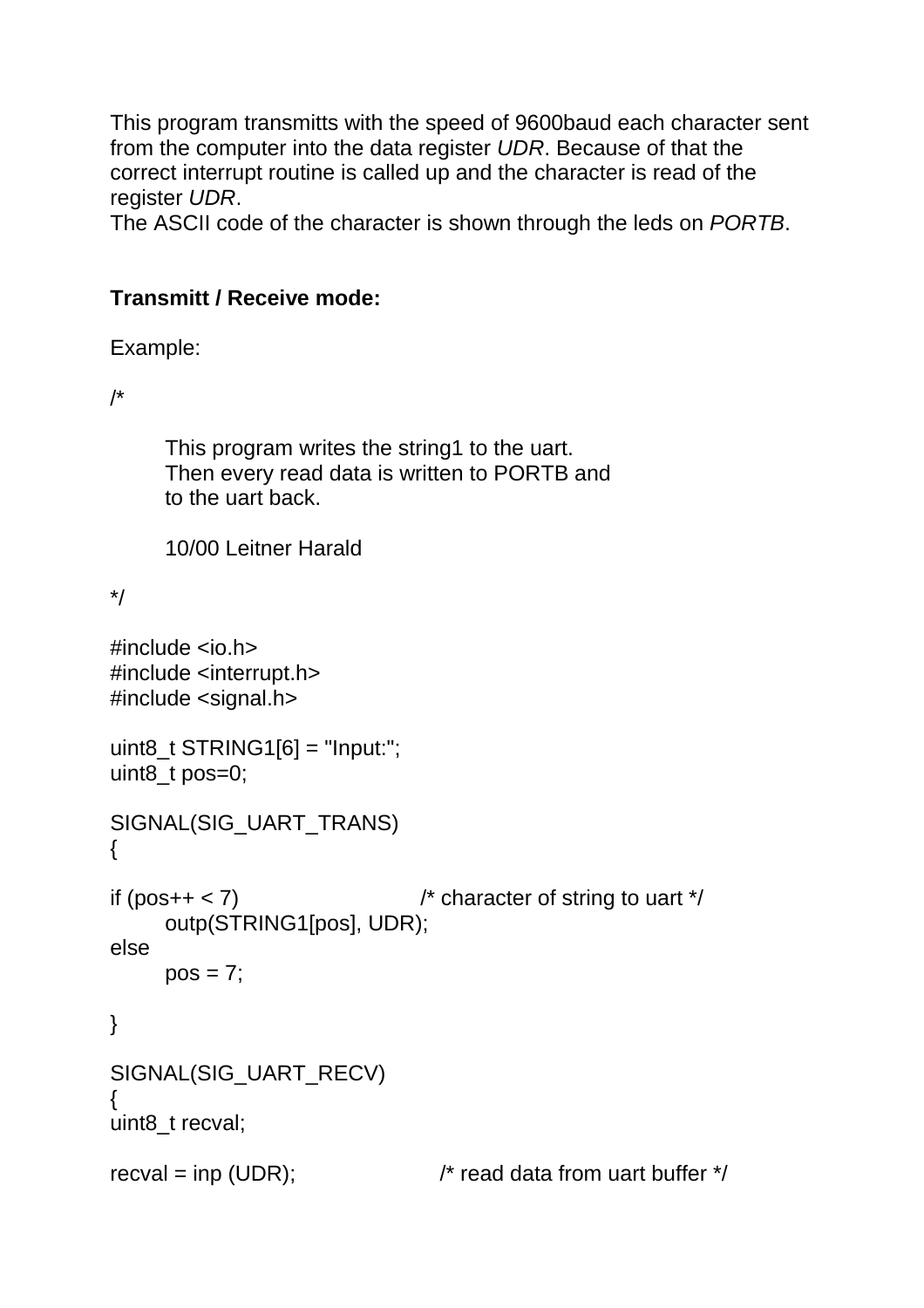```
outp(recval,PORTB); /* write data to PORTB */
outp(recval, UDR); /* write data to uart buffer */
}
int main(void)
{
outp(0xff,DDRB);
   /* init the uart for receiving and transmitting of data */
outp((1<<RXCIE)|(1<<TXCIE)|(1<<RXEN)|(1<<TXEN),UCR);
outp(25, UBRR); /* init speed */
sei(); \sqrt{ } enable interrupts \frac{*}{ }outp(STRING1[pos], UDR); /* write 1st byte of string1 to data
                              buffer */
for(:;){}
```
}

In this program the UART is used as a receiver and transmitter. At first the character string "Input:" is transmitted through the seriell interface. Afterwards the ASCII code of each received character is shown through the leds on PORTB. The received character itself is sent back through the seriell interface.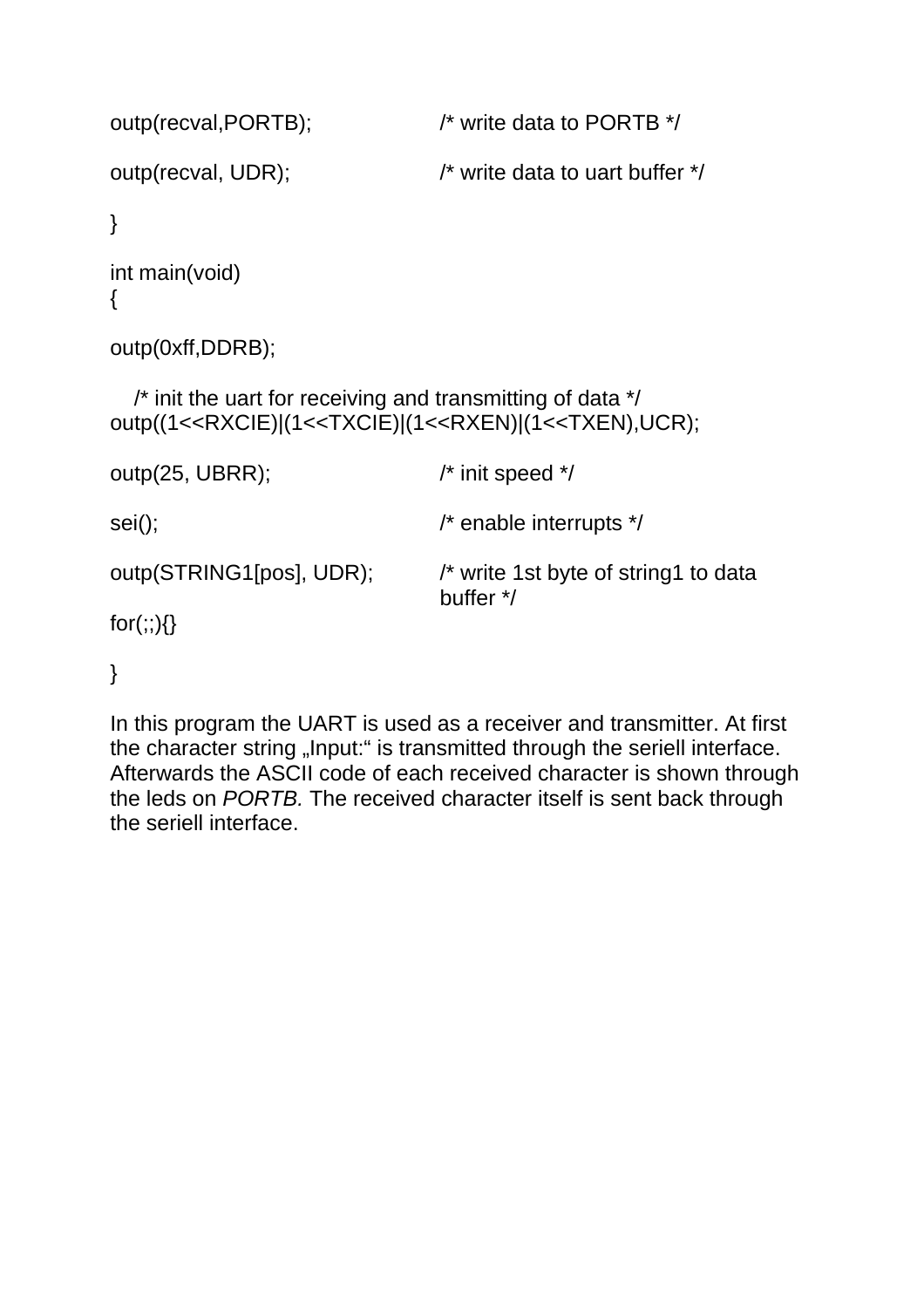## **How to use the Analog/Digital Converter ?**

An A/D converter in the controller was integrated for the processing of analog signals. This A/D converter is able to show analog signals with a resolution of 10 bit.

The A/D converter works with the procedure of the successive approximation. In order to process different analog signals, a multiplexer is placed before the converter. This multiplexer is connected with PORTA. Therefore it is possible to process a signal about each of the eight pins on PORTA.

At any time only one of the eight signals can be converted. Register ADMUX, with the following value, adjusts which of the eight channels are connected with the A/D converter.

| value of ADMUX | used channel |
|----------------|--------------|
| 0              | channel 0    |
| 1              | channel 1    |
| $\overline{2}$ | channel 2    |
| 3              | channel 3    |
| 4              | channel 4    |
| 5              | channel 5    |
| 6              | channel 6    |
|                | channel 7    |

Besides the A/D converter needs an own tact signal that is between 50 and 200kHz. This signal is produced out of the frequency of the quartz oscillator. Through the use of a prescale function the needed frequency for the A/D converter is created. This prescale value is adjusted through the following three bits ADPS0, ADPS1 and ADPS2 in register ADCSR:

|  | prescale factor   |
|--|-------------------|
|  |                   |
|  |                   |
|  |                   |
|  |                   |
|  | 16                |
|  | 32                |
|  | 64                |
|  | 128               |
|  | ADPS0 ADPS1 ADPS2 |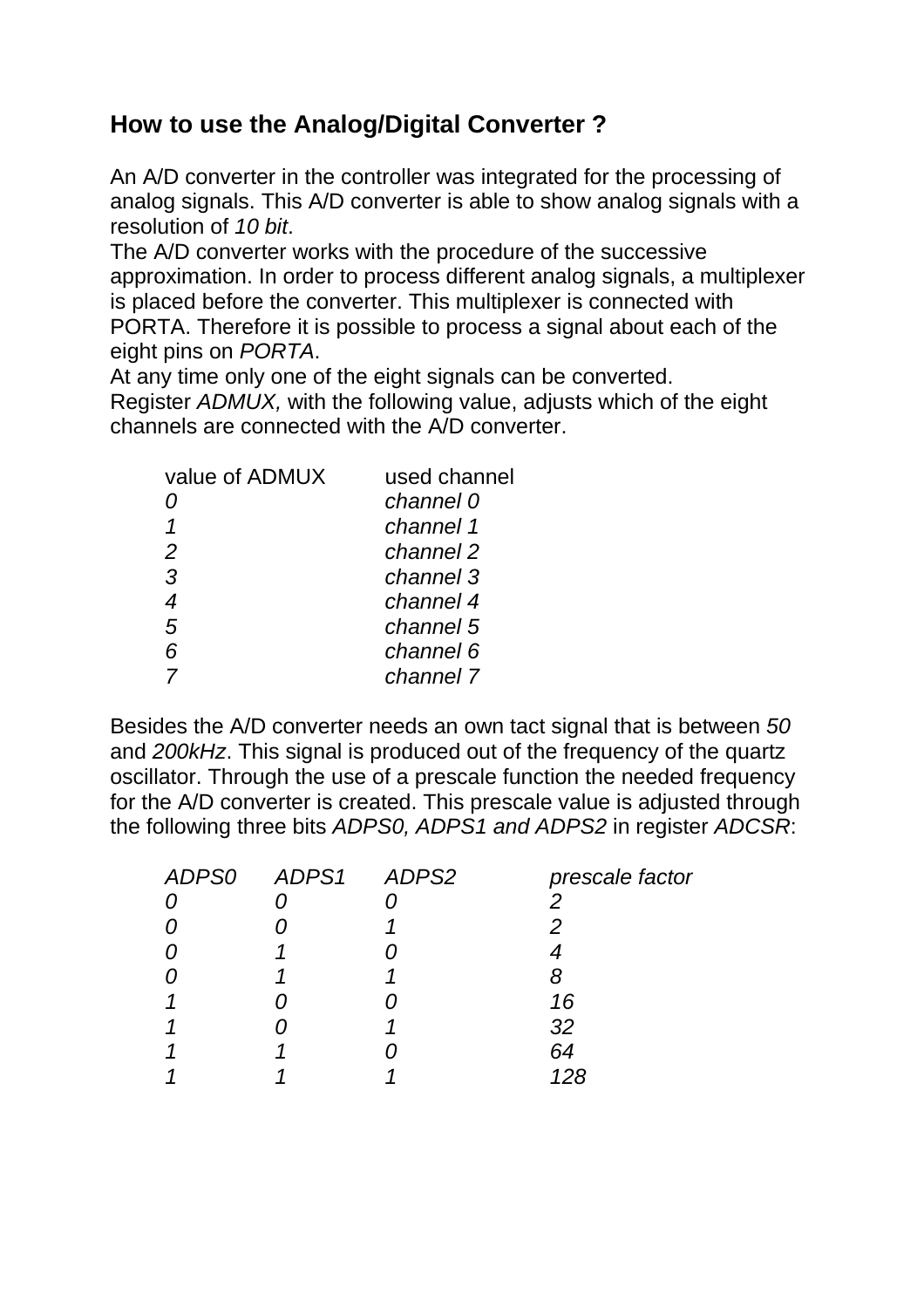for example:

```
fosz = 4MHz
50
kHz < fad < 200kHz
\rightarrow prescale = 32
fad = fosz/32 = 4000000/32 = 125000 = 125 kHz
50
kHz < 125kHz < 200kHz
\rightarrow ADPS0 = 1, ADPS1 = 0, ADPS2 = 1
```
ADCSR:

| bit | name              | description                          |
|-----|-------------------|--------------------------------------|
| 0   | ADPS0             | prescale                             |
|     | ADPS1             | prescale                             |
| 2   | ADPS <sub>2</sub> | prescale                             |
| 3   | <b>ADIE</b>       | A/D Interrupt Enable: if set, A/D    |
|     |                   | conversion complete interrupt        |
|     |                   | is enabled.                          |
|     | <b>ADIF</b>       | A/D Interrupt Flag: This bit is set, |
|     |                   | when a A/D conversion is completet.  |
| 5   | <b>ADFR</b>       | A/D Free Run Select: If you set this |
|     |                   | bit, the AD converter free operates  |
|     |                   | in the running mode.                 |
| 6   | <b>ADSC</b>       | A/D Start Conversion: If you set     |
|     |                   | this bit and the ADEN bit is set a   |
|     |                   | Conversion is started.               |
|     | <i>ADEN</i>       | A/D Enable: To enable the A/D -      |
|     |                   | converter you have to set this bit.  |

The A/D converter can be used in two different modes of use: The first is called **"single conversion**" mode. In this case only one A/D conversion is carried out. Afterwards the bit ADSC has to be set again for a new conversion.

The second mode of use is the "free running" mode. Here the bit ADFR has to be set and the conversion with bit ADSC started. Afterwards a conversion is carried out permanently.

The 10 bit value is written into the data registers ADCL (low byte) and ADCH (high byte). When reading these registers you have to pay attention that register ADCL has to be read before ADCH.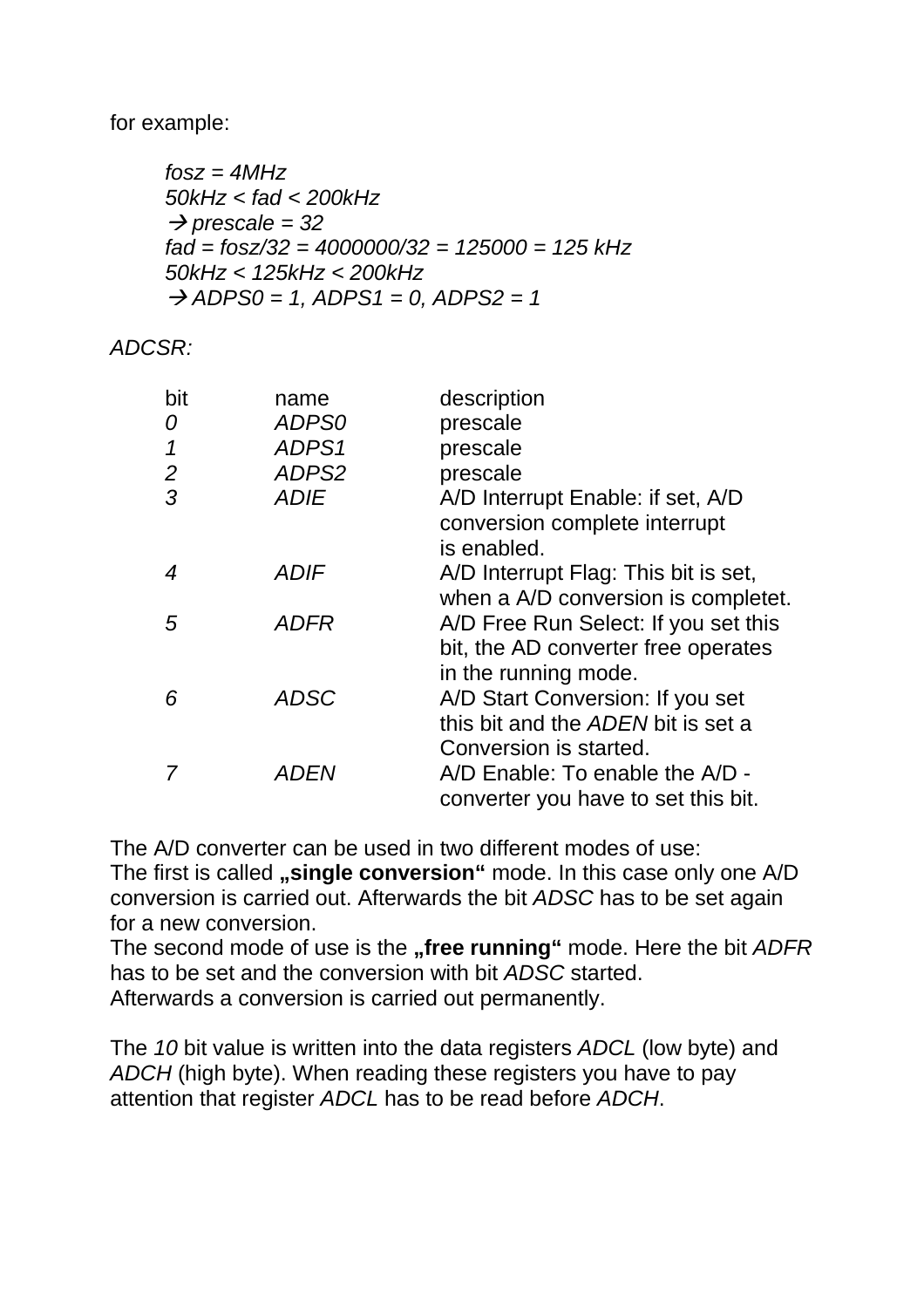## **Single conversion mode:**

Example:

/\*

 Analog to digital conversion of value on analog input 0 in single conversion mode. Result lo val is presented on port B (Leds)

 10/00 Leitner Harald \*/  $\#$ include <io.h #include <interrupt.h> #include <signal.h> SIGNAL(SIG\_ADC)  $\{$ uint8\_t lo\_val, hi\_val; lo\_val = inp(ADCL); /\* read low byte first and then the high byte  $\frac{*}{ }$ hi val = inp(ADCH); outp(lo\_val,PORTB); /\* write low byte to PORTB \*/ } int main( void )  $\{$ outp(0xFF, DDRB); /\* define PORTB as Output (Leds) \*/ outp(0, ADMUX); /\* Select Analog input 0\*/ /\* Enables ADC and start one conversion \*/ outp((1<<ADEN)|(1<<ADSC)|(1<<ADIF)|(1<<ADIE),ADCSR); sei(); for  $(:)$   $\}$ }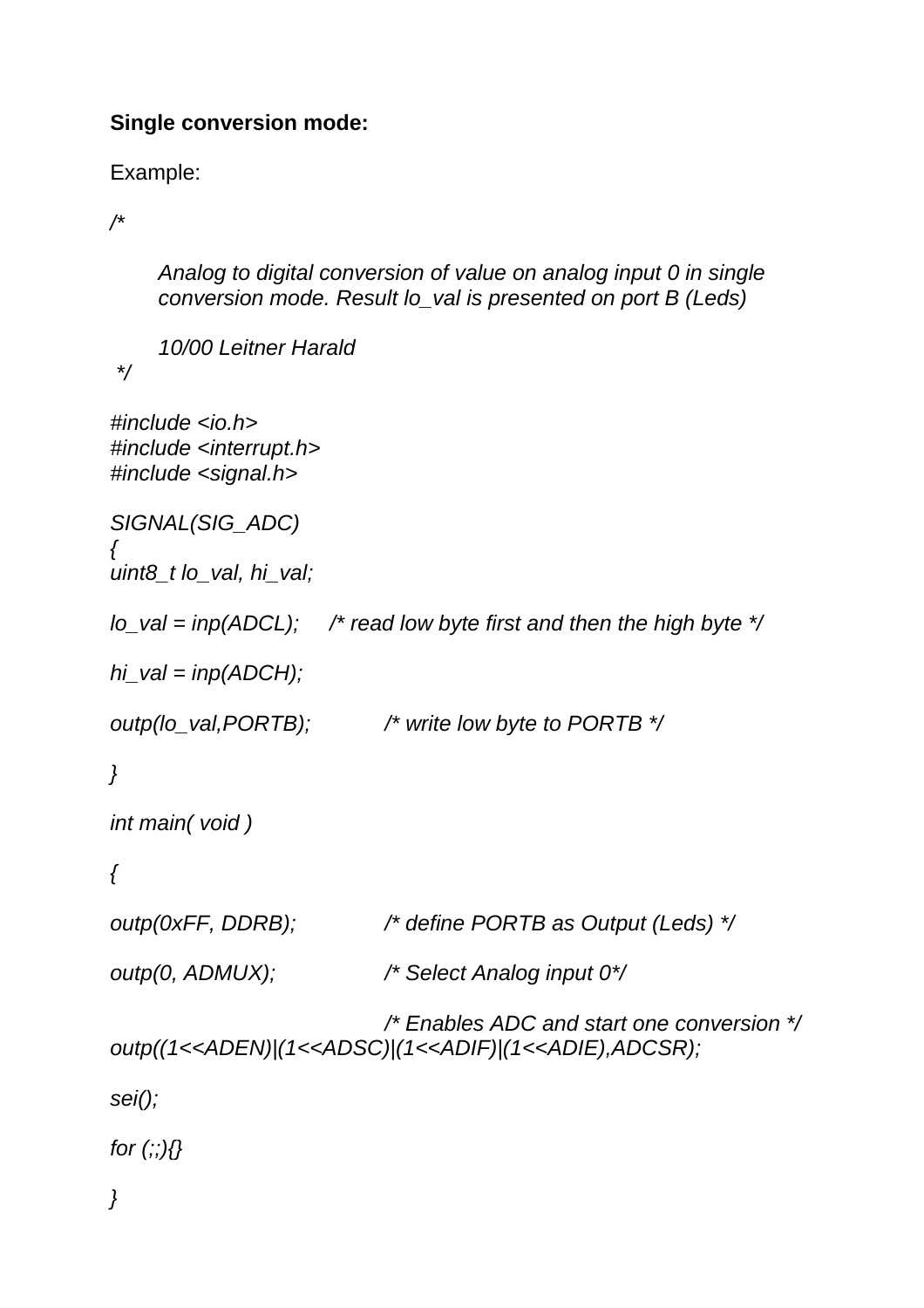For this program the A/D converter input zero on PORTA is choosen and register ADCSR is adjusted to the single conversion mode.

After the first conversion the interrupt routine is carried out and the value is read out of the data registers. The low byte is shown through the leds on PORTB.

### **Free running mode:**

Example:

/\*

 Analog to digital conversion of value on analog input 0 in free running mode. Result is presented on PORTB (Leds)

7/00 Leitner Harald

\*/

```
\#include <io.h>
#include <interrupt.h>
#include <signal.h>
uint8_t lo_val, hi_val;
SIGNAL (SIG_ADC)
{
\log \text{val} = \text{inp}(\text{ADCL}); /* read low byte first */
hi\_val = inp(ADCH);outp(~lo_val, PORTB);
}
int main( void )
\{outp(0xFF, DDRB); /* define PORTB as Output (Leds) */
```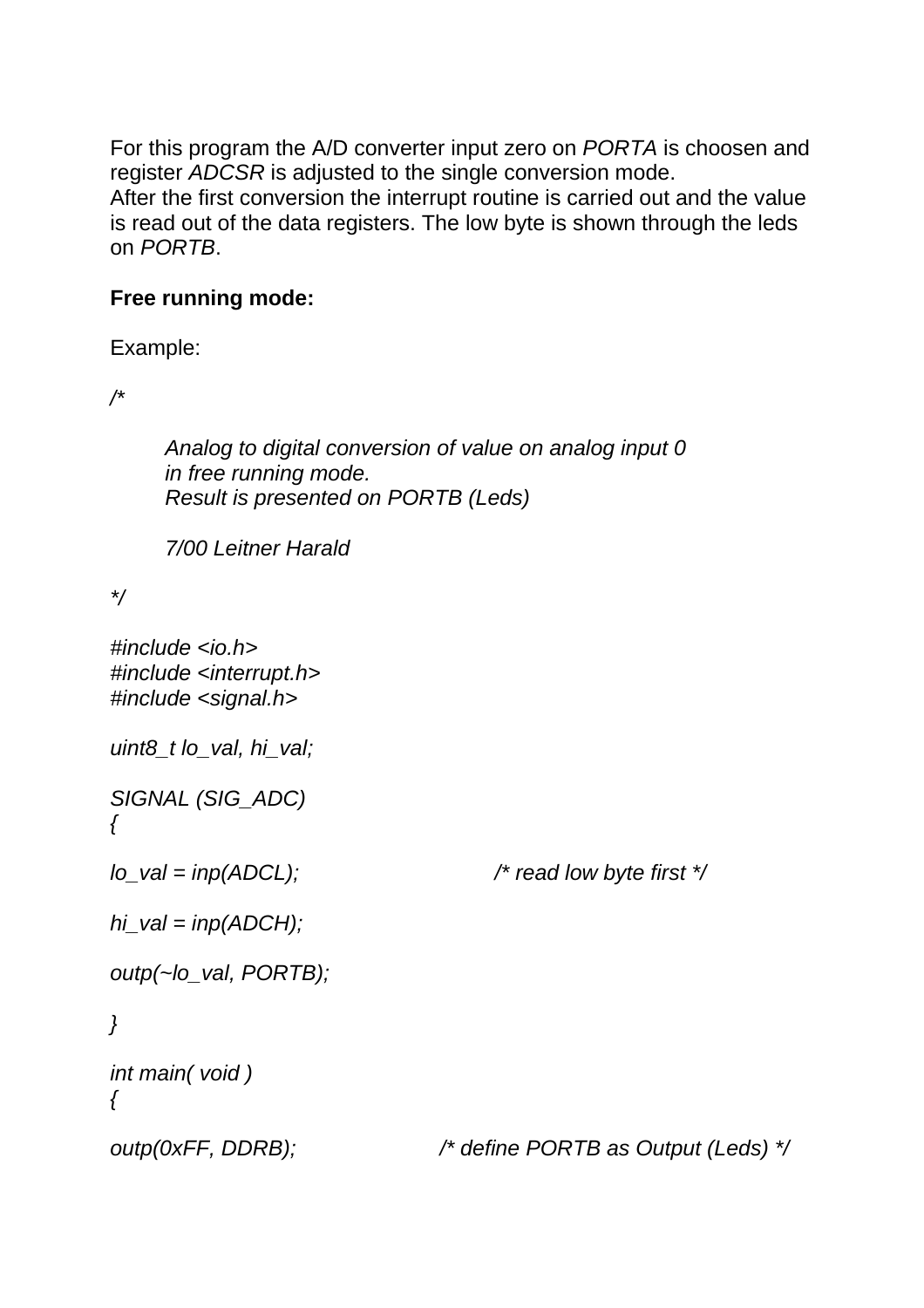outp(0, ADMUX); /\* Select Analog input 0\*/

/\* Enables ADC and start conversion in free running interrupt mode \*/ outp((1<<ADEN)|(1<<ADSC)|(1<<ADFR)|(1<<ADIE), ADCSR);

sei();

for  $(:)$   $\{\}$ 

}

This program fulfills the same duty. The converted value is permanently updated through the free running mode.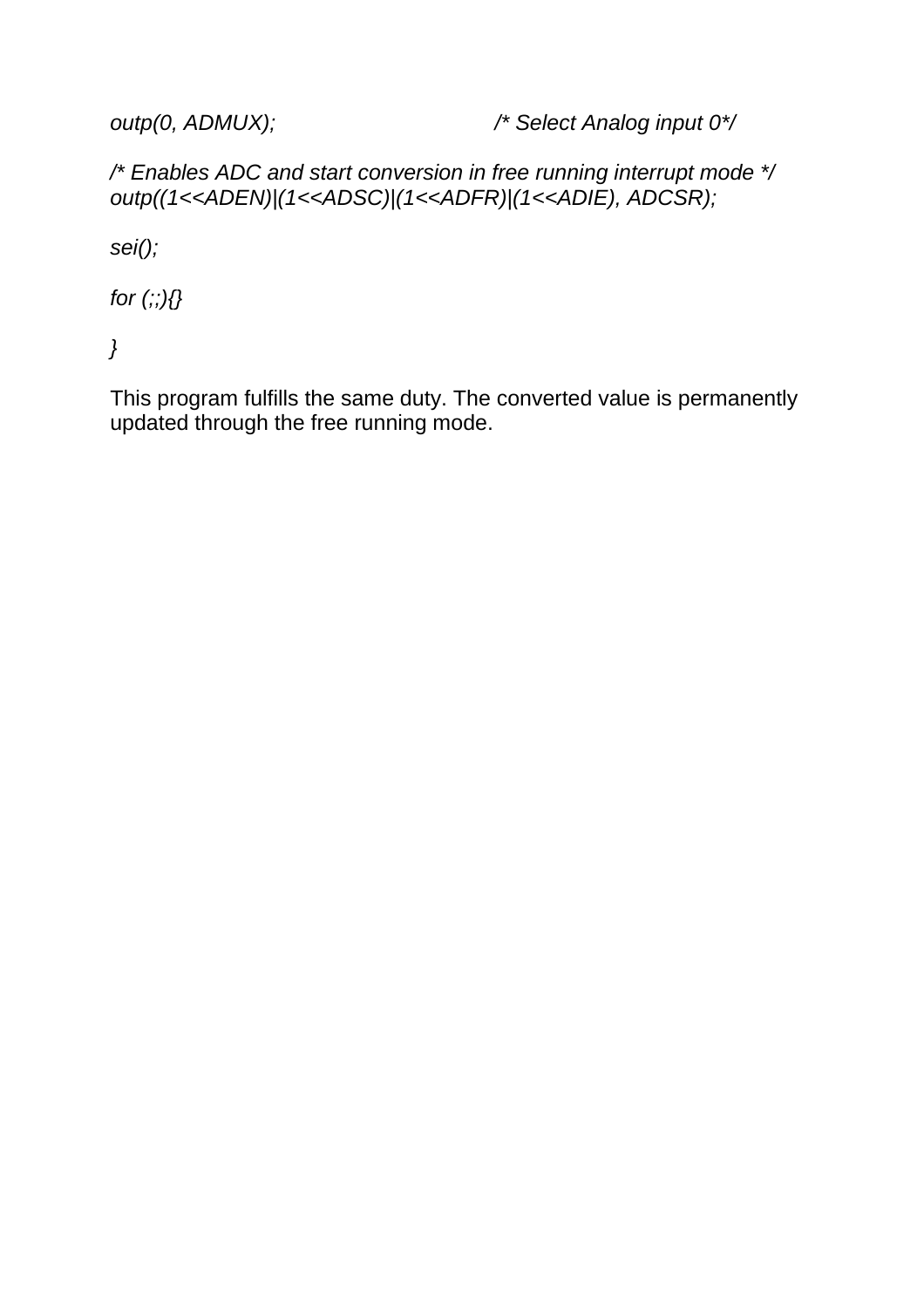# **Analog Comparator:**

The analog comparator compares the voltage on the input AINO (PORTB.2) and the input AIN1 (PORTB.3). When the voltage on pin AINO is higher than the voltage on pin AIN1 bit ACO in register ACSR is set. It is also possible to trigger a separate interrupt. You can select interrupt triggering on comparator output rising, fall or toggle. This function is controlled through the bits ACIS0 and ACIS1 in the following way:

| <i>ACISO</i> | ACIS1 | description                                  |
|--------------|-------|----------------------------------------------|
| 0            |       | Comparator on output toggle.                 |
| 0            |       | not used                                     |
|              |       | Comparator interrupt on falling output edge. |
|              |       | Comparator interrupt on rising output edge   |

Register ACSR:

| bit              | name              | description                                                                                                                                                                                                                        |
|------------------|-------------------|------------------------------------------------------------------------------------------------------------------------------------------------------------------------------------------------------------------------------------|
| 0                | ACIS <sub>0</sub> | interrupt select                                                                                                                                                                                                                   |
| $\mathcal I$     | ACIS1             | interrupt select                                                                                                                                                                                                                   |
| $\overline{2}$   | <b>ACIC</b>       | Analog Comparator Input Capture Enable:<br>trigger input capture function of<br>timer/counter 1                                                                                                                                    |
| 3                | <b>ACIE</b>       | <b>Analog Comparator Interrupt Enable:</b><br>When this bit is set interrupt of analog<br>comparator is enabled.                                                                                                                   |
| $\boldsymbol{4}$ | <b>ACI</b>        | <b>Analog Comparator Interrupt Flag:</b><br>This bit is set if a interrupt is executed with<br>the definition through ACIS0 and ACIS1.<br>Bit is cleared through writing a one on this<br>flag or executing the interrupt routine. |
| 5                | <b>ACO</b>        | Analog Comparator Output: Directly from<br>the comparator.                                                                                                                                                                         |
| 6                | no                | Reserved                                                                                                                                                                                                                           |
| $\overline{7}$   | ACD               | <b>Analog Comparator Disable:</b><br>If this bit is set the analog comparator is<br>turned off.                                                                                                                                    |

#### Example:

/\*

The Analog Compator executes an interrupt if